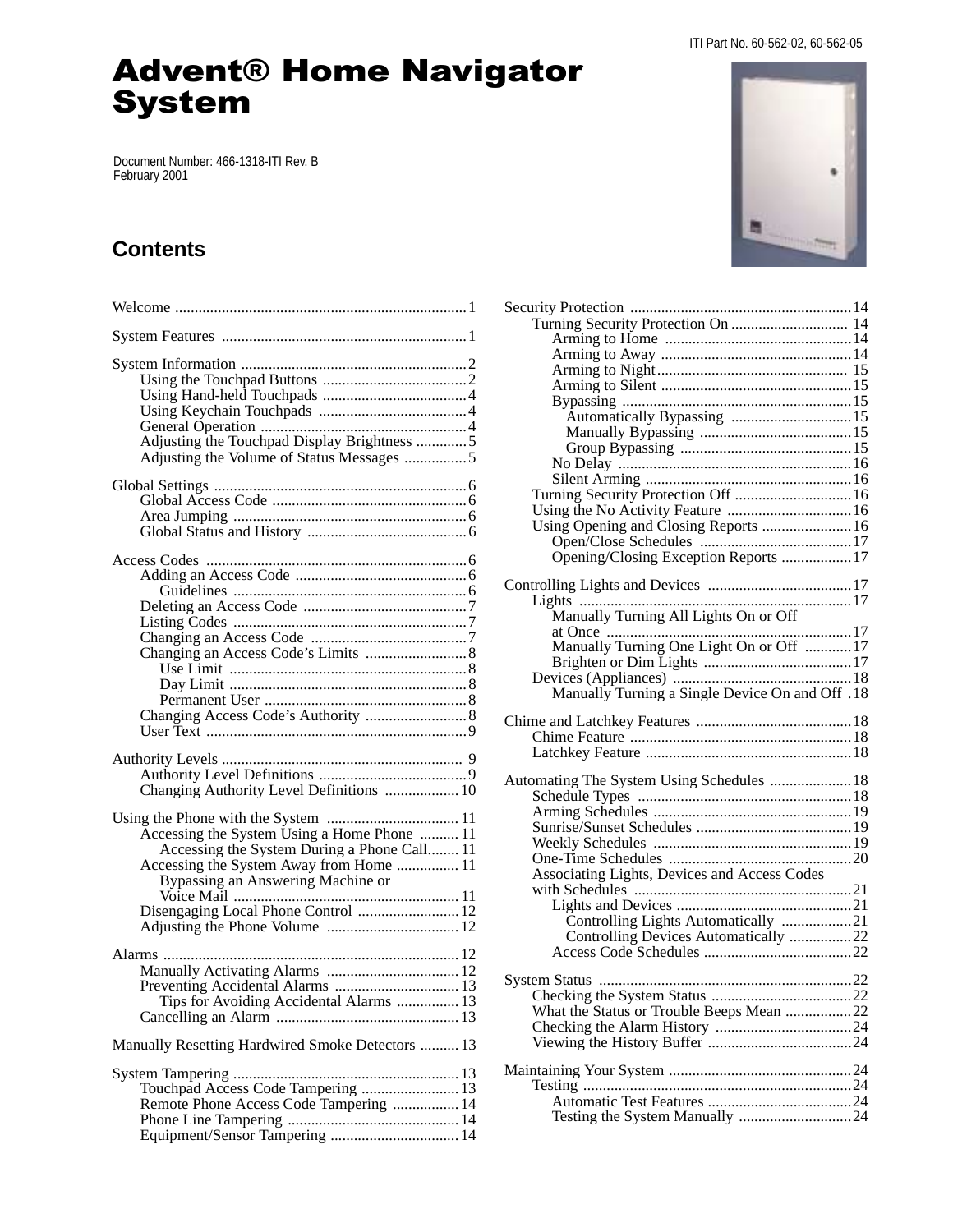| Testing the Phone Connection to the |  |
|-------------------------------------|--|
|                                     |  |
| Testing Sensors/Inputs (Zones) 24   |  |
|                                     |  |
|                                     |  |
|                                     |  |
|                                     |  |
|                                     |  |
|                                     |  |
|                                     |  |

| Floor Plan Example                                 | 26 |
|----------------------------------------------------|----|
|                                                    |    |
| Appendix C: Display Error Messages and Meanings 29 |    |
| Appendix D: System Planning Tables 31              |    |

### **Dealer Service Information**

| Dealer                |                                                                                                                               |                 |
|-----------------------|-------------------------------------------------------------------------------------------------------------------------------|-----------------|
| Representative        |                                                                                                                               |                 |
| Phone                 |                                                                                                                               |                 |
| Fax                   |                                                                                                                               |                 |
| <b>Street Address</b> |                                                                                                                               |                 |
|                       |                                                                                                                               |                 |
|                       | City-<br><u> 1980 - Johann Barbara, martin da kasar Amerikaan kasar dalam peringan dan berasal dalam peringan dan berasal</u> | State/Province- |
|                       |                                                                                                                               |                 |
| E-mail                |                                                                                                                               |                 |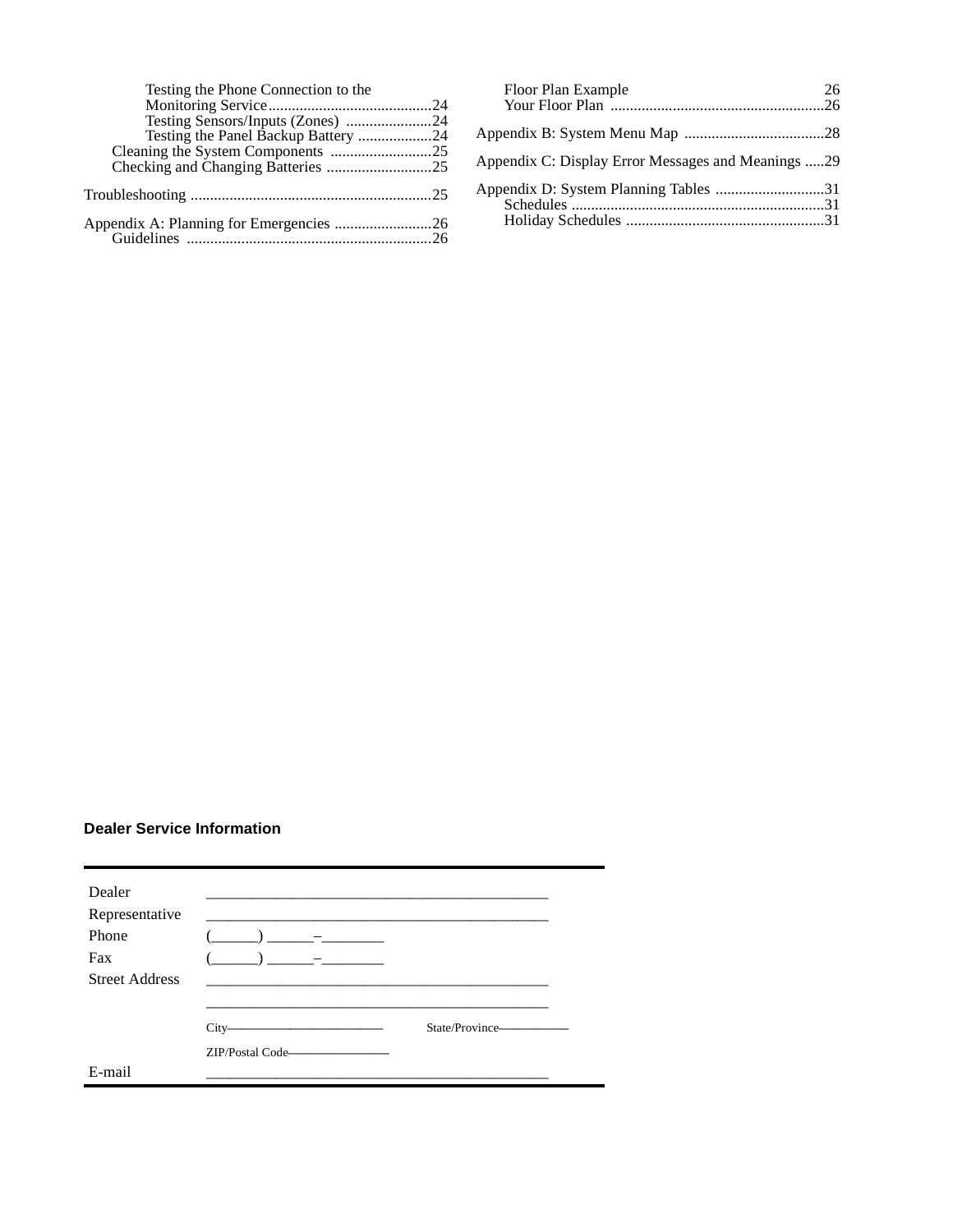## **Welcome**

Thank you for selecting the Advent Home Navigator security system! This system is designed to detect and respond to various security related conditions such as door/window sensor activation, smoke/heat detector activation, and others.

The system is simple and easy to use via touchpad displays and buttons (and telephone touchpads).

The system is designed to tell you what you need to know (when you need to know) and to ask for what it needs by way of simple menu displays and selections. This method of communication simplifies your job as a user and makes the information in the manual complete and easy to follow. Advent is a tremendous, user-friendly system designed to simplify your life while providing the optimum in automated security protection.

## **System Features**

Your security system provides several options for creating the security and control environment you need in your home. How you use the system is up to you. Regardless of the features you choose, you will find that your security system dramatically enhances your life style.

In addition to the standard intrusion and fire system features, here are just a few of the ways you can use the special features of your security system.

#### **Note**

Some features of this security system are optional and are available from your security consultant.

#### **Automatic Lighting Control**

You can control lights inside and outside of your home by plugging them into wireless devices called lamp modules. These lights can then be turned on and off using either the system touchpads or your home phones. In addition, the system automatically turns selected lights on during an intrusion or fire. The system automatically turns selected lights on to scare off the intruder or to help you safely enter/exit.

#### **Automatic Device (Appliance) Control**

You can control the appliances inside and outside of your home by plugging them into wireless appliance modules. For example, the system can be programmed to automatically turn your coffee pot or other appliance on and off with a schedule.

#### **Courtesy Features**

The buttons on your hardwire touchpads light up when you first push a button and stay on for 15 seconds after the last button is pushed. This makes it easy to operate your system in a dimly lit entrance area. You can adjust the brightness of the display and dim the light to darken a touchpad in a bedroom while someone is sleeping. You can also operate your system silently. Using this method, you can arm or disarm your system quietly and without disturbing others.

#### **Partitions**

The system can be set up by your security consultant to operate as a multi-partition system. This way the same system can be used to protect separate areas such as duplex or quad homes, with each area having its own touchpad, sensors, sirens and so forth. Your home system can operate with up to 4 or 8 (depending on model) separate partitions.

#### **Areas**

Choose whether or not to treat partitions as areas. If treated as areas:

- $\overline{9}$  Zones, touchpads, schedules, programming options, etc., belong to areas instead of partitions.
- **d** Users may "jump" from one area to another area using an alphanumeric touchpad.
- $\overline{9}$  The word "partition" will be changed to "area" wherever it is spoken, displayed, or printed.
- **d** Users can display status for all areas in one operation (Global Status).

#### **Zone/Sensor Types**

The sensors in your system are made up of different "types," and various sensor types react differently. Certain sensors automatically trigger a call to the central monitoring station immediately after being set off, or "tripped." Other sensors trigger a call to the central monitoring station only after being tripped twice within a certain time period. Some sensors react silently while others allow you to set entry and exit delays. There are "local-only" sensors that sound sirens at your home but do not send a call for help. The following are some of the useful ways you can use various sensor types in your home.

- q *Monitor "Off-Limits" Areas of the Premises* Many areas in your home can be hazardous to children. Using local-only sensors, you can monitor certain areas such as liquor, gun, and medicine cabinets and even your swimming pool. If the pool gate or monitored cabinet door is opened, a siren beeps. The beeping stops when the gate or door is closed. You can also use this sensor type to alert you to cars approaching your home from the driveway, to monitor your mailbox so you know when the mail arrives, and as a wireless doorbell.
- q *Protect Private Business Information* You can control accessibility to private documents or money drawers. For example, sensors could be set to beep any time the safe door is opened during business hours. You can also assign up to 100 or 250 (depending on model) different system access codes to users. Then, if you choose to receive opening and closing reports from your central monitoring station, you can check employee arming and disarming procedures. If your system is not properly armed, you can be called. If normal opening procedures aren't followed, additional people can be notified.

If your home has a security gate covering the front door and windows, you may choose to put a sensor on the gate to sound a local siren if someone shakes the gate to scare them away but not to call the central station. If the intruder continues to break in, other sen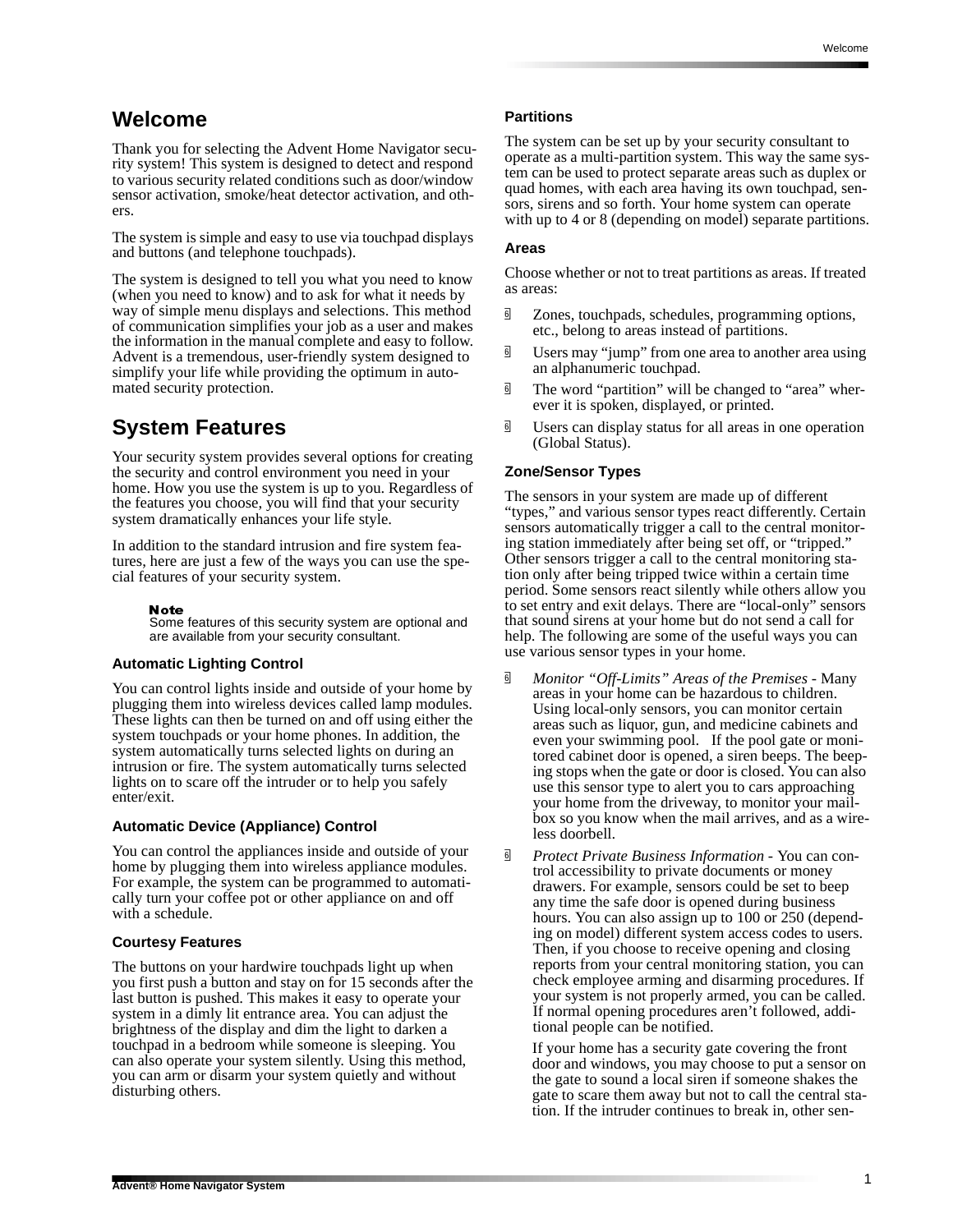sors protecting the front door and windows would call the central monitoring station.

q *Set Doors and Windows for Entry/Exit* - Entry and exit door sensors can be set to one of three delays, depending on how accessible your doors are to your system touchpad or Touch-Tone® telephone. The delays are set to give you enough time to get in and out of your house, but not allow an intruder to sneak in behind you. You may want a short delay on the door leading from the garage to the house and a little longer delay on the overhead garage door. You can have an even longer delay on the driveway gate.

#### **What Happens in an Emergency?**

Your security system touchpad has three panic alarms police, fire, and auxiliary or medical—that call for help immediately. They are activated by pressing the appropriate touchpad buttons. Even very young children can learn how to send for emergency help if needed. Police and fire fighters will know the exact location and nature of the emergency.

Your security system can also monitor the normal activity in your home and call for help automatically if normal activities are not detected. For example, if someone falls and can't move, the system notices that normal activities, such as placing outgoing calls or opening doors and windows, have not occurred for a certain length of time. Your system sounds a low-volume siren for 5 (programmable) minutes to let you know there may be a problem. If all is well, you can stop the siren by disarming your system. If no one disarms the system during the 5 minutes, your system calls for help. Refer to Appendix A, "Planning for Emergencies" for emergency planning details.

#### **Using the System When You're Away**

Off-site operations using any Touch-Tone telephone allow you to control and monitor most of your system features

even while you are away from your home. If you are on vacation, for example, you can turn lights and appliances on and off, check for any trouble conditions, and even bypass the sensor on a door to let in a neighbor, delivery person, or service person.

## **System Information**

You may have installed this security system simply to prevent break-ins and theft and to detect fires. However, your new security system can alert you to many other emergencies. Plus, this security system lets you monitor and control conditions in your home or business even when you are away.

To effectively use your security system, you need to develop a few simple habits:

- $\overline{9}$  Check for open doors and windows before leaving.
- $\overline{\mathbb{G}}$  Remember to gather your things and then arm your system and exit before the exit delay time expires.
- $\overline{\mathbb{B}}$  Remember to disarm your system within the entry delay time when you return.
- $\overline{\mathbb{B}}$  Respond to beeps, light indicators, and voice announcements from your system, which indicate the status of your system.

You soon become aware of the benefits these few simple habits bring you and help you incorporate your security system seamlessly into your everyday life.

### **Using the Touchpad Buttons**

The touchpad is the primary way to manually operate the system or partition. Table 1 contains a list of the buttons and what they do.

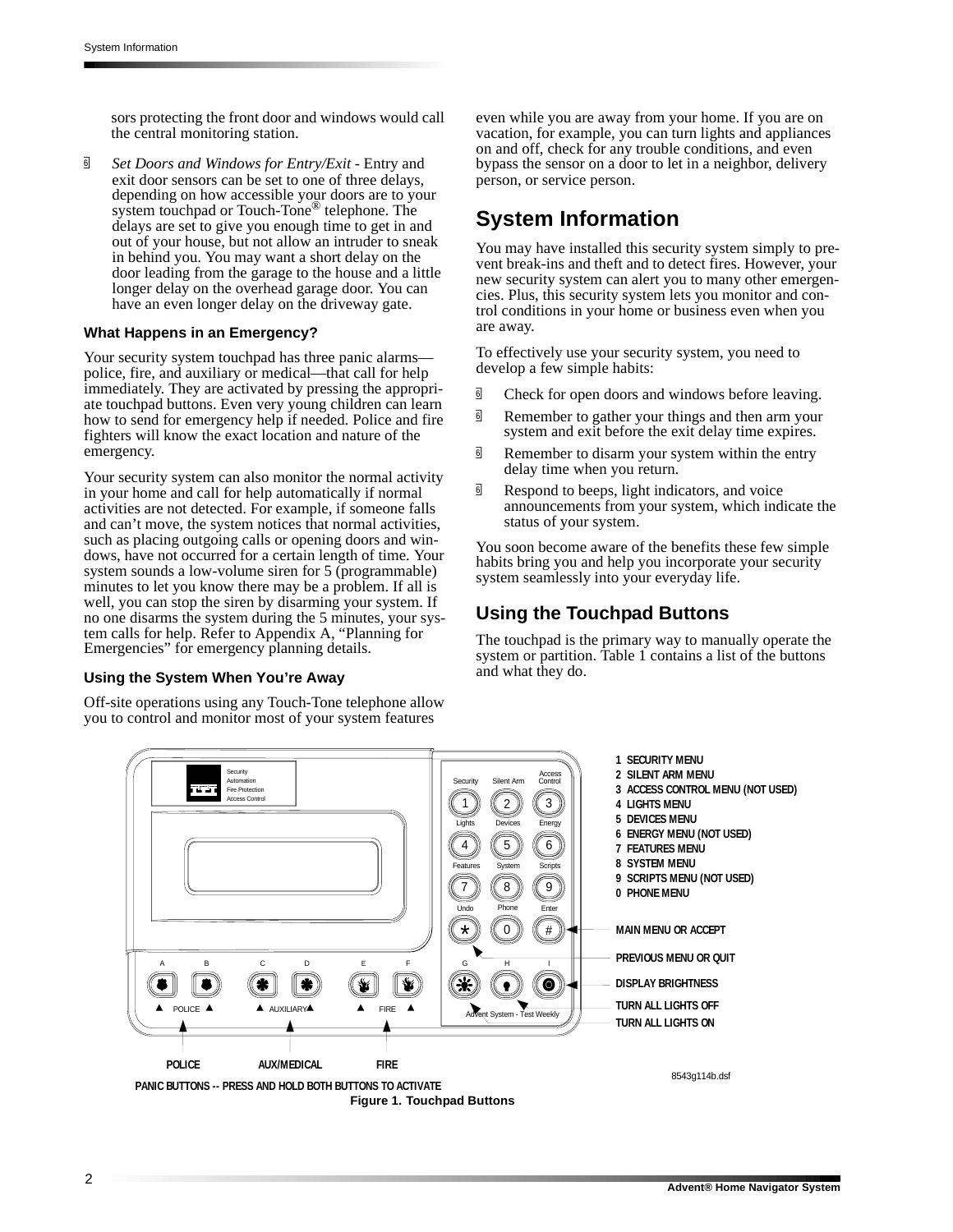| <b>Button</b>                         | <b>Description</b>                                                                                                                                                                                                                      |
|---------------------------------------|-----------------------------------------------------------------------------------------------------------------------------------------------------------------------------------------------------------------------------------------|
| А<br>В<br>POLICE A                    | Causes police panic alarm when both buttons are pressed and held or pressed twice.                                                                                                                                                      |
| C<br>D<br><b>AUXILIARY</b>            | Causes auxiliary or medical panic alarm when both buttons are pressed and held or pressed twice.                                                                                                                                        |
| F<br>E<br><b>FIRE</b>                 | Causes fire panic alarm when both buttons are pressed and held or pressed twice.                                                                                                                                                        |
| G                                     | Turns all controlled lights on when held or pressed twice within 2 seconds.                                                                                                                                                             |
|                                       | Turns all controlled lights off when held or pressed twice within 2 seconds.                                                                                                                                                            |
|                                       | Controls display brightness when pressed and held.                                                                                                                                                                                      |
| Security<br>1                         | Displays Security menu. Allows you to do security functions such as arming/disarming, bypassing, and<br>checking system status and alarm memory.                                                                                        |
| 2 Silent Arm                          | Displays Silent Arming menu. Provides special security functions such as silent arming/disarming.                                                                                                                                       |
| 3 Access Control<br>(to be developed) | Displays Access Control menu. Offers building access control functions.                                                                                                                                                                 |
| 4 Lights                              | Displays Lights menu. Allows you to turn controlled lights on and off individually and assign timed light<br>schedules. Lights can be turned on and off all at once by pressing the touchpad Lights On and Lights Off<br>buttons twice. |
| 5 Devices                             | Displays Devices menu. Allows you to turn non-light controlled devices such as fans and others on and<br>off and assign timed device schedules.                                                                                         |
| 6 Energy<br>(to be developed)         | Displays Energy menu.                                                                                                                                                                                                                   |
| 7 Features                            | Displays Features menu. Allows you to turn features such as door chime on and off. Also allows you to<br>add, delete, or list lights and devices, change schedules, view the event log, and jump between areas (if<br>used).            |
| 8 System                              | Displays System menu. Allows you to run various system tests and adjust the voice siren volume.                                                                                                                                         |
| 9 Scripts<br>(to be developed)        | Displays Scripts menu. Allows you to record and run automatic button-press sequences (scripts).                                                                                                                                         |
| Phone<br>0                            | Displays Phone menu. Offers phone test and data communication (downloading) functions.                                                                                                                                                  |
| Undo<br>$\star$                       | Cancels current operation, if any. Also returns to the previous or Main menu.                                                                                                                                                           |
| Enter<br>#                            | Displays Main menu if system is idle. The Main menu lists all other menus. Also enters or accepts<br>displayed data or selection and skips to the next selection (if any).                                                              |

## **Table 1: Touchpad Button Descriptions**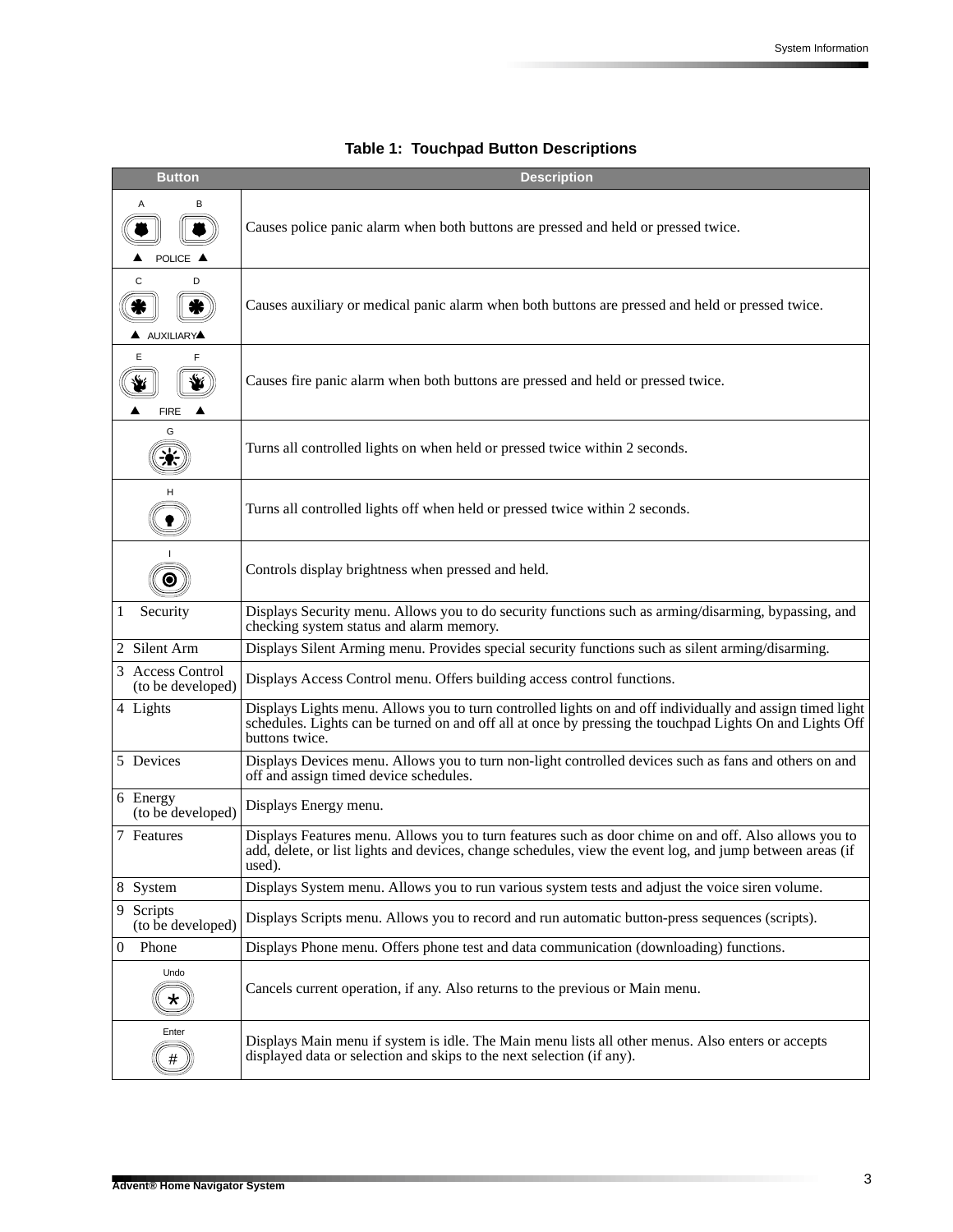## **Using Hand-held Touchpads**

If you have a wireless hand-held touchpad (60-597-95), you can use it as a remote control for the system.



## **Using Keychain Touchpads**

If you have a two- or four-button Keychain Touchpad (60-607-319.5, 60-606-319.5), your security consultant has customized it to do designated system actions. You may find it useful to write down what the buttons have been set up to do.

| <b>Action</b>                                              | <b>Press this</b><br>button(s) | O<br>0       |
|------------------------------------------------------------|--------------------------------|--------------|
| Arm to Away (default)                                      | B                              |              |
| Disarm (default)<br>Press twice to cancel arming protests. | 05                             |              |
| Turn All Lights On/Off (default)                           | $\check{\vee}$                 | ⋒            |
| Arm to next higher level (default)                         |                                | O            |
| Zone Trip (default)                                        |                                | 8543164A.DSF |
| Auxiliary Panic Alarm (default)                            |                                |              |
| Programmable                                               | Η                              |              |
| Programmable                                               |                                |              |

## **General Operation**

In addition to automatic detection, the system also responds to display touchpads, Touch-Tone telephones, wireless touchpads, and other manual controls.

Table 2 shows some basic system commands and the most common ways to perform them. For a complete discussion of these, go to the page number listed.

#### **Table 2: Basic System Commands**

|                                      | Press this on a                   |                                     |                                    |                                      |                    |
|--------------------------------------|-----------------------------------|-------------------------------------|------------------------------------|--------------------------------------|--------------------|
| <b>Action</b>                        | <b>Touchpad</b>                   | <b>Hand-held</b><br><b>Touchpad</b> | <b>Keychain</b><br><b>Touchpad</b> | <b>Home Phone</b>                    | <b>See</b><br>Page |
| Cancel an accidental alarm           | ACCESS CODE                       | <b>ACCESS CODE</b>                  | $\boldsymbol{\mathbb{O}}$          | $\#$ , $*$ , ACCESS CODE             |                    |
| Activate a police panic alarm        | в<br>Α<br>POLICE A                |                                     | optional                           | $\#$ , $*$ , 8, 8, 8, 8, 8           |                    |
| Activate a fire panic alarm          | F<br>E<br>₩<br>$FIRE$ $\triangle$ |                                     | optional                           | $\#$ , $*$ , 9, 9, 9, 9, 9           |                    |
| Activate an auxiliary panic<br>alarm | C<br>D<br><b>A</b> AUXILIARYA     |                                     | optional                           | $\#$ , $\frac{*}{4}$ , 7, 7, 7, 7, 7 |                    |
| Disarm to OFF                        | 1, 1, ACCESS CODE                 | 1, 1, ACCESS CODE                   | Ø                                  | $\#$ , $*$ , 1, 1, ACCESS CODE       |                    |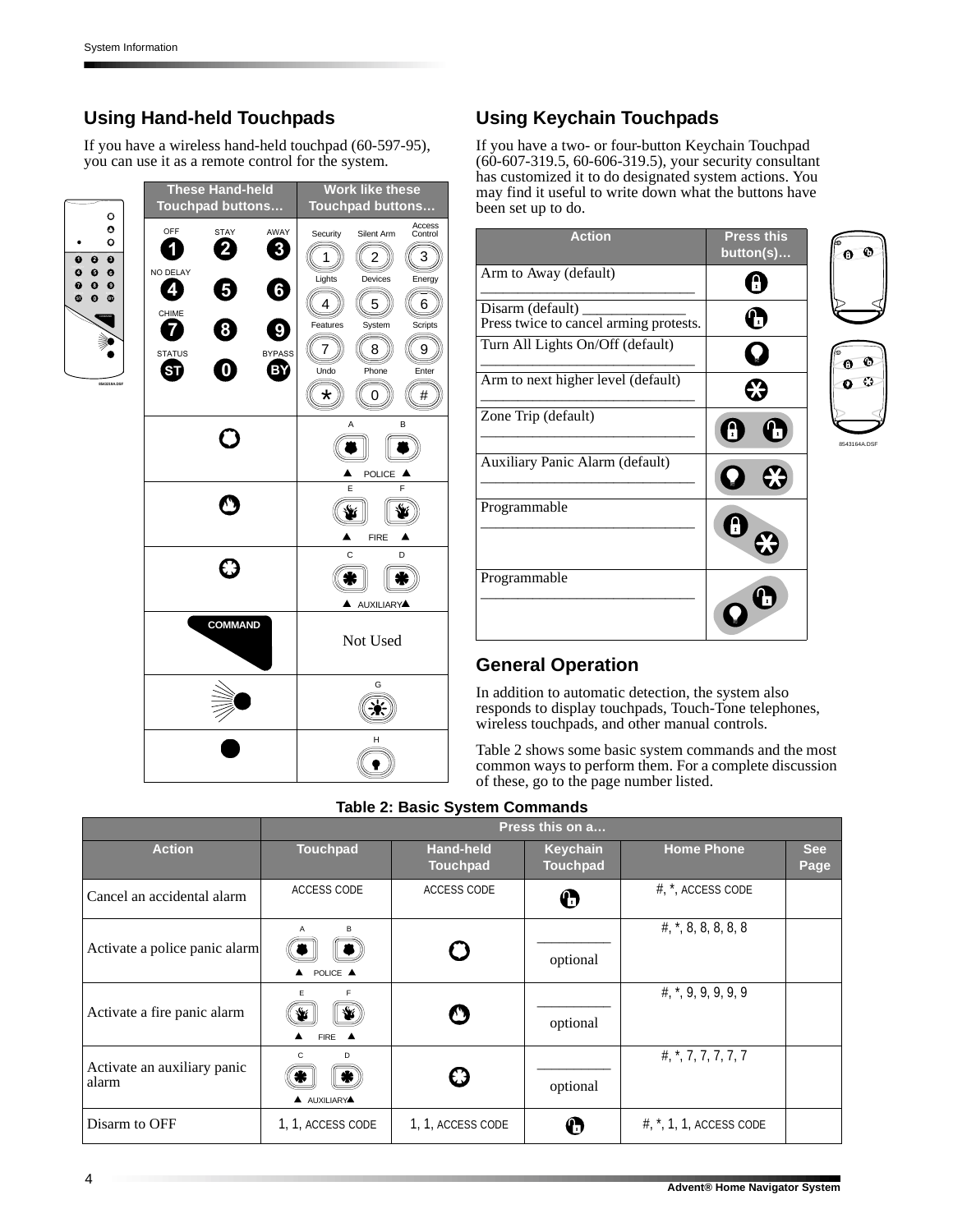|                                               | Press this on a                                                      |                                     |                             |                                                         |                    |
|-----------------------------------------------|----------------------------------------------------------------------|-------------------------------------|-----------------------------|---------------------------------------------------------|--------------------|
| <b>Action</b>                                 | <b>Touchpad</b>                                                      | <b>Hand-held</b><br><b>Touchpad</b> | Keychain<br><b>Touchpad</b> | <b>Home Phone</b>                                       | <b>See</b><br>Page |
| Arm to HOME                                   | 1, 2, ACCESS CODE                                                    | 1, 2, ACCESS CODE                   | optional                    | #, *, 1, 2, ACCESS CODE                                 |                    |
| Arm to AWAY                                   | 1, 3, ACCESS CODE                                                    | 1, 3, ACCESS CODE                   | $\boldsymbol{0}$            | $#,$ , 1, 3, ACCESS CODE                                |                    |
| Arm to AWAY with<br>Latchkey                  | 1, 3, ACCESS CODE, 8                                                 | 1, 3, ACCESS CODE, 8                | optional                    | #, *, 1, 3, ACCESS CODE, 8                              |                    |
| Turn all lights ON                            | Press twice<br>G<br>or hold for 2<br>seconds.<br>Or press 4, 0, #, 1 | $4, 0, \#$ , 1                      | Hold                        | $\#$ , $*$ , 4, 0, $\#$ , 1                             |                    |
| Turn all lights OFF                           | Press twice<br>or hold.<br>Or press 4, 0, #, 2                       | 4, 0, #, 2                          | Hold                        | $\#$ , $*$ , 4, 0, $\#$ , 2                             |                    |
| Manually reset smoke<br>sensors               | 8, 9, ACCESS CODE                                                    | 8, 9, ACCESS CODE                   |                             | #, *, 8, 9, ACCESS CODE                                 |                    |
| View main menus or cancel<br>a menu operation | Undo<br>¥                                                            | <b>STATUS</b><br>ጪ                  |                             | $\frac{1}{2}$ $\frac{1}{2}$ $\frac{1}{2}$ $\frac{1}{2}$ |                    |
| Enter data                                    | Enter                                                                | <b>BYPASS</b><br>(BY)               |                             | #                                                       |                    |
| Check system status                           | 1, 9                                                                 | 1, 9                                |                             | #, $*$ , 1, 9                                           |                    |
| Silence trouble beeps                         | Undo<br>$\star$                                                      | <b>STATUS</b><br>ᡦ                  |                             | $\frac{1}{2}$ $\frac{1}{2}$ $\frac{1}{2}$ $\frac{1}{2}$ |                    |
| Check alarm history                           | 1, 0                                                                 | 1, 0                                |                             | #, $*$ , 1, 0                                           |                    |
| Check event history buffer                    | 7, 5                                                                 | 7, 5                                |                             | #, $*$ , 7, 5                                           |                    |

#### **Table 2: Basic System Commands**

### **Adjusting the Touchpad Display Brightness**

Both alphanumeric touchpad VFD (blue/green) display character brightness and LCD (yellow) display back-lighting are adjustable.

To change the display character or back-lighting brightness press and hold the touchpad button I (TARGET) for at least two seconds and then release. Momentarily you will see it at full brightness then it stays at the next brightness level setting. Repeat this to the desired setting or to view each of the five brightness levels from off to bright.

#### Note

Any alarm condition or button press temporarily sets the display to full brightness.

### **Adjusting the Volume of Status Messages**

You can change the volume of the status voice messages from the system. There are 9 volume levels, from 0 (silent) to 8 (maximum).

#### **To change the status voice message volume:**

| <b>Steps</b>                                                 | <b>Response</b>                                                                                       |
|--------------------------------------------------------------|-------------------------------------------------------------------------------------------------------|
| Press 8, 4 (from main<br>menu).                              | SYSTEM MENU; VOLUME LEVEL IS X.<br>TO ACCEPT PRESS # OR ENTER A<br>NEW LEVEL FROM 0-8 THEN PRESS<br># |
| Enter 0 through 8 for<br>desired loudness and<br>press $#$ . | VOLUME LEVEL IS NOW SET TO X                                                                          |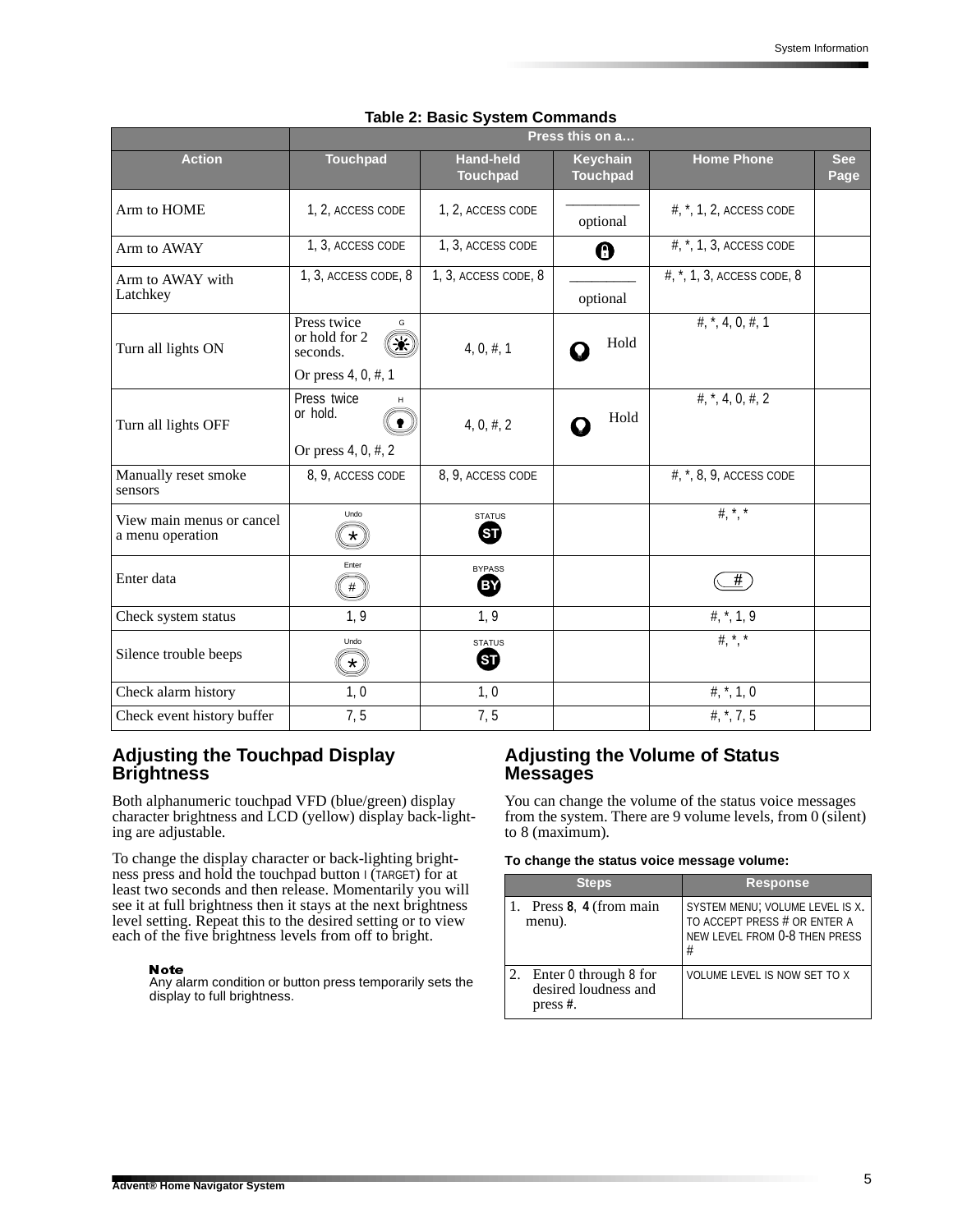#### **Note**

Police and Fire alarm voice messages are optionally at full volume. Auxiliary and medical alarms are affected by status voice volume.

## **Global Settings**

Global system settings specify how the entire system behaves.

## **Global Access Code**

There are two types of codes regarding partitions/areas. Global access codes can be used in all partitions/areas. All other access codes belong to the partition/area in which they were added and cannot be used to control other partitions/areas. When a touchpad is redirected to a new partition/area, any access code used must be valid in that partition to work.

The partition/area of an access code cannot be changed. However, the same code may be programmed in more than one partition/area, with each instance of the code representing a unique user number. The panel does not allow the user to add a duplicate code within a partition/area, globally, or a user code which is equal to the installer code.

## **Area Jumping**

Normally, an Advent panel has partitions and no areas. Your security consultant can turn your partitions into areas which then allows you to jump between areas using the alphanumeric touchpad. Only users with global access codes with primary or full authority can access this.

Every time a jump occurs, a 4-minute timer is started. When this timer expires, the touchpad jumps back to its original area automatically. Also, every time the touchpad becomes inactive, (no menu changes) a shorter, programmable time, (default 10 seconds), starts. When this timer expires, the touchpad jumps back to its original area automatically.

#### **To jump between areas:**

| <b>Steps</b>                                      | <b>Response</b>                                                                                                         |
|---------------------------------------------------|-------------------------------------------------------------------------------------------------------------------------|
| 1. Press 7, 7 (from main<br>menu).                | <b>FEATURES MENU; ENTER YOUR</b><br>CODE                                                                                |
| 2. Enter your global ACCESS<br>CODE.              | ENTER AREA TO REDIRECT TO<br>THEN PRESS #; OR FOR GLOBAL<br>STATUS PRESS 19#; OR FOR<br><b>GLOBAL HISTORY PRESS 75#</b> |
| 3. Enter the area to redirect<br>the touchpad to. | System displays arming<br>status for that area.                                                                         |

## **Global Status and History**

If partitions have been turned into areas, the user can also check for global status and history. Selecting global status allows the user to view the following:

- **d** Arming status of all enabled areas.
- $\overline{9}$  Whether any alarms are active in any enabled area.
- **d** Whether a battery test, LED test, or download is in progress.
- $\overline{9}$  All current system or area troubles.
- $\overline{\mathbb{B}}$  Status of main power, main battery, and main phone line.

#### **To view global status:**

| <b>Steps</b>                         | <b>Response</b>                                                                                                         |
|--------------------------------------|-------------------------------------------------------------------------------------------------------------------------|
| 1. Press 7, 7 (from main<br>menu).   | <b>FEATURES MENU; ENTER YOUR</b><br>CODE                                                                                |
| 2. Enter your global ACCESS<br>CODE. | ENTER AREA TO REDIRECT TO<br>THEN PRESS #; OR FOR GLOBAL<br>STATUS PRESS 19#; OR FOR<br><b>GLOBAL HISTORY PRESS 75#</b> |
| 3. Press 19, #.                      | System displays the global<br>status then returns to the<br>main menu.                                                  |

Selecting global history allows the user to view the complete contents of the event history buffer, i.e. system events and events from all areas.

#### **To view global history:**

| <b>Steps</b>                         | <b>Response</b>                                                                                                         |
|--------------------------------------|-------------------------------------------------------------------------------------------------------------------------|
| 1. Press 7, 7 (from main<br>menu).   | <b>FEATURES MENU; ENTER YOUR</b><br>CODE                                                                                |
| 2. Enter your global ACCESS<br>CODE. | ENTER AREA TO REDIRECT TO<br>THEN PRESS #; OR FOR GLOBAL<br>STATUS PRESS 19#; OR FOR<br><b>GLOBAL HISTORY PRESS 75#</b> |
| 3. Press 75, #.                      | System displays the global<br>history then returns to the<br>main menu.                                                 |

## **Access Codes**

The system access codes are used to limit certain system operations to authorized personnel. Access codes are programmable and are from four to six digits long. The system will indicate if and when an access code is required to perform any desired function. When ENTER YOUR CODE is displayed, enter the access code using the touchpad buttons.

The system automatically has one access code for the primary user in each partition/area. It is the primary access code. You can change the primary access code, but you cannot delete it. In addition to this primary access code, you can create secondary access codes for other users.

#### **Note**

If you enter access codes with a partition code, all codes added will work for that partition. If a global code is used, all codes added will automatically be global codes.

## **Adding an Access Code**

Add an access code to the system whenever you want other authorized persons to have use of the system.

#### **Guidelines**

1. Do not use sequential numbers (1234, 5678, etc.) that can be easily defeated by unauthorized users.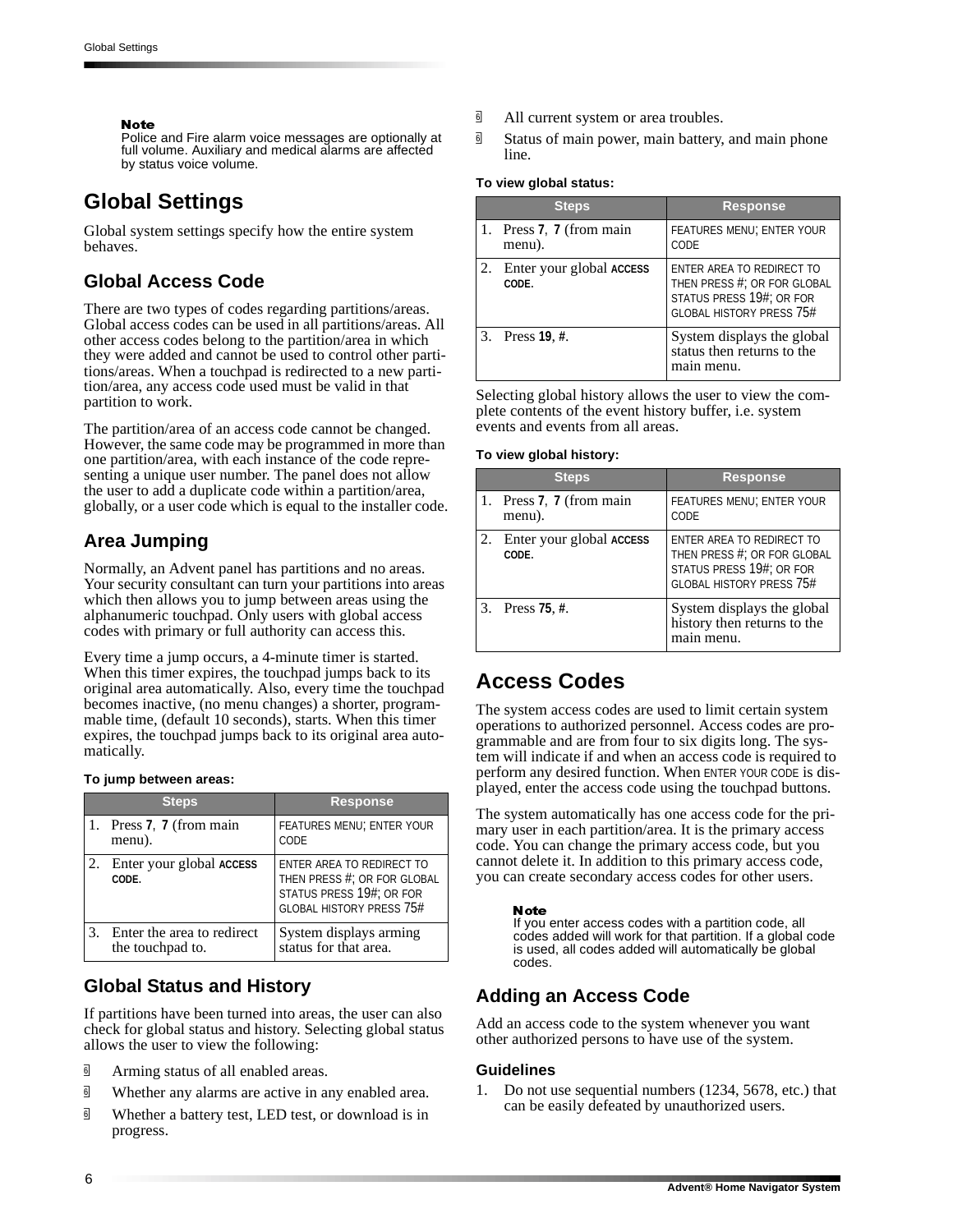- 2. Do not use birthdate/year combinations which others may know.
- 3. Do not use phone number sequences which others may know.
- 4. Keep a separate log of all programmed user codes and their user names in a secure location.

#### **To add an access code:**

|               | <b>Steps</b>                                | Response                                     |
|---------------|---------------------------------------------|----------------------------------------------|
|               | 1. Press $1, 8$ (from main<br>menu).        | SECURITY MENU; ENTER YOUR<br>CODE            |
| 2.            | Enter your primary ACCESS<br>CODE.          | <b>ACCESS CODE MENU</b>                      |
| $\mathcal{R}$ | Press <sub>1</sub>                          | ENTER THE NEW CODE THEN<br>PRESS#            |
| 4.            | Enter new ACCESS CODE and<br>press $#$ .    | ENTER THE CODE A SECOND<br>TIME THEN PRESS # |
| 5.            | Enter new access code<br>again and press #. | CODE OK                                      |
| 6.            | Press <sup>*</sup> twice to exit.           | <b>MAIN MENU</b>                             |

#### **Note**

No two access codes can be alike. If you are unsuccessful adding an access code, make sure the new access code doesn't already exist in the system. To check the existing codes, from the main menu select 1, 8, your access code, 3.

### **Deleting an Access Code**

Delete an access code when you no longer want that code to allow access to the system. To ensure maximum security, delete access codes as soon as they are no longer needed.

#### **To delete an access code:**

|    | <b>Steps</b>                                       | <b>Response</b>                          |
|----|----------------------------------------------------|------------------------------------------|
|    | 1. Press 1, 8 (from main menu).                    | SECURITY MENU; ENTER YOUR<br>CODE        |
| 2. | Enter your primary ACCESS<br>CODE.                 | <b>ACCESS CODE MENU</b>                  |
|    | 3. Press 2.                                        | ENTER THE CODE TO DELETE<br>THEN PRESS # |
|    | 4. Enter the ACCESS CODE to<br>delete and press #. | CODE DELETED                             |
|    | 5. Press <sup>*</sup> twice to exit.               | <b>MAIN MENU</b>                         |

#### Note

If you are unsuccessful deleting an access code, make sure the access code exists in the system. To check the existing codes, from the main menu select 1, 8, your access code, 3. Also, the system will not let you delete the primary access code or codes with equal or higher authorities.

## **Listing Codes**

When listing codes, the panel displays the user number, code, user text, limits, and authority level.

#### Note

A partition code cannot view global codes.

#### **To list access codes:**

|    | <b>Steps</b>                                   | <b>Response</b>                                                                                                                             |
|----|------------------------------------------------|---------------------------------------------------------------------------------------------------------------------------------------------|
|    | 1. Press $1, 8$ (from<br>main menu).           | SECURITY MENU; ENTER YOUR CODE                                                                                                              |
| 2. | Enter your primary<br><b>ACCESS CODE.</b>      | <b>ACCESS CODE MENU</b>                                                                                                                     |
| 3. | Press 3.                                       | USER # CODE XXXX NO TEXT AUTH: X LIM: X                                                                                                     |
|    |                                                | For LIM you can have the<br>following options:<br>$P =$ Permanent, $D =$ Day, and<br>$U = Use.$                                             |
|    |                                                | For AUTH, you can have the<br>following options:<br>$P =$ Partition, $F =$ Full, or 1-8. If<br>there is a $*$ the code is a global<br>code. |
|    | 4. Press <sup>*</sup> twice to exit. MAIN MENU |                                                                                                                                             |

### **Changing an Access Code**

All access codes are not alike. When you add an access code, you can give each access code different options.

Using the Access Code menu, you can (and should) change the options of each new access code to ensure maximum security.

To ensure maximum security, access codes should be changed on a regular (monthly) basis.You should also change an access code if you suspect an unauthorized person knows a user's access code or if/when a user is replaced.

#### **To change an access code:**

|                | <b>Steps</b>                                    | <b>Response</b>                              |
|----------------|-------------------------------------------------|----------------------------------------------|
| 1.             | Press 1, 8 (from main<br>menu).                 | SECURITY MENU; ENTER YOUR<br>CODE            |
| 2.             | Enter your primary ACCESS<br>CODE.              | ACCESS CODE MENU                             |
| 3 <sub>1</sub> | Press <sub>4</sub>                              | ENTER THE CODE TO CHANGE<br>THEN PRESS #     |
| $4_{\cdot}$    | Enter the ACCESS CODE to<br>change and press #. | ENTER THE NEW CODE THEN<br>PRESS#            |
| 5.             | Enter the new ACCESS CODE<br>and press #.       | ENTER THE CODE A SECOND<br>TIME THEN PRESS # |
| 6.             | Enter the new ACCESS CODE<br>again and press #. | CODE OK                                      |
|                | 7. Press * twice to exit.                       | <b>MAIN MENU</b>                             |

#### **Note**

No two access codes can be alike. If you are unsuccessful adding an access code, make sure that the new access code doesn't already exist in the system. To check the existing codes, from the main menu select 1, 8, your access code, and 3.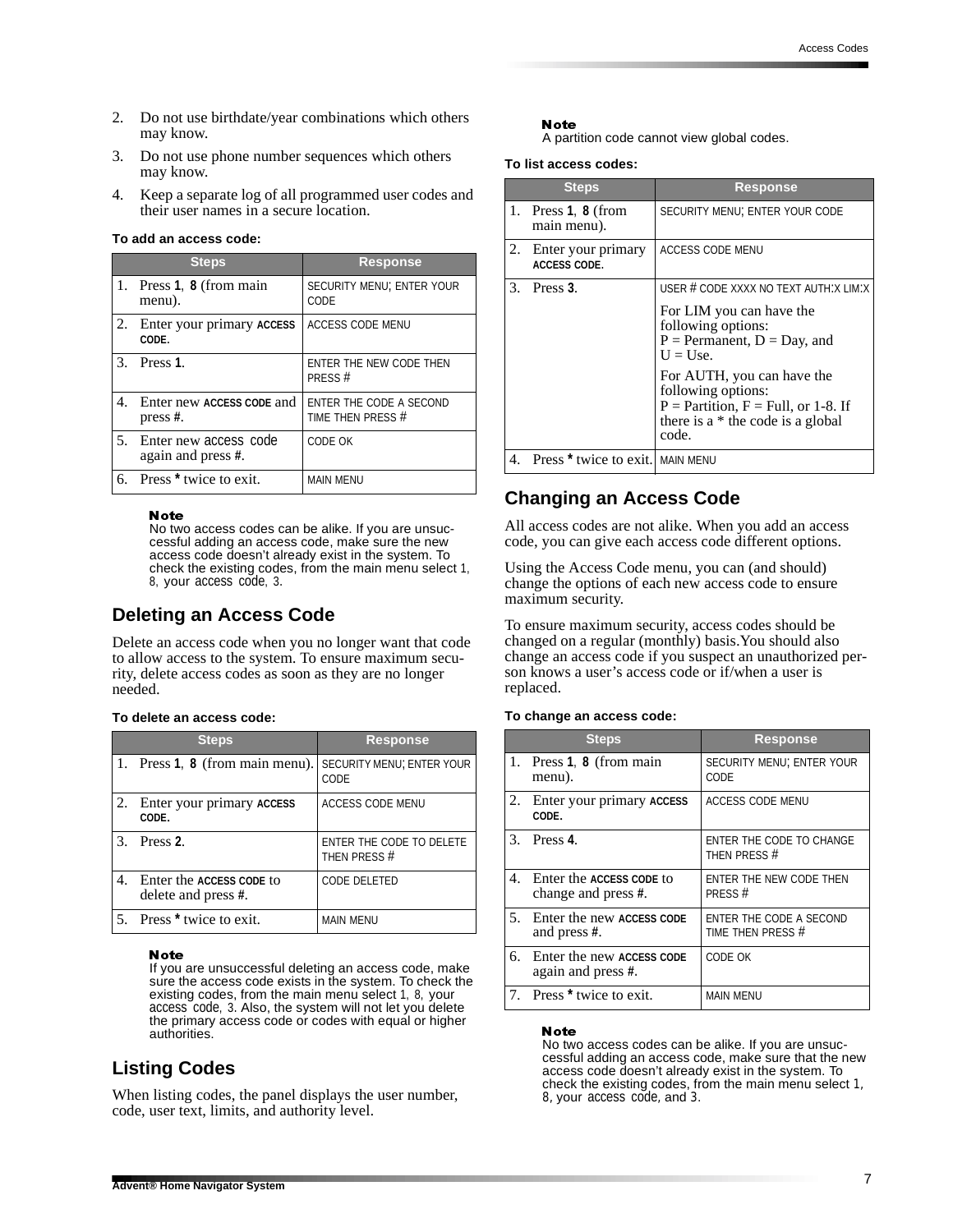## **Changing an Access Code's Limits**

### **Use Limit**

Select Use Limit when the user will only need to access the system a limited number of times such as for testing or service personnel.

To set a Use Limit for new access codes, first add the access codes to the system, then follow the on-screen menu.

#### **To set a use limit for an existing access code:**

|                                  | <b>Steps</b>                                     | Response                                       |
|----------------------------------|--------------------------------------------------|------------------------------------------------|
|                                  | 1. Press 1, 8 (from main menu).                  | <b>SECURITY MENU; ENTER YOUR</b><br>CODE       |
| 2.                               | Enter your primary ACCESS<br>CODE.               | <b>ACCESS CODE MENU</b>                        |
|                                  | $3.$ Press 6.                                    | ENTER THE CODE TO CHANGE<br>THEN PRESS #       |
| 4.                               | Enter the ACCESS CODE to<br>change and press #.  | CODE IS SET TO XXXXXX                          |
|                                  | $5.$ Press 3.                                    | ENTER THE NUMBER OF USES<br>VALID THEN PRESS # |
| б.                               | Enter the desired number of<br>uses and press #. | <b>VALID FOR X USES</b>                        |
| $7_{\scriptscriptstyle{\ddots}}$ | Press <sup>*</sup> twice to exit.                | <b>MAIN MENU</b>                               |

#### **Note**

When an access code with a Use Limit expires, it will automatically be deleted.

#### **Day Limit**

Select Day Limit if a user will only need temporary access to the system, such as service personnel.

#### Note

You can not set both a Day Limit and a Use Limit for a single access code.

To set a Day Limit for new access codes, first add the access code to the system, then follow the touchpad onscreen menu.

#### **To set a day limit for an existing access code:**

|         | <b>Steps</b>                                       | <b>Response</b>                                |
|---------|----------------------------------------------------|------------------------------------------------|
|         | 1. Press 1, 8 (from main menu).                    | SECURITY MENU; ENTER YOUR<br>CODE              |
| 2.      | Enter your primary ACCESS<br>CODE.                 | ACCESS CODE MENU                               |
| $3_{-}$ | Press 6.                                           | ENTER THE CODE TO CHANGE<br>THEN PRESS #       |
|         | 4. Enter the ACCESS CODE to<br>change and press #. | CODE IS SET TO XXXXXX                          |
|         | $5.$ Press 2.                                      | ENTER THE NUMBER OF DAYS<br>VALID THEN PRESS # |
| 6.      | Enter the desired number of<br>days and press #.   | <b>VALID FOR X DAYS</b>                        |
|         | 7. Press <sup>*</sup> twice to exit.               | <b>MAIN MENU</b>                               |

#### **Note**

"Number of days" means the number of days starting from today through the last day you want the access code to work. The access code quits working and is deleted at midnight of the last day.

#### **Permanent User**

All new access codes are automatically permanent unless you set a Day/Use Limit. Select Permanent User when you want the access code to work for an unlimited amount of time or when you want to erase the Day Limit or Use Limit of an access code.

#### **To reset an access code to permanent:**

|                | <b>Steps</b>                                          | <b>Response</b>                          |
|----------------|-------------------------------------------------------|------------------------------------------|
|                | 1. Press 1, 8 (from main menu).                       | <b>SECURITY MENU; ENTER</b><br>YOUR CODE |
| <sup>2</sup> . | Enter your primary ACCESS<br>CODE.                    | ACCESS CODE MENU.                        |
| 3.             | Press 6.                                              | ENTER THE CODE TO CHANGE<br>THEN PRESS # |
| 4 <sub>1</sub> | Enter the ACCESS CODE to<br>change and press #.       | CODE IS SET TO XXXXXX                    |
| 5 <sub>1</sub> | Press <sub>1</sub> .                                  | <b>CODE SET TO PERMANENT</b>             |
|                | 6. Press <sup><math>\star</math></sup> twice to exit. | <b>MAIN MENU</b>                         |

## **Changing Access Code's Authority**

Each access code can have an authority level from 0 (full) to 8 (limited). A lower number allows the use of more features and gives the user more control. A higher number prevents the user from using some features. See Authority Levels for more detailed information.

#### **To set an authority level for new access codes:**

|    | <b>Steps</b>                                         | <b>Response</b>                                                         |
|----|------------------------------------------------------|-------------------------------------------------------------------------|
|    | 1. Press 1, 8 (from main<br>menu).                   | SECURITY MENU; ENTER YOUR<br>CODE                                       |
| 2. | Enter your primary ACCESS<br>CODE.                   | <b>ACCESS CODE MENU</b>                                                 |
|    | $3.$ Press 1.                                        | ENTER THE NEW CODE THEN<br>PRESS #                                      |
| 4. | Enter the new ACCESS CODE<br>and press #.            | ENTER THE CODE A SECOND<br>TIME THEN PRESS #                            |
| 5. | Enter the new ACCESS CODE<br>again and press #.      | CODE OK                                                                 |
| б. | Press 4.                                             | <b>AUTHORITY 1. ENTER AN</b><br><b>AUTHORITY NUMBER THEN</b><br>PRESS # |
|    | 7. Enter the desired authority<br>level and press #. | CODE SET TO AUTHORITY X                                                 |
|    | 8. Press * twice to exit.                            | <b>MAIN MENU</b>                                                        |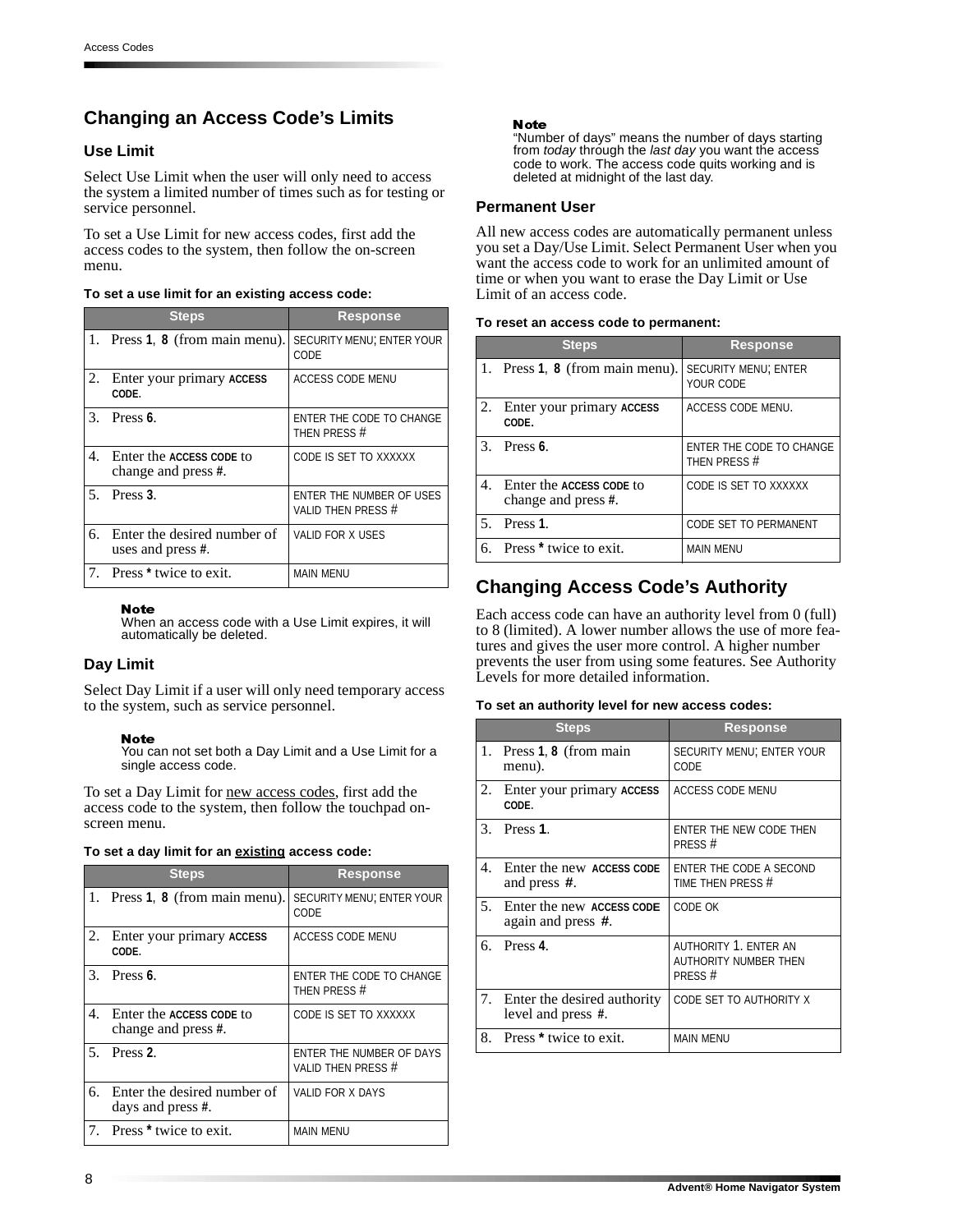#### **To set an authority level for an existing access code:**

|                             | <b>Steps</b>                                                        | <b>Response</b>                                                 |
|-----------------------------|---------------------------------------------------------------------|-----------------------------------------------------------------|
|                             | 1. Press $1, 8$ (from main menu).                                   | <b>SECURITY MENU; ENTER</b><br>YOUR CODE                        |
| 2.                          | Enter your primary ACCESS CODE.                                     | <b>ACCESS CODE MENU</b>                                         |
| $\mathcal{F}_{\mathcal{L}}$ | Press <sub>7</sub> .                                                | <b>ENTER CODE TO CHANGE</b><br>THEN PRESS #                     |
| 4.                          | Enter the ACCESS CODE to change<br>and press #.                     | AUTHORITY X; ENTER AN<br><b>AUTHORITY NUMBER THEN</b><br>PRESS# |
|                             | 5. Enter the desired authority level<br>number $(0-8)$ and press #. | <b>CODE SET TO AUTHORITY</b><br>Χ                               |
| б.                          | Press <sup>*</sup> twice to exit.                                   | <b>MAIN MENU</b>                                                |

## **User Text**

Each access code can have up to 20 characters of user text assigned to it. This text is used when listing codes and when identifying a user during event printing. User text uses the same display tokens as static display text (see Table 3) except that special tokens, such as time, date, and flashing \*, are not allowed.

When using user text you need to enter the whole string before pressing #.

**Table 3: Two-Digit Display Descriptors**

| No.    | ັ<br><b>Token Text</b> | л,<br><u>,</u><br>No. | <b>Token Text</b> |
|--------|------------------------|-----------------------|-------------------|
| $00\,$ | $\overline{0}$         | 24                    | Η                 |
| 01     | 1                      | 25                    | I                 |
| 02     | $\overline{c}$         | 26                    | J                 |
| 03     | 3                      | 27                    | $\bf K$           |
| 04     | $\overline{4}$         | 28                    | L                 |
| 05     | 5                      | 29                    | M                 |
| 05     | 6                      | 30                    | $\overline{N}$    |
| 07     | 7                      | 31                    | $\mathcal{O}$     |
| 08     | 8                      | 32                    | $\mathbf P$       |
| 09     | 9                      | 33                    | Q                 |
| 10     | (undefined)            | 34                    | R                 |
| 11     | (undefined)            | 35                    | S                 |
| 12     | # (pound)              | 36                    | T                 |
| 13     | $:(\text{colon})$      | 37                    | U                 |
| 14     | /(slash)               | 38                    | V                 |
| 15     | ? (question mark)      | 39                    | W                 |
| 16     | . (period)             | 40                    | X                 |
| 17     | A                      | 41                    | Y                 |
| 18     | B                      | 42                    | Z                 |
| 19     | $\mathsf{C}$           | 43                    | $_{-}$ (space)    |
| 20     | D                      | 44                    | '(apostrophe)     |
| 21     | E                      | 45                    | $-(dash)$         |

### **Table 3: Two-Digit Display Descriptors**

| No. | Token Text | No. | Token Text'          |
|-----|------------|-----|----------------------|
|     |            |     | ( <i>underline</i> ) |
|     |            |     | $*(star)$            |

#### **To change user text:**

|                | <b>Steps</b>                                                             | <b>Response</b>                                              |
|----------------|--------------------------------------------------------------------------|--------------------------------------------------------------|
|                | 1. Press 1, 8.                                                           | SECURITY MENU; ENTER YOUR CODE                               |
| 2.             | Enter your primary<br><b>ACCESS CODE.</b>                                | ACCESS CODE MENU                                             |
| 3.             | Press <sub>0</sub>                                                       | ENTER THE CODE TO CHANGE THEN<br>PRESS#                      |
| 4 <sub>1</sub> | Enter the ACCESS CODE<br>to change and press #.                          | ENTER USER TEXT NUMBERS                                      |
|                | 5. Enter the user text<br>numbers (from Table<br>3) then press $#$ .     | <b>ACCESS CODE MENU</b>                                      |
|                | 6. To check that you<br>typed the correct text<br>press 3 to list codes. | Touchpad displays all listed<br>codes and their authorities. |

## **Authority Levels**

Each access code has an authority level which determines the authority the user has to execute certain actions. There are three pre-defined authorities and eight configurable authorities.

**Installer Authority** - Can enter program mode (if partitions/areas are disarmed), gain remote access, do phone test, do installer zone test, initiate a downloader call, review status and event history, control lights and devices, change installer code, change arming level within one hour of exiting program mode. Cannot change schedules or access codes (except own), bypass zones, extend arming levels, change arming levels except as stated above. Installer code is permanent.

**Primary Authority** - Primary user for that partition/area. There is exactly one primary code per partition/area. This code is permanent and cannot be restricted. Can do everything except enter program mode, do installer zone test, initiate a downloader call. Primary codes are permanent.

**Full Authority** - Can do everything the primary user can do except add/delete/change/list codes of equal or higher authority.

**Authority 1 to 8** - Configurable authorities. In general, authority 1 should be the highest of the configurable authorities and authority 8 the lowest.

## **Authority Level Definitions**

The three pre-defined and eight configurable authorities allow you to carry out a specific set of actions which require an access code and deny others. Whenever one of these actions is requested from a touchpad, the panel prompts you for an access code and determines whether the entered code has sufficient authority. If not, the panel responds with INVALID AUTHORITY.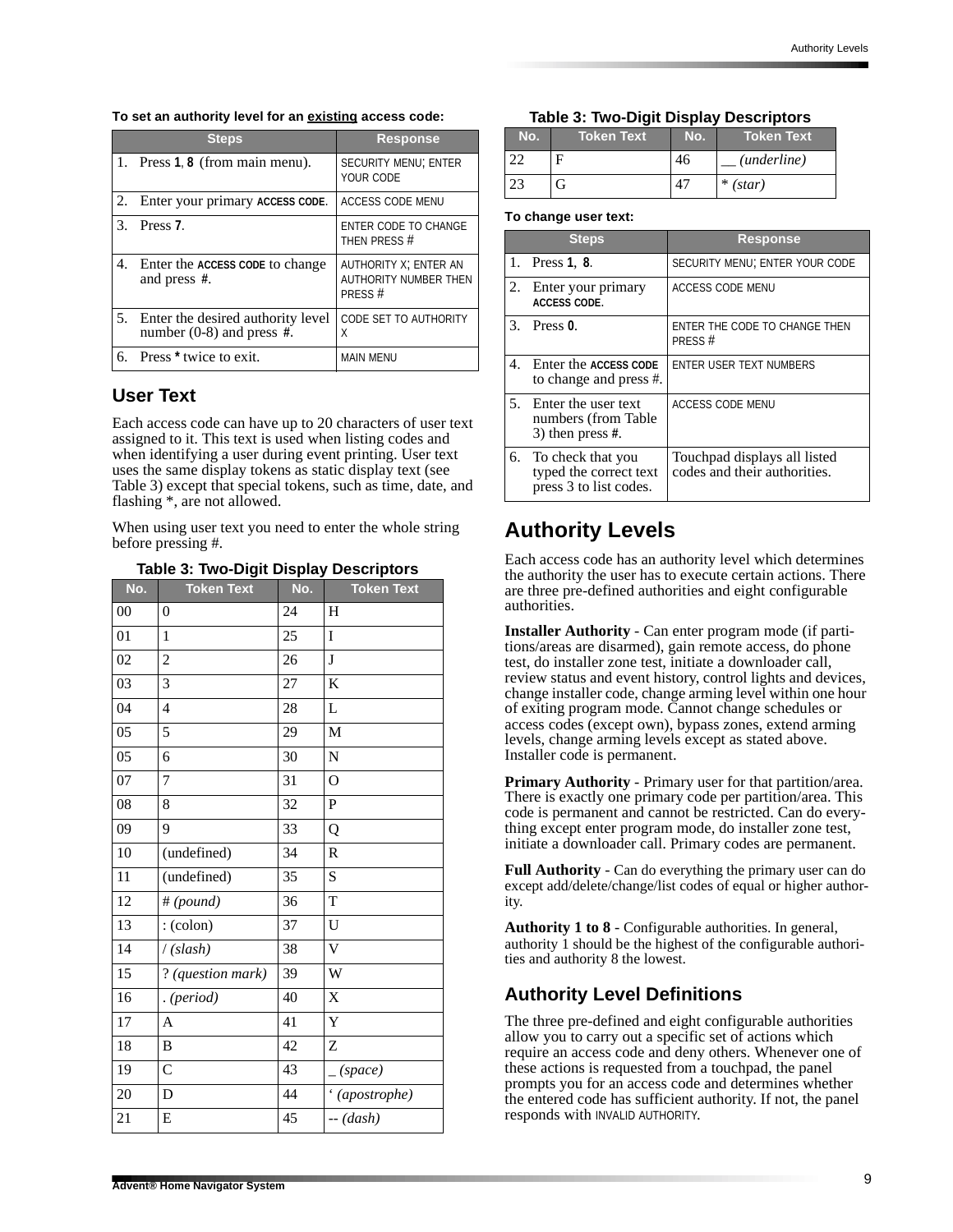When using a keyfob or keyswitch to request an arming level change, no access code is needed and the action is associated with a zone, not a user.

Table 4 list actions and whether they are allowed or disallowed for each of the eleven authorities.

| Auth #<br><b>Parameter</b> |                                               |                         | <b>Authority Level</b>  |                         |                         |                         |                        |                         |                         |                        |                        |                        |
|----------------------------|-----------------------------------------------|-------------------------|-------------------------|-------------------------|-------------------------|-------------------------|------------------------|-------------------------|-------------------------|------------------------|------------------------|------------------------|
|                            |                                               |                         | P                       | F                       | $\mathbf{1}$            | $\overline{2}$          | 3                      | 4                       | 5                       | 6                      | $\overline{7}$         | 8                      |
| 10                         | <b>Remote Phone Access</b>                    | Y                       | Y                       | Y                       | <b>CY</b>               | <b>CN</b>               | CN                     | CN                      | CN                      | CN                     | CN                     | CN                     |
| 11                         | Arm to Level $1*$                             | X                       | $\overline{Y}$          | $\overline{\mathrm{Y}}$ | $\overline{\rm CY}$     | $\overline{\rm CY}$     | $\overline{\rm CY}$    | $\overline{\rm CY}$     | CY                      | CY                     | CN                     | <b>CN</b>              |
| 12                         | Arm to Level 2                                | X                       | $\overline{\mathrm{Y}}$ | $\overline{\mathrm{Y}}$ | <b>CY</b>               | CY                      | CY                     | $\overline{\rm CY}$     | CY                      | <b>CY</b>              | $\overline{\text{CN}}$ | CN                     |
| 13                         | Arm to Level 3                                | X                       | $\overline{Y}$          | Y                       | <b>CY</b>               | <b>CY</b>               | <b>CY</b>              | <b>CY</b>               | <b>CY</b>               | <b>CY</b>              | CN                     | CN                     |
| 14                         | Arm to Level 4                                | X                       | Y                       | Y                       | <b>CY</b>               | CY                      | CY                     | <b>CY</b>               | <b>CY</b>               | <b>CY</b>              | $\overline{\text{CN}}$ | $\overline{\text{CN}}$ |
| 15                         | Arm to Level 5                                | N                       | $\overline{\mathrm{Y}}$ | Y                       | <b>CY</b>               | <b>CY</b>               | <b>CY</b>              | <b>CY</b>               | <b>CY</b>               | <b>CY</b>              | <b>CN</b>              | CN                     |
| 18                         | <b>Bypass Zones</b>                           | $\mathbf N$             | $\overline{Y}$          | $\overline{\text{Y}}$   | <b>CY</b>               | CY                      | CY                     | $\overline{\text{CN}}$  | $\overline{\text{CN}}$  | CN                     | $\overline{\text{CN}}$ | $\overline{\text{CN}}$ |
| 19                         | <b>Bypass Critical Zones</b>                  | $\mathbf N$             | $\overline{Y}$          | $\overline{Y}$          | CN                      | CN                      | $\overline{\text{CN}}$ | CN                      | CN                      | CN                     | CN                     | CN                     |
| 20                         | <b>User Zone Test</b>                         | $\mathbf N$             | $\overline{\mathrm{Y}}$ | $\overline{Y}$          | <b>CN</b>               | CN                      | $\overline{\text{CN}}$ | $\overline{\text{CN}}$  | CN                      | $\overline{\text{CN}}$ | $\overline{\text{CN}}$ | CN                     |
| 21                         | Phone Test                                    | Y                       | $\overline{Y}$          | Y                       | CN                      | CN                      | CN                     | CN                      | <b>CN</b>               | CN                     | CN                     | CN                     |
| 22                         | Program Schedules                             | N                       | Y                       | Y                       | <b>CY</b>               | <b>CN</b>               | CN                     | CN                      | <b>CN</b>               | CN                     | CN                     | CN                     |
|                            | Program Mode                                  | Y*                      | N                       | Ν                       | N                       | N                       | N                      | N                       | N                       | N                      | N                      | N                      |
|                            | <b>Installer Zone Test</b>                    | Y\$                     | $\overline{N}$          | $\mathbf N$             | $\overline{N}$          | $\overline{\rm N}$      | $\overline{\rm N}$     | $\overline{N}$          | $\mathbf N$             | $\mathbf N$            | N                      | N                      |
|                            | Initiate Downloader Call                      | $\overline{\mathrm{Y}}$ | ${\bf N}$               | ${\bf N}$               | $\mathbf N$             | ${\bf N}$               | $\mathbf N$            | N                       | $\mathbf N$             | ${\bf N}$              | $\mathbf N$            | ${\bf N}$              |
|                            | Program Access Codes                          | Y                       | $\overline{\mathrm{Y}}$ | Y                       | $\mathbf N$             | N                       | N                      | N                       | $\mathbf N$             | $\mathbf N$            | N                      | N                      |
|                            | <b>Reset Smoke Power</b>                      | $\overline{Y}$          | $\overline{Y}$          | $\overline{\text{Y}}$   | $\mathbf N$             | N                       | $\mathbf N$            | $\mathbf N$             | $\mathbf N$             | ${\bf N}$              | N                      | N                      |
|                            | <b>Change Latchkey Time</b>                   | Y                       | Y                       | Y                       | N                       | $\mathbf N$             | N                      | N                       | N                       | N                      | N                      | N                      |
|                            | <b>Initiate Fire Test</b>                     | Y                       | Y                       | Y                       | N                       | $\mathbf N$             | N                      | N                       | N                       | $\mathbf N$            | N                      | $\mathbf N$            |
|                            | <b>Initiate LED Test</b>                      | Y                       | Y                       | N                       | $\mathbf N$             | $\mathbf N$             | $\mathbf N$            | $\mathbf N$             | $\mathbf N$             | ${\bf N}$              | N                      | N                      |
|                            | Jump Areas                                    | $\mathbf N$             | Y&                      | Y&                      | $\mathbf N$             | ${\bf N}$               | $\mathbf N$            | $\mathbf N$             | $\mathbf N$             | ${\bf N}$              | $\mathbf N$            | $\mathbf N$            |
|                            | <b>Control Lights</b>                         | $\overline{\mathrm{Y}}$ | $\overline{\mathrm{Y}}$ | $\overline{\text{Y}}$   | $\overline{\mathrm{Y}}$ | $\overline{\mathrm{Y}}$ | Ÿ                      | $\overline{\mathrm{Y}}$ | $\overline{\mathrm{Y}}$ | $\overline{Y}$         | $\overline{Y}$         | Ÿ                      |
|                            | <b>Control Devices</b>                        | Y                       | $\overline{Y}$          | Y                       | $\overline{Y}$          | Y                       | $\overline{Y}$         | $\overline{Y}$          | Y                       | $\overline{Y}$         | Y                      | $\overline{Y}$         |
|                            | $(I = Institute, P = Primary, F = Full)$      |                         |                         |                         |                         |                         |                        |                         |                         |                        |                        |                        |
| $Y = Yes.$<br>$N = No.$    | $X -$ Within one hour of exiting program mode |                         |                         |                         |                         |                         |                        |                         |                         |                        |                        |                        |

**Table 4: Authority Level Actions**

 $X =$  Within one hour of exiting program mode.

CY = Configurable, defaulted to Yes.

CN = Configurable, defaulted to No.

\* = All partitions/areas must be disarmed for installer to enter program mode.

\$ = Partitions/area must be disarmed for installer to enter installer zone test.

 $&$  = Must be a global code.

### **Changing Authority Level Definitions**

The amount you can and cannot do within each authority level can be changed by redefining the definitions of each level. By changing authority definitions, you could make a lower authority level number capable to do less or you could make a higher authority level number capable to do more.

#### **To change definitions for authority levels:**

|    | <b>Steps</b>                                                           | <b>Response</b>                                       |
|----|------------------------------------------------------------------------|-------------------------------------------------------|
|    | 1. Press 1, 8.                                                         | SECURITY MENU; ENTER YOUR CODE                        |
| 2. | Enter your primary<br><b>ACCESS CODE.</b>                              | <b>ACCESS CODE MENU</b>                               |
|    | $3.$ Press 9.                                                          | ENTER AN AUTHORITY NUMBER THEN<br>PRESS#              |
|    | 4. Enter the authority<br>number and press #.                          | ENTER ITEM TO CHANGE THEN PRESS<br>#                  |
|    | 5. Press $00, #$ to list<br>authority definitions.                     |                                                       |
|    | 6. Enter the desired<br>authority definition to<br>change and press #. | AUTHORITY X; ENTER THE ITEM TO<br>CHANGE THEN PRESS # |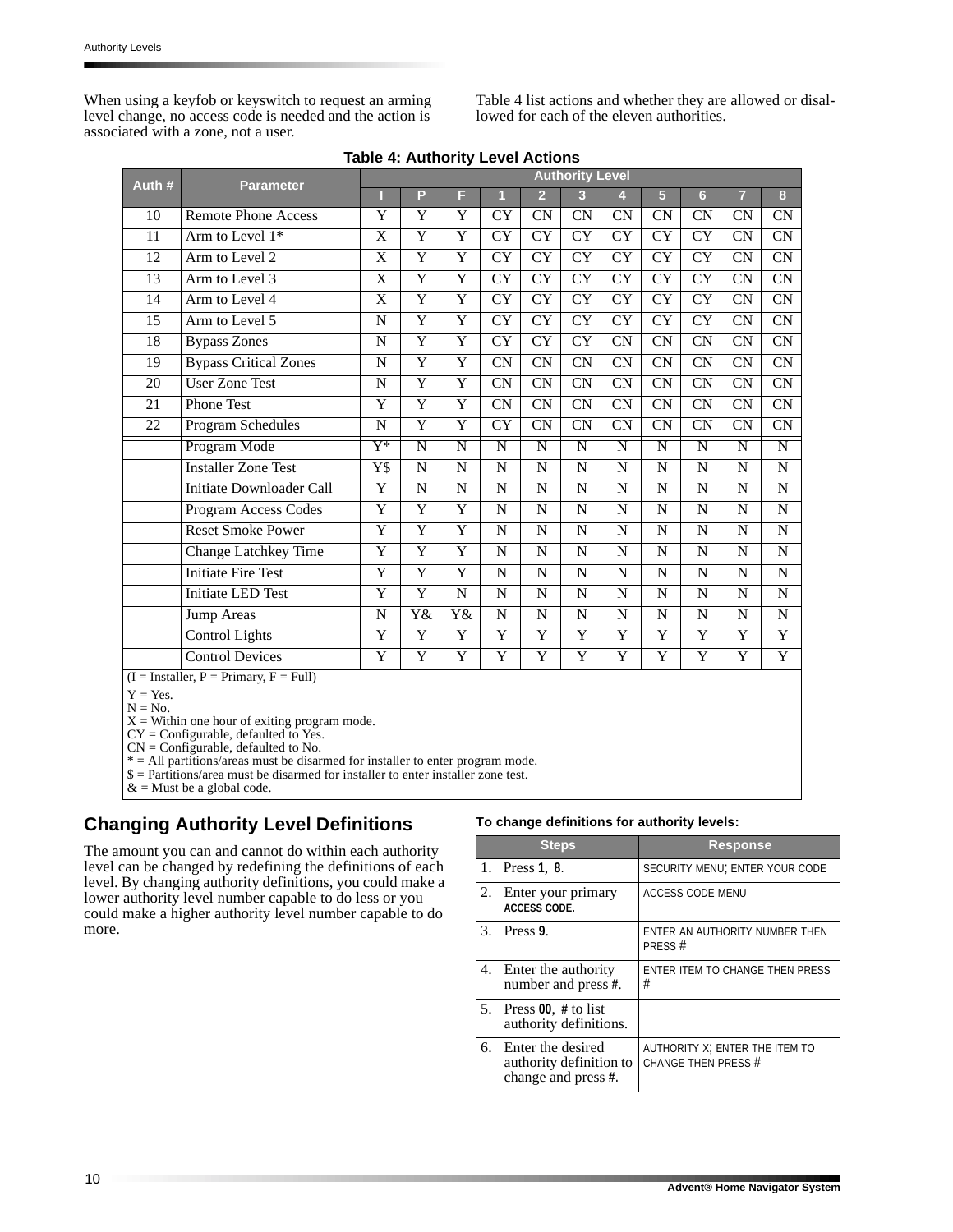## **Using the Phone with the System**

You can access the system using any touch-tone phone as a remote control. Phone control is only available in partition 1. This section explains how to:

- $\overline{9}$  Access the system using a phone at home.
- $\overline{9}$  Access the system while away from home.
- $\overline{6}$  Adjust the phone volume.

When accessing the system using a phone, use the keypad to enter commands just like an alphanumeric touchpad or a hand-held touchpad.

#### Note

If you are using remote access (away from home) and hang up while in a menu (instead of pressing \*, \* to quit), the system will automatically hang up (on that end of the line) after four minutes. If you hang up while not in a menu, it will automatically hang up in 30 seconds.

### **Accessing the System Using a Home Phone**

#### **To operate the system using a home phone:**

| <b>Steps</b>                                                       | <b>Response</b>                   |
|--------------------------------------------------------------------|-----------------------------------|
| 1. Pick up a Touch-Tone phone.                                     | Dial tone.                        |
| 2. Press $#$ , $*$ to access the system.                           | SYSTEM HELLO, MAIN<br><b>MENU</b> |
| Enter the desired commands just as<br>you would a system touchpad. |                                   |
| Press <sup>*</sup> twice to quit and hang up.                      | <b>GOODBYE</b>                    |

The system answers the phone and responds to numeric commands just as it would to a system touchpad.

#### **Note**

You can enter commands without waiting for menus to be spoken.

#### **Accessing the System During a Phone Call**

You can access the system when you are talking with someone on the phone. The system puts the other person on hold, allows system command entry as usual, and then returns you to your call.

#### **To interrupt a phone call:**

| <b>Steps</b>                                                               | <b>Response</b>                   |
|----------------------------------------------------------------------------|-----------------------------------|
| 1. Press $\#$ , $*$ to put the person on hold<br>and to access the system. | SYSTEM HELLO,<br><b>MAIN MENU</b> |
| Enter the desired commands just as<br>you would a system touchpad.         |                                   |
| Press <sup>*</sup> twice to quit and return to your<br>conversation.       | <b>GOODBYE</b>                    |

#### Note

The other person on the line will not hear anything while you access the system.

## **Accessing the System Away from Home**

When you call the system, it needs to "know" when it should answer the phone. It does this in one of two methods: Ring-Hang-Ring and Ring-Count. Contact your security consultant if you want either method enabled or disabled or to change the number of Ring-Count rings.

#### **To access the system using Ring-Hang-Ring-Method:**

|            | <b>Steps</b>                                                                | <b>Response</b>                                |
|------------|-----------------------------------------------------------------------------|------------------------------------------------|
| $\cdot$ 1. | Pick up an off-site Touch-Tone<br>phone and dial your home phone<br>number. | Dial Tone                                      |
| 2.         | Let the phone ring once and hang<br>up.                                     |                                                |
| 3.         | Wait 10 to 30 seconds, dial again<br>and wait for the system to answer.     | SYSTEM HELLO, PLEASE<br><b>ENTER YOUR CODE</b> |
| 4.         | Enter your ACCESS CODE.                                                     | <b>MAIN MENU</b>                               |
| 5.         | Enter the desired commands just<br>as you would a system touchpad.          |                                                |
| 6.         | Press * twice to quit and hang up.                                          | <b>GOODBYE</b>                                 |

#### **To operate the system using Ring Count Method:**

|    | <b>Steps</b>                                                                               | <b>Response</b>                                |
|----|--------------------------------------------------------------------------------------------|------------------------------------------------|
| 1. | Pick up an off-site Touch-Tone<br>phone and dial your home phone<br>number.                | Dial Tone                                      |
|    | 2. Let the phone ring 12 (program-<br>mable) times and wait for the sys-<br>tem to answer. | SYSTEM HELLO, PLEASE<br><b>ENTER YOUR CODE</b> |
|    | Note<br>The system will answer four rings<br>earlier if an alarm or trouble exists.        |                                                |
| 3. | Enter your ACCESS CODE.                                                                    | <b>MAIN MENU</b>                               |
|    | 4. Enter the desired commands just<br>as you would a system touchpad.                      |                                                |
| 5. | Press <sup>*</sup> twice to quit and hang up.                                              | <b>GOODBYE</b>                                 |

#### **Bypassing an Answering Machine or Voice Mail**

You can access the system away from home if you have an answering machine or voice mail by bypassing them. The system requests an access code and then responds to system commands just as it would to a system touchpad.

#### **To bypass an answering machine or voice mail:**

|    | <b>Steps</b>                                                                                            | <b>Response</b>                                |
|----|---------------------------------------------------------------------------------------------------------|------------------------------------------------|
|    | 1. Pick up an off-site Touch-Tone<br>phone.                                                             | Dial Tone                                      |
| 2. | Dial your home phone number<br>and wait for the answering<br>machine or voice mail system to<br>answer. |                                                |
|    | 3. Press $*$ twice, then $#$ twice.                                                                     | SYSTEM HELLO. PLEASE<br><b>ENTER YOUR CODE</b> |
| 4. | Enter your ACCESS CODE.                                                                                 | <b>MAIN MENU</b>                               |
| 5. | Enter the desired commands just<br>as you would a system touchpad.                                      |                                                |
| 6. | Press <sup>*</sup> twice to quit and hang up.                                                           | <b>GOODBYE</b>                                 |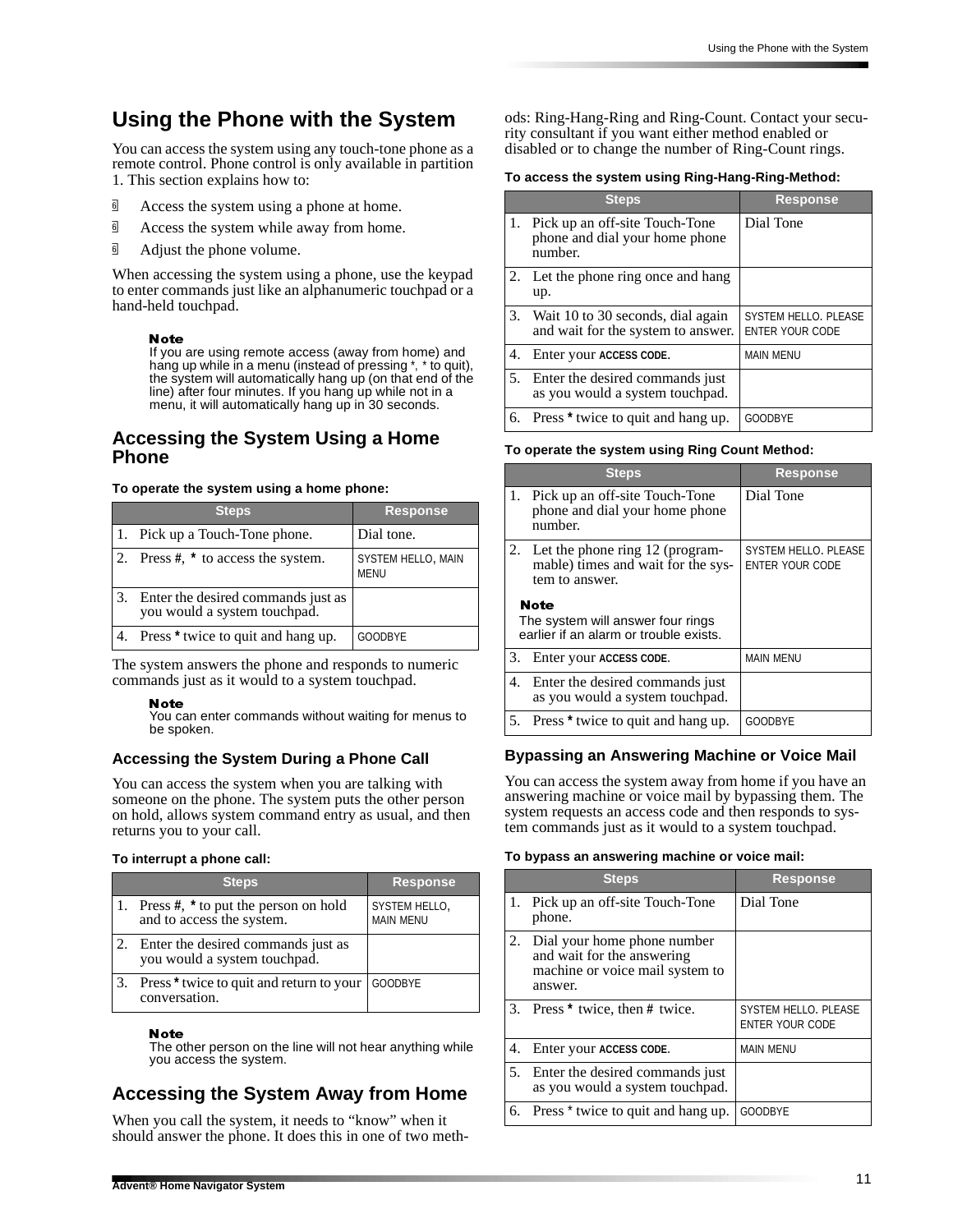## **Disengaging Local Phone Control**

When you want to use your phone to perform other phone operations such as banking, you will need to disengage phone control to your security system.

#### **To disengage local phone control:**

| <b>Steps</b>                       | <b>Response</b> |
|------------------------------------|-----------------|
| 1. Pick up a Touch-Tone phone.     | Dial Tone       |
| 2. Press #, $*$ .                  | SYSTEM HELLO.   |
| 3. Press 0.                        | PHONE MENU      |
| 4. Press 0 to disable local phone. | Dial Tone       |
| Make phone call.                   |                 |

#### **Note**

Local phone control stays disabled until the phone is placed back on the hook.

### **Adjusting the Phone Volume**

When you want to adjust the phone volume to your comfort level for hearing.

|  |  | To adjust the phone volume using a phone: |
|--|--|-------------------------------------------|
|--|--|-------------------------------------------|

|         | <b>Steps</b>                                          | <b>Response</b>                                                                                           |
|---------|-------------------------------------------------------|-----------------------------------------------------------------------------------------------------------|
|         | 1. Pick up a Touch-Tone phone.                        | Dial Tone                                                                                                 |
|         | 2. Press $\#$ , $*$ to access the system.             | SYSTEM HELLO, MAIN MENU                                                                                   |
| $3_{-}$ | Press 8.                                              | <b>SYSTEM MENU</b>                                                                                        |
| 4       | Press 5 for Phone Volume.                             | VOLUME LEVEL IS X; TO<br><b>ACCEPT PRESS # OR</b><br><b>ENTER A NEW LEVEL FROM</b><br>1 TO 8 THEN PRESS # |
|         | 5. Enter a new volume level and<br>press # to accept. | <b>VOLUME LEVEL IS NOW SET</b><br>TO X                                                                    |
|         | 6. Press <sup>*</sup> twice to quit and hang<br>up.   | <b>GOODBYE</b>                                                                                            |

#### **To adjust the phone volume using an off-site phone:**

|    | <b>Steps</b>                                     | <b>Response</b>                                                                             |
|----|--------------------------------------------------|---------------------------------------------------------------------------------------------|
|    | 1. Pick up a Touch-Tone phone.                   | Dial Tone                                                                                   |
| 2. | Dial your home phone number.                     | SYSTEM HELLO, PLEASE<br><b>ENTER YOUR CODE</b>                                              |
| 3. | Enter your ACCESS CODE.                          | <b>MAIN MENU</b>                                                                            |
| 4. | Press 8.                                         | <b>SYSTEM MENU</b>                                                                          |
|    | 5. Press 5 for Phone Volume.                     | VOLUME LEVEL IS X; TO<br>ACCEPT PRESS # OR<br>ENTER A NEW LEVEL FROM<br>1 TO 8 THEN PRESS # |
| б. | Enter a new volume level and<br>press $#$ .      | <b>VOLUME LEVEL IS NOW SET</b><br>X QT                                                      |
| 7. | Press <sup>*</sup> twice to quit and hang<br>up. | <b>GOODBYE</b>                                                                              |

## **Alarms**

Emergency alarms notify you and the system monitoring service in case of an emergency. Although alarms are automatically activated by the various system sensors, you can also manually activate alarms.

When an alarm is activated, combinations of loud exterior and interior sirens sound and a very realistic voice calls out one of several messages, for example, *Fire Alarm* or *Police Alarm*.

Your system has some precautionary features that allow alarms to be validated or canceled before calling the central station. For example, when an intruder is detected, your system sounds an alarm immediately in an attempt to scare off the intruder. If the alarm verification feature $*$  is on, your system will not initiate a call to the central monitoring station unless a second sensor is activated within 4 minutes. You can also choose to delay the sounding of exterior sirens for 15 seconds, giving you time to correct an arming mistake or a false alarm before your neighbors are alerted.

*\* - Not available in UL listed installations.*

### **Manually Activating Alarms**

Manually activate an alarm in the case of an emergency or to test the system.

#### **Note**

If you are testing the system, be sure to notify the monitoring service and instruct them not to dispatch personnel.

#### **To manually activate an alarm:**

| <b>Alarm</b><br><b>Type</b>           | <b>Steps</b>                                    | You will hear this ON-OFF<br>(progammable) pattern |                |  |
|---------------------------------------|-------------------------------------------------|----------------------------------------------------|----------------|--|
|                                       |                                                 | indoor sirens                                      | outdoor sirens |  |
| Police                                | Press and<br>hold both<br>police<br>buttons.    | steady on                                          | steady on      |  |
| Fire                                  | Press and<br>hold both<br>fire.<br>buttons.     |                                                    |                |  |
| Auxiliary<br><sub>or</sub><br>Medical | Press and<br>hold both<br>auxiliary<br>buttons. |                                                    | (silent)       |  |

Police (burglary) alarms activate indoor and outdoor sirens and a police report will be sent to the monitoring service.

Fire alarms activate indoor and outdoor sirens (and strobes if any) and a fire report will be sent to the monitoring service.

Auxiliary or medical alarms activate indoor sirens and an auxiliary report will be sent to the monitoring service.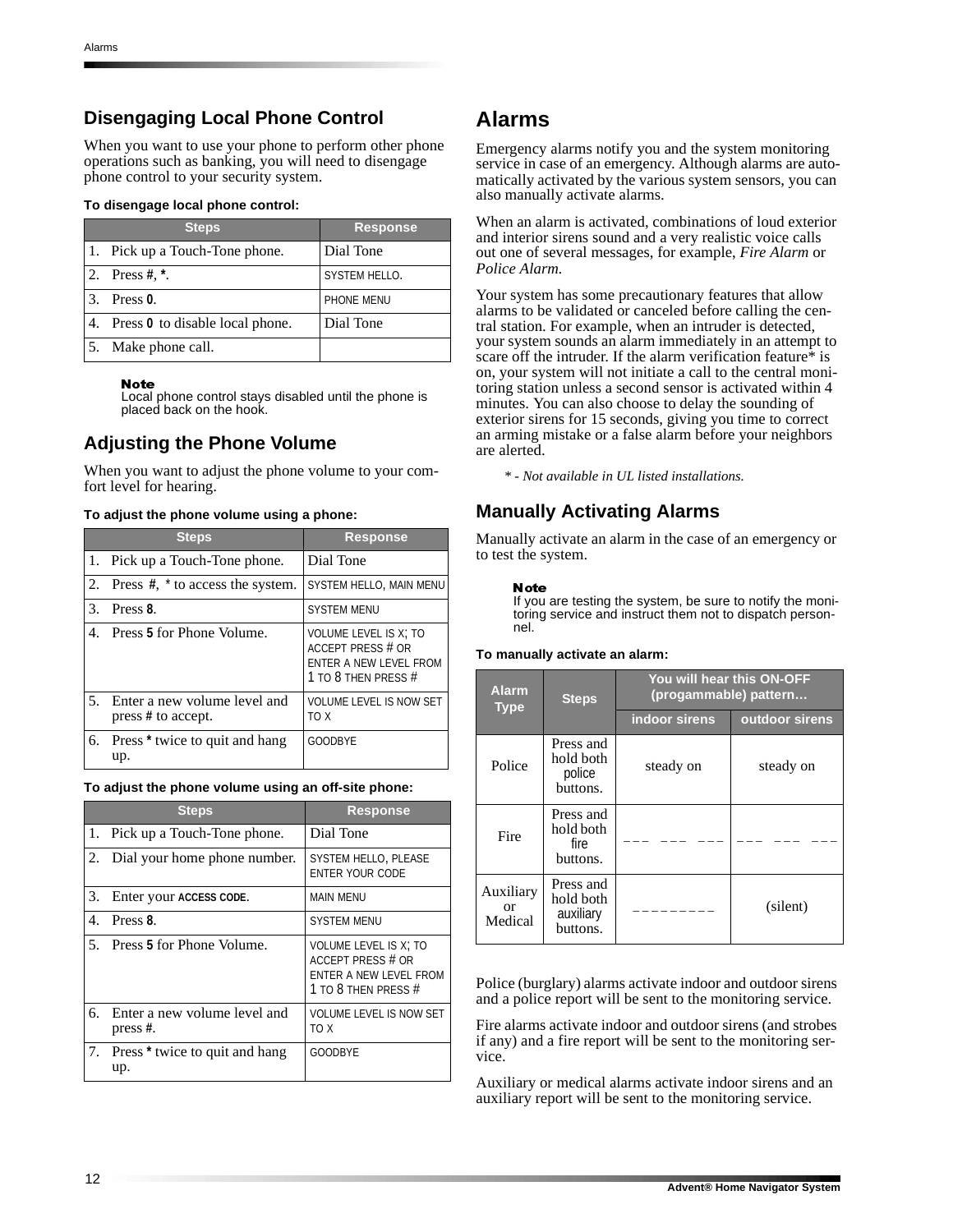Panic alarms can also be programmed to be triggered using keychain touchpads, wireless touchpads, and pendant panic buttons.

### **Preventing Accidental Alarms**

This section explains how to avoid the surprise and annoyance of accidental alarms.

#### **Tips for Avoiding Accidental Alarms**

- <sup> $\overline{6}$ </sup> Be aware of the system devices and how they operate.
- $\overline{\mathbb{G}}$  Always make sure the door is fully closed when entering and exiting the building.
- <sup>d</sup> Remember to disarm the system if you are interrupted during the entry/exit delay time.
- <sup>g</sup> Make sure all doors leading outside have delay times. If your system is armed to HOME, an alarm will sound immediately if you open a door that is set to instant.
- $\overline{\mathbb{G}}$  Motion detectors operate by detecting the change in temperature when something passes in front of them. If you have pets, you may want to eliminate motion detectors or ask your dealer to install "pet lenses."
- $\overline{\mathbb{G}}$  Check the location of your smoke detectors. Keep in mind that smoke detectors near bathrooms can be activated by steam from a shower, and smoke detectors near your kitchen can be activated by smoke from cooking.

## **Cancelling an Alarm**

Cancelling an alarm turns off the sirens and in some cases, also prevents the system from reporting to the monitoring service.

- **d** Police alarm—You must cancel the alarm within 5 (programmable) seconds to prevent the system from reporting to the monitoring service.
- q Fire alarm*—*Even if you cancel the alarm right away, the system still reports to the monitoring service. When this happens, call your monitoring service and follow their instructions to prevent the fire department from being dispatched.
- q Auxiliary or medical alarm*—*You must cancel the alarm within 5 (programmable) seconds to prevent the system from reporting to the monitoring service.

#### **To cancel an accidental alarm:**

| <b>Alarm</b><br><b>Type</b>      | <b>Steps</b>                                                                                                                                                     | <u>Re</u> sponse                          |
|----------------------------------|------------------------------------------------------------------------------------------------------------------------------------------------------------------|-------------------------------------------|
| Police<br>Alarm                  | Enter your ACCESS CODE<br>within 5 (programmable)<br>seconds of the alarm start.                                                                                 | <b>ALARM CANCELED</b><br>Report canceled. |
| Fire Alarm                       | Enter your ACCESS CODE.<br>then follow the instructions<br>from your monitoring<br>service to prevent the<br>police or fire department<br>from being dispatched. | ALARM CANCELED.<br>Report continues.      |
| Auxiliary<br>or Medical<br>Alarm | Enter your ACCESS CODE<br>within 5 (programmable)<br>seconds of the alarm start.                                                                                 | <b>ALARM CANCELED</b><br>Report canceled. |

## **Manually Resetting Hardwired Smoke Detectors**

Manually resetting a smoke detector following a test or alarm resets tripped detectors. This procedure is rarely needed because smoke detectors are automatically reset when an alarm is acknowledged or canceled.

#### **To manually reset tripped smoke detectors:**

| <b>Steps</b>                    | <b>Response</b>                                    |
|---------------------------------|----------------------------------------------------|
| Press 8, 9 (from main<br>menu). | SYSTEM MENU; RESET SMOKE<br>POWER; ENTER YOUR CODE |
| Enter your ACCESS CODE.         | SMOKE LOOP RESET                                   |

#### Note

Do not reset smoke detectors until the location of the activated detector is determined and the smoke source removed.

## **System Tampering**

The system will automatically detect and indicate the type of tampering:

- *I Touchpad access code tampering* If set up by the installer, four incorrect access code attempts results in a KEYSTROKE VIOLATION/police alarm.
- *B Remote phone access code tampering Four incorrect* attempts at entering an access code results in a TROUBLE indication and temporarily disables further access.
- *g Phone line tampering* A TROUBLE indication results if the phone line is cut.
- q *Equipment/sensor tampering* Results in a TAMPER TROUBLE indication and/or an alarm.

## **Touchpad Access Code Tampering**

The system can be programmed to detect four or more incorrect access code entry attempts during any single session as unauthorized touchpad tampering. If this feature is enabled, the system will respond with a a KEYSTROKE VIOLA-TION trouble indication and a police alarm.

If you know that this was done in error, contact the monitoring service and let them know.

#### **To cancel this alarm,**

| <b>Steps</b>       | <b>Response</b>                    |
|--------------------|------------------------------------|
| Enter your primary | ALARM/REPORT CANCELED, SECURITY IS |
| I ACCESS CODE.     | OFF                                |

If canceled soon enough - within 5 seconds (programmable) - the alarm will be canceled and the report to the monitoring station stopped. If not canceled soon enough, the monitoring service will dispatch the police. Police sirens will sound until the alarm is canceled.

#### Note

To be on the safe side, call the monitoring service even if you think you may have canceled the false alarm in time to stop the report.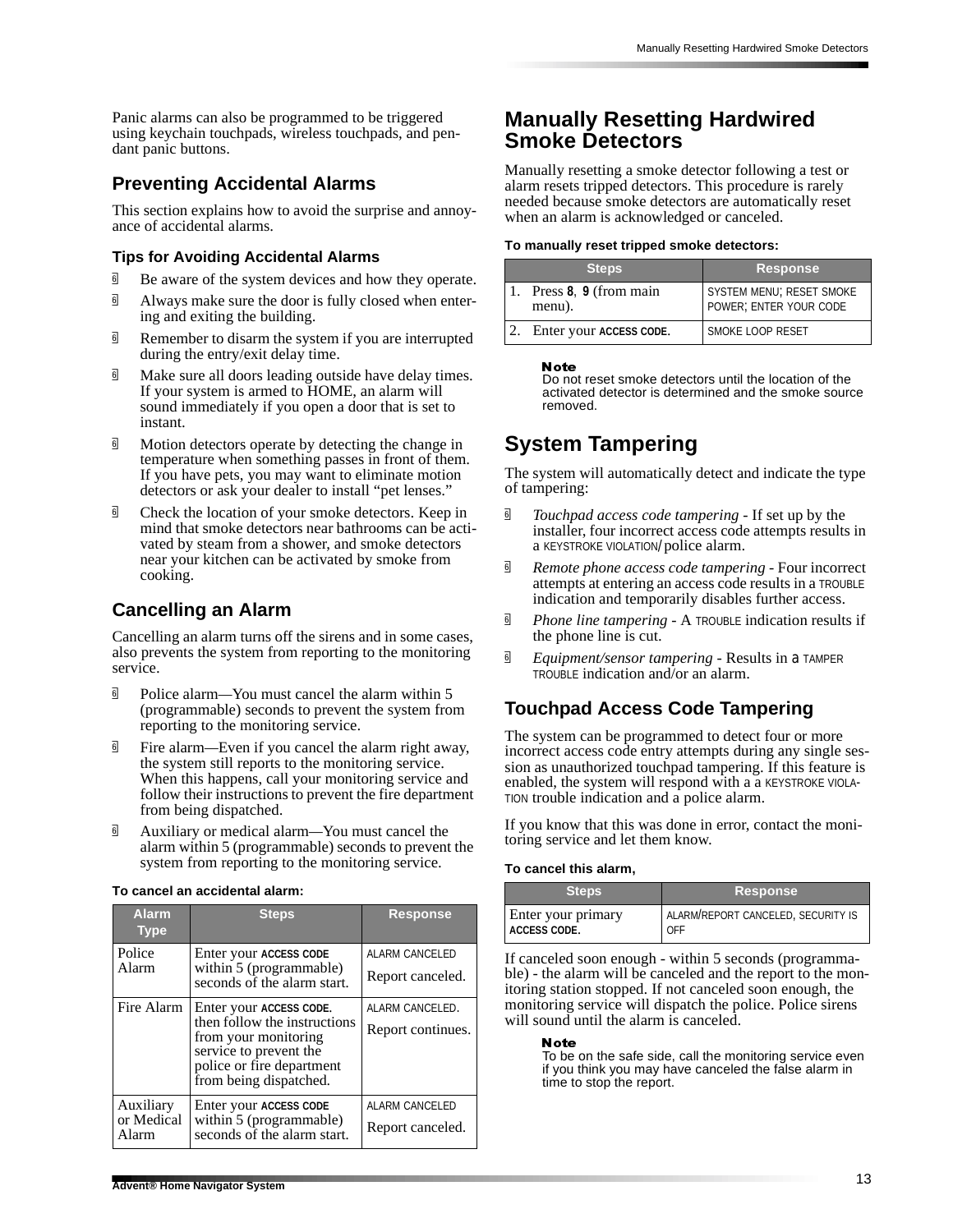## **Remote Phone Access Code Tampering**

Four incorrect attempts at entering an access code during any single operation session results in a TROUBLE indication. The system hangs up and will not allow further attempts for 24 hours or until the system has been disarmed via an on-site touchpad.

Hang up and wait for 24 hours and try again or follow these steps at the premises:

| <b>Steps</b>                                         | <b>Response</b>                   |
|------------------------------------------------------|-----------------------------------|
| Press <sup>*</sup> to clear trouble indica-<br>tion. | Trouble beeps stop.               |
| 2. Press 1, 1, ACCESS CODE.                          | SECURITY MENU;<br>SECURITY IS OFF |

Trouble is acknowledged and further remote phone access is allowed.

## **Phone Line Tampering**

If the phone line is cut, the system responds with a TROUBLE indication.

#### **To stop the trouble beeps:**

| <b>Steps</b>                                             | <b>Response</b> |  |
|----------------------------------------------------------|-----------------|--|
| Press * to clear trouble indication. Trouble beeps stop. |                 |  |

If the phone line is still faulty, the trouble beeps will start again within 24 hours (at the daily trouble indication time). The display continues displaying a flashing \* until the trouble is fixed.

#### **Note**

Have the phone line repaired immediately and notify the monitoring service of the situation.

## **Equipment/Sensor Tampering**

Tampering with system equipment, sensors, etc. (for example, opening enclosures), results in a TAMPER TROUBLE indication and/or an alarm.

Replace any open system enclosures or sensor covers and clear the tamper indication.

#### **To clear a tamper/alarm indication:**

| <b>Steps</b>                                           | <b>Response</b>                          |
|--------------------------------------------------------|------------------------------------------|
| To clear a trouble indication,<br>press <sup>*</sup> . |                                          |
| or                                                     |                                          |
| To clear an alarm, enter your<br><b>ACCESS CODE.</b>   | <b>SECURITY MENU; SECURITY IS</b><br>OFF |

If any covers are still open, the trouble beeps will start again in 24 hours. The display continues displaying a flashing \* until the trouble is fixed.

## **Security Protection**

## **Turning Security Protection On**

Turning security protection on means arming the system against fire, intrusion, or other emergencies. You can arm the system to one of several levels depending on your needs throughout the day. Table 5 shows which sensors are active in the various arming levels.

|  | <b>Table 5: Arming Levels</b> |  |
|--|-------------------------------|--|
|  |                               |  |

| Sensors:                                                             | <b>Active Arming Levels:</b> |                |                 |                 |                 |
|----------------------------------------------------------------------|------------------------------|----------------|-----------------|-----------------|-----------------|
|                                                                      | Off                          | <b>Home</b>    | <b>Night</b>    | Away            | <b>Silent</b>   |
| Indoor sensors<br>(motion, etc.).                                    |                              |                | $\vert 4 \vert$ | $\vert 4 \vert$ | $\vert 4 \vert$ |
| Outdoor sensors<br>(door/window)                                     |                              | $\boxed{4}$    | $\boxed{4}$     | $\vert 4 \vert$ | $\overline{4}$  |
| Environmental<br>sensors (smoke,<br>heat, carbon<br>monoxide, etc.). | $\boxed{4}$                  | $\overline{4}$ | $\boxed{4}$     | $\boxed{4}$     | $\overline{4}$  |

Arming to Night is like arming to Away, except a few designated indoor sensors remain disarmed (hallway outside your bedroom). This would allow you to walk from your bedroom to the kitchen or bathroom at night without needing to disarm the entire system.

### **Arming to Home**

Arming to Home is used when you stay indoors but will be awake and active.

#### **To arm the system to home:**

| <b>Steps</b>                           | <b>Response</b>                                                            |
|----------------------------------------|----------------------------------------------------------------------------|
| Press 1, 2 (from main<br>menu).        | SECURITY MENU; ARMING LEVEL<br>CHANGE; ENTER YOUR CODE;<br>TO QUIT PRESS * |
| Enter your ACCESS CODE if<br>prompted. | PARTITION/AREA X ARMED -<br>HOME; OK TO EXIT                               |
| Press <sup>*</sup> twice to exit.      |                                                                            |

Active sensors:

- $\overline{\mathbb{G}}$  Outdoor (perimeter door and window) sensors that are not bypassed.
- $\overline{9}$  Environmental sensors (smoke, heat, carbon monoxide).

Inactive sensors:

**d** Indoor (motion) sensors.

#### **Arming to Away**

Arming to Away is used when you leave and no one is supposed to be in or on the premises.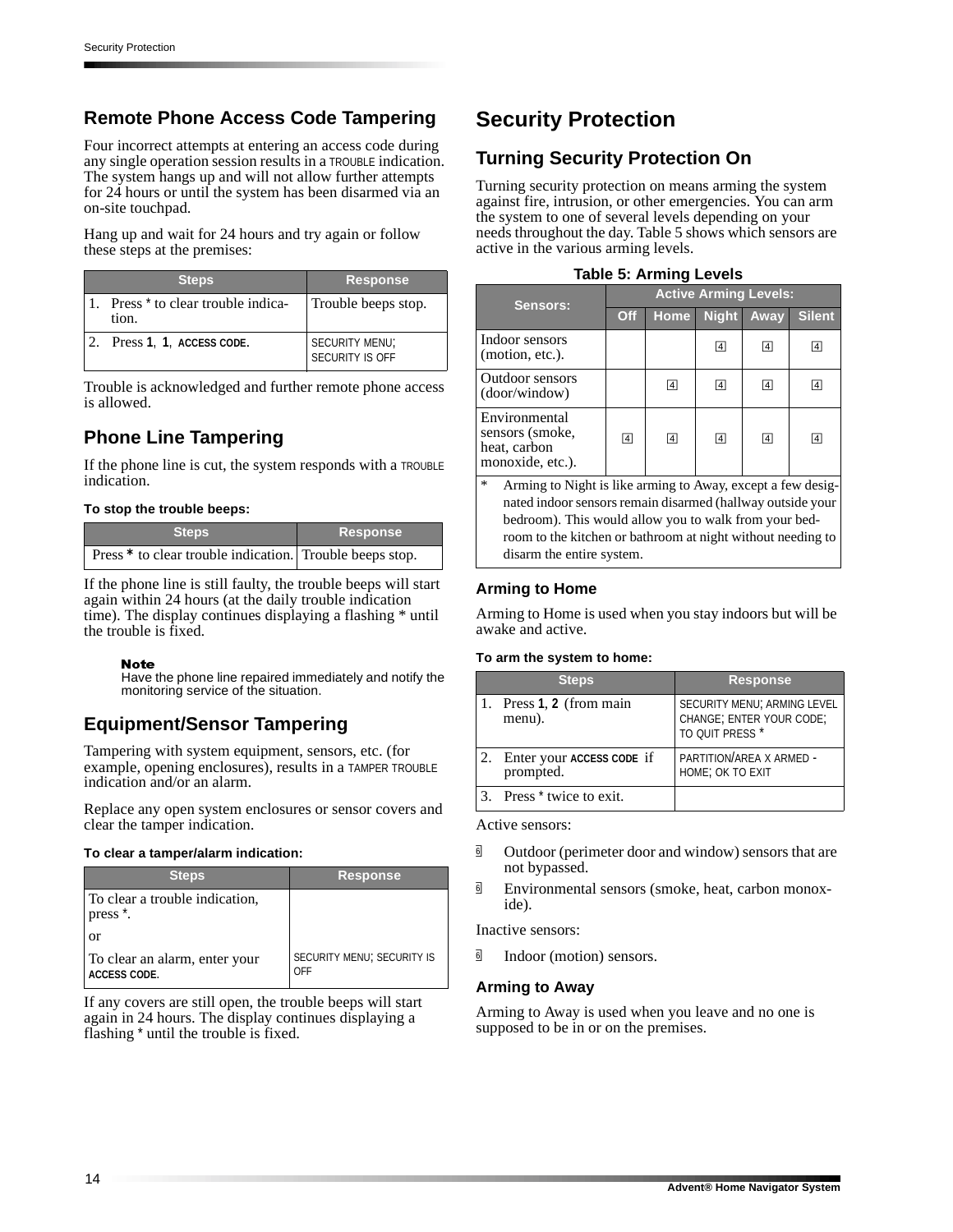#### **To arm the system to away:**

| <b>Steps</b>                           | <b>Response</b>                                                                       |
|----------------------------------------|---------------------------------------------------------------------------------------|
| Press 1, 3 (from main<br>menu).        | SECURITY MENU; ARMING LEVEL<br>CHANGE; ENTER YOUR CODE; TO<br>QUIT PRESS <sup>*</sup> |
| Enter your ACCESS CODE if<br>prompted. | PARTITION/AREA X ARMED -<br>AWAY; OK TO EXIT                                          |
| 3. Press <sup>*</sup> twice to exit.   |                                                                                       |

All (except bypassed) sensors will be active following an initial exit delay.

#### Note

Protected windows and doors must be either closed or bypassed in order for the system to arm.

#### **Arming to Night**

Arming to Night is used when you will be staying inside sleeping or inactive.

#### **Note**

Arming to Night is like arming to Away, except a few designated indoor sensors remain disarmed (example: hallway, kitchen, bathroom). This would allow you to walk from your bedroom to the kitchen or bathroom at night without needing to disarm the entire system.

#### **To arm the system to night,**

| <b>Steps</b>                           | <b>Response</b>                                                                       |
|----------------------------------------|---------------------------------------------------------------------------------------|
| Press 1, 4 (from main<br>menu).        | SECURITY MENU; ARMING LEVEL<br>CHANGE; ENTER YOUR CODE; TO<br>QUIT PRESS <sup>*</sup> |
| Enter your ACCESS CODE if<br>prompted. | PARTITION/AREA X ARMED - NIGHT;<br>OK TO EXIT                                         |
| Press <sup>*</sup> twice to exit.      |                                                                                       |

All sensors will be active except those that are bypassed and those designated indoor sensors preset by your security consultant.

#### **Note**

Protected windows and doors must be either closed or bypassed in order for the system to arm.

#### **Arming to Silent**

Arming to Silent is the same as arming to away except police alarms are silent.

#### **To arm the system to silent:**

| <b>Steps</b>                           | <b>Response</b>                                                                       |
|----------------------------------------|---------------------------------------------------------------------------------------|
| Press 1, 5 (from main<br>menu).        | SECURITY MENU; ARMING LEVEL<br>CHANGE; ENTER YOUR CODE; TO<br>QUIT PRESS <sup>*</sup> |
| Enter your ACCESS CODE if<br>prompted. | PARTITION/AREA X ARMED -<br>SILENT; OK TO EXIT                                        |
| Press <sup>*</sup> twice to exit.      |                                                                                       |

All (except bypassed) sensors will be active following an initial exit delay.

#### Note

Protected windows and doors must be either closed or bypassed in order for the system to arm.

#### **Bypassing**

A security system cannot protect an open door or window. When you attempt to turn security protection ON, the system will warn you if a door or window has been left open. However, you may want to arm the system anyway. To do this, you must *bypass* the open door or window. You can do this automatically for just this time or manually for more than just this time.

#### **Automatically Bypassing**

When you cannot turn security protection on because the system warns you about an open door/window or faulty door/window sensor.

#### **To bypass a door or window for this arming session only:**

| <b>Steps</b>                                         | <b>Response</b>                                       |
|------------------------------------------------------|-------------------------------------------------------|
| Press 1, (desired arming<br>level 1-5), ACCESS CODE. | SECURITY MENU; ZONE ### IS<br>OPEN; PRESS 1 TO ACCEPT |
| Press 1 to accept open<br>sensor.                    | ZONE ### BYPASSED                                     |

The sensor stays ignored (bypassed) only until you disarm the system.

**Note** 

See Manually Bypassing an Open Window or Door for bypassing windows or doors for more than just this one time.

#### **Manually Bypassing**

If the system consistently warns you about the same open door/window or a faulty door/window sensor, you may want to indefinitely bypass that zone until it can be fixed.

#### **To bypass a door or window indefinitely:**

| <b>Steps</b>                                                                | Response (if any)                                                                |
|-----------------------------------------------------------------------------|----------------------------------------------------------------------------------|
| 1. Press $1, 7$ (from main menu).                                           | SECURITY MENU; ENTER YOUR<br>CODE                                                |
| Enter your ACCESS CODE.                                                     | <b>ENTER THE ZONE NUMBER</b><br>THEN PRESS #; TO LIST<br>BYPASSED ZONES PRESS 0# |
| Enter the desired sensor<br>number to be bypassed and<br>$press$ # (ENTER). | ZONE X BYPASSED                                                                  |

The sensor stays bypassed until you unbypass the sensor using the same method.

#### **Group Bypassing**

This allows you to manually bypass a group of zones. A bypass group and all zones in that group automatically belong to the same partition or area.

Ask your installer about setting up a bypass group.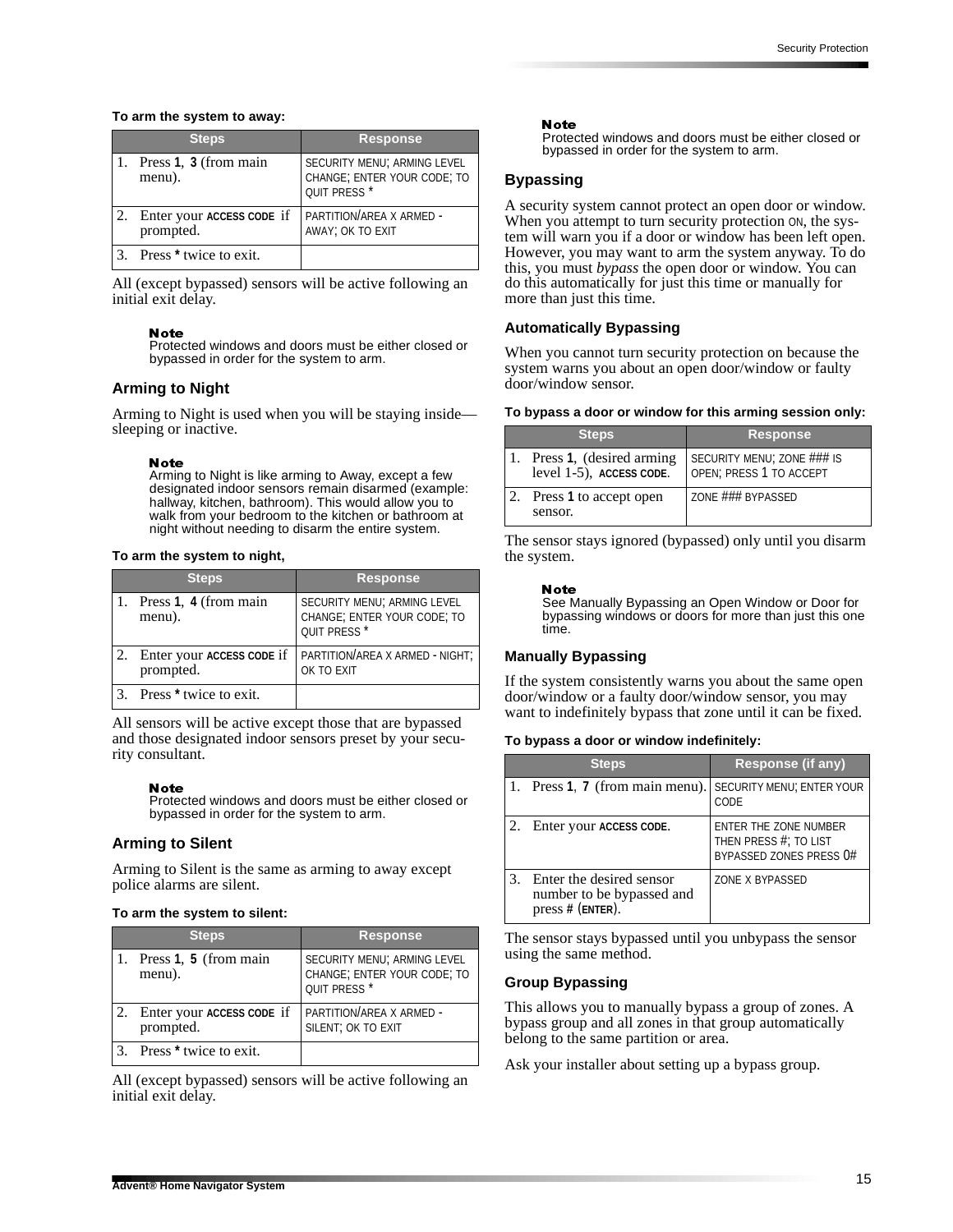#### **To group bypass a group of sensors indefinitely:**

| <b>Steps</b>                                                                  | Response (if any)                                   |
|-------------------------------------------------------------------------------|-----------------------------------------------------|
| 1. Press 1.7 (from main menu).                                                | SECURITY MENU; ENTER YOUR<br>CODE                   |
| Enter your ACCESS CODE.                                                       | <b>ENTER THE ZONE NUMBER</b><br>THEN PRESS #        |
| Press 90, the desired group<br>number to be bypassed and<br>then $#$ (ENTER). | <b>GROUP X BYPASS COMPLETE;</b><br><b>MAIN MENU</b> |

#### **To group unbypass a group of sensors indefinitely:**

| <b>Steps</b>                                                                    | Response (if any)                              |
|---------------------------------------------------------------------------------|------------------------------------------------|
| 1. Press 1, 7 (from main menu).                                                 | <b>SECURITY MENU; ENTER YOUR</b><br>CODE       |
| Enter your ACCESS CODE.                                                         | <b>ENTER THE ZONE NUMBER</b><br>THEN PRESS #   |
| Press 91, the desired group<br>number to be unbypassed and<br>then $#$ (ENTER). | <b>GROUP X UNBYPASS</b><br>COMPLETE; MAIN MENU |

#### **No Delay**

Arming modifiers such as NO DELAY and LATCHKEY can be added once the system arming level is entered.

When you want to arm the system with no entry delay.

#### **To arm with no entry delay:**

| <b>Steps</b>                                                                             | Response (if any)       |
|------------------------------------------------------------------------------------------|-------------------------|
| Press 1, (desired arming level<br>$1-5$ ), enter ACCESS CODE if<br>prompted, and then 9. | SECURITY MENU; NO DELAY |

The system will arm as usual but without the normal entry delay.

#### Note

Do not use this no delay feature if you have to open a protected door in order to enter.

#### **Silent Arming**

The Silent Arming menu is used to arm or disarm your system without disturbing anyone with status beeps or voice messages. This works the same as the security menu for arming or disarming the system with one exception: press 2 (silent arm menu) instead of 1 (security menu) to access the silent arming menu. For example:

#### **To silent arm the system to away:**

| <b>Steps</b>                           | <b>Response</b>                                                                 |
|----------------------------------------|---------------------------------------------------------------------------------|
| Press 2, 3 (from main<br>menu).        | SILENT ARMING MENU; ARMING<br>LEVEL CHANGE; ENTER YOUR<br>CODE; TO QUIT PRESS * |
| Enter your ACCESS CODE if<br>prompted. | PARTITION/AREA X ARMED -<br>AWAY; OK TO EXIT                                    |
| Press <sup>*</sup> twice to exit.      |                                                                                 |

#### **Note**

Protest beeps will still sound.

To turn on the status beeps and voice messages again, arm or disarm the system using the security menu as usual.

## **Turning Security Protection Off**

Arming to OFF is used when security is not a concern. This would be when you are home and will be going both inside and out.

#### **To turn system arming off:**

| <b>Steps</b>                           | <b>Response</b>                                                            |
|----------------------------------------|----------------------------------------------------------------------------|
| Press 1, 1 (from main<br>menu).        | SECURITY MENU; ARMING LEVEL<br>CHANGE; ENTER YOUR CODE;<br>TO QUIT PRESS * |
| Enter your ACCESS CODE if<br>prompted. | PARTITION/AREA X SECURITY IS<br><b>OFF</b>                                 |
| 3. Press <sup>*</sup> twice to exit.   |                                                                            |

Sensors that will remain active:

 $\overline{\mathbb{B}}$  Environmental sensors (smoke, heat, carbon monoxide).

Sensors that will be inactive:

- **id** Indoor sensors.
- $\overline{9}$  Perimeter sensors such as doors and windows.

## **Using the No Activity Feature**

The system can monitor the activity in your home and automatically call for help if normal activities are not detected within a defined period of time.

For example, if someone falls and can't move, the system will detect that normal activities, such as placing outgoing calls or opening doors and windows, have not occurred for a predetermined No Activity time.

The system sounds a low-volume auxiliary alarm to let you know there may be a problem. If all is well, you can stop the siren by disarming your system. If the system is not disarmed within 5 minutes, it calls the central monitoring station. The central monitoring station will send emergency personnel to the premises to check out the situation.

#### **Note**

Contact your security consultant to enable or disable this feature.

## **Using Opening and Closing Reports**

Opening and Closing Reports allows pagerholders, system printer (if any), and the central station to be notified whenever the system is armed and/or disarmed.

Opening and closing reports occur without special user input and without regard to any time schedule.

Whenever the system is *disarmed*, an opening report is paged, printed, or reported to the monitoring service. For example, NORMAL OPENING, [SOURCE DEVICE TEXT OR ID], [USER CODE], [PARTITION/AREA NUMBER].

Whenever the system is *armed*, a closing report is paged, printed, or reported. For example, NORMAL CLOSING, [SOURCE DEVICE TEXT OR ID], [USER CODE], [PARTITION/AREA NUMBER].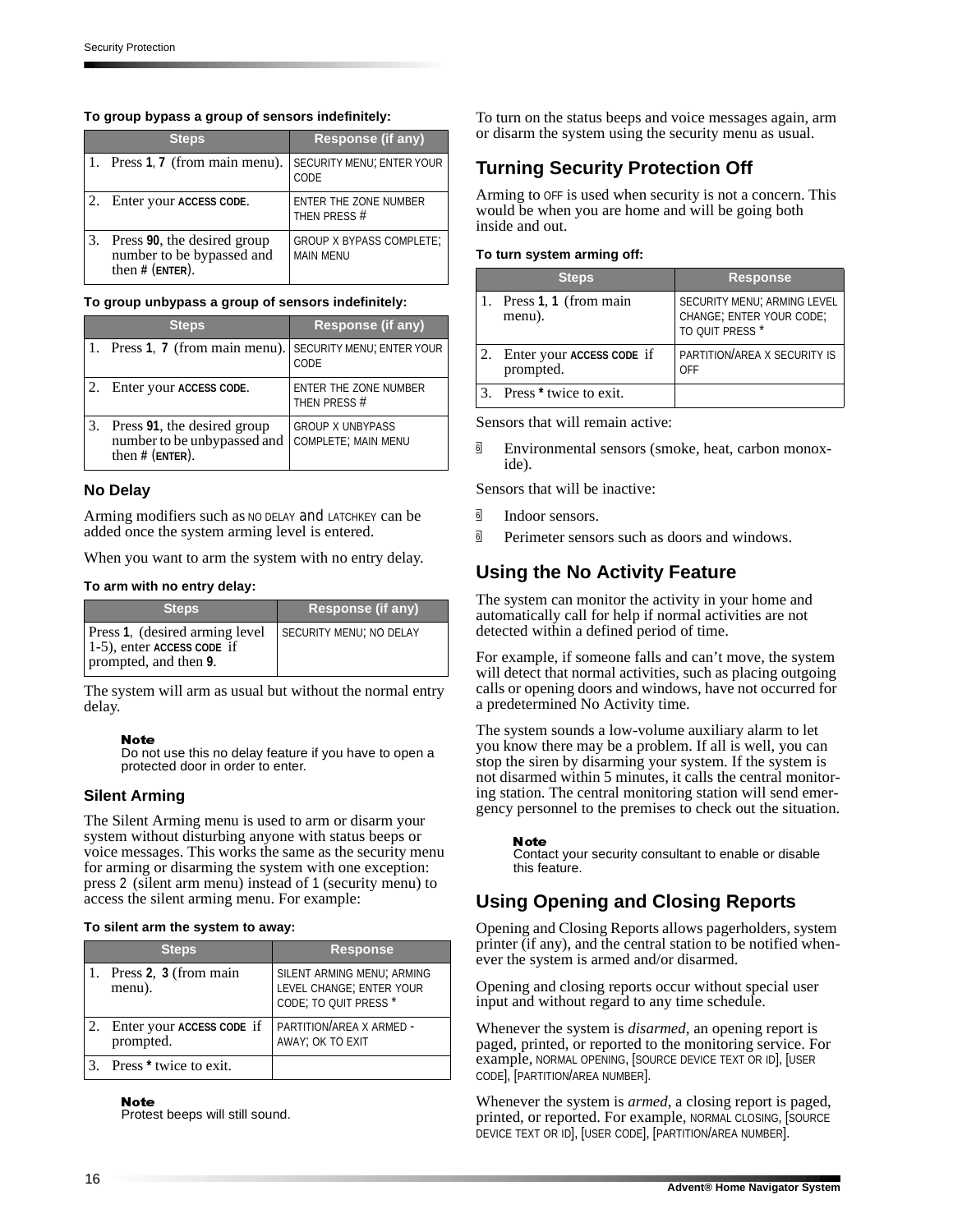#### **Note**

Contact your security consultant if you would like to turn opening and closing reports on or off for any programmed pager, system printer, or for the monitoring service reporting.

If so programmed, opening and closing reports (as well as all other system events) are automatically recorded in the system history buffer. See Checking the History Buffer section for details.

The system can also be set up to report if an opening or closing occurs outside a set schedule.

#### **Open/Close Schedules**

To define an open/close window in a partition for a given day, exactly two open/close schedules must be valid on that day. When neither schedule is on, the partition/area is expected to be closed. After one schedule turns on the partition is expecting an opening. When both schedules are on, the partition/area is expected to be open. When the other schedule is off, the partition/area is expecting a closing. As soon as both schedules are off again, the partition/ area is expected to be closed again.

#### **Opening/Closing Exception Reports**

The opening and closing exception reports feature allows programmed pagerholders and/or the central station to be notified when arming or disarming occurs outside of specified time schedules.

When the system detects an opening or closing arming change that is early, normal, or late, it reports the arming change as such. If the system cannot classify an abnormal arming change as early or late, it reports a generic exception. If at the end of an opening or closing time window, the partition/area is not open or closed, respectively, the system reports that the partition/area failed to open or close.

Here are two specific examples of how opening and closing exception might be used in a business setting:

- $\overline{\mathbb{B}}$  Every morning you'd like to be notified if your business is disarmed after its normal opening time.
- $\overline{\mathbb{B}}$  Every evening you'd like to be notified if your business is armed before its normal closing time.

The most typical setup of this feature makes use of both exception opening and exception closing. (However, it is possible to use only exception opening or only exception closing.)

Follow the detailed procedure defining opening and closing schedules located in the Setting Weekly Schedules section.

#### **Note**

Contact your security consultant if you would like to turn the exception reporting on or off for any particular pager, system printer, or for the central station.

## **Controlling Lights and Devices**

### **Lights**

Lights controlled by the system can be turned on and off manually or automatically. See Automating the System Using Schedules for details on controlling lights automatically.

#### Note

Contact your security consultant for adding or removing controlled lights.

#### **Manually Turning All Lights On or Off at Once**

#### **To turn all controlled lights on or off:**

| <b>Steps</b>                                     | <b>Response</b> |
|--------------------------------------------------|-----------------|
| 1. Press $G$ (on bulb) twice rapidly. $\vert$ ON |                 |
| 2. Press $H$ (off bulb) twice rapidly. OFF       |                 |

*or*

| <b>Steps</b>                                           | <b>Response</b>                                                                                              |
|--------------------------------------------------------|--------------------------------------------------------------------------------------------------------------|
| Press $4, 0#$ .                                        | ENTER A LIGHT NUMBER THEN<br>PRESS #; ALL LIGHTS MENU;<br>TO TURN ON NOW PRESS 1;<br>TO TURN OFF NOW PRESS 2 |
| Press 1 (for on) or 2 (for off). LIGHTS ARE NOW ON/OFF |                                                                                                              |

#### **Note**

Turning off all lights turns off all devices as well.

#### **Manually Turning One Light On or Off**

When turning selected lights on or off, you will also be able to brighten or dim them.

#### **To turn selected controlled lights on or off:**

| Steps                                                   | <b>Response</b>                                                               |
|---------------------------------------------------------|-------------------------------------------------------------------------------|
| Press <sub>4</sub>                                      | ENTER A LIGHT NUMBER THEN<br>PRESS#                                           |
| 2. Enter the desired light num-<br>ber then press $#$ . | X IS ON/OFF; LIGHT MENU; TO<br>TURN ON NOW PRESS 1; TO<br>TURN OF NOW PRESS 2 |
| 3. Press $1$ (for on) or $2$ (for off).                 |                                                                               |
| Press <sup>*</sup> twice to exit.                       | MAIN MENU; GOODBYE                                                            |

#### **Brighten or Dim Lights**

#### **To brighten or dim selected controlled lights:**

| <b>Steps</b>                                                   | <b>Response</b>                     |
|----------------------------------------------------------------|-------------------------------------|
| 1. Press $4$ .                                                 | ENTER A LIGHT NUMBER THEN<br>PRESS# |
| 2. Enter the desired light num-<br>ber then press #.           | X IS ON/OFF; LIGHT MENU             |
| 3. Press either 4 or 5 repeatedly<br>to brighten or dim light. |                                     |
| Press <sup>*</sup> twice to exit.                              | MAIN MENU; GOODBYE                  |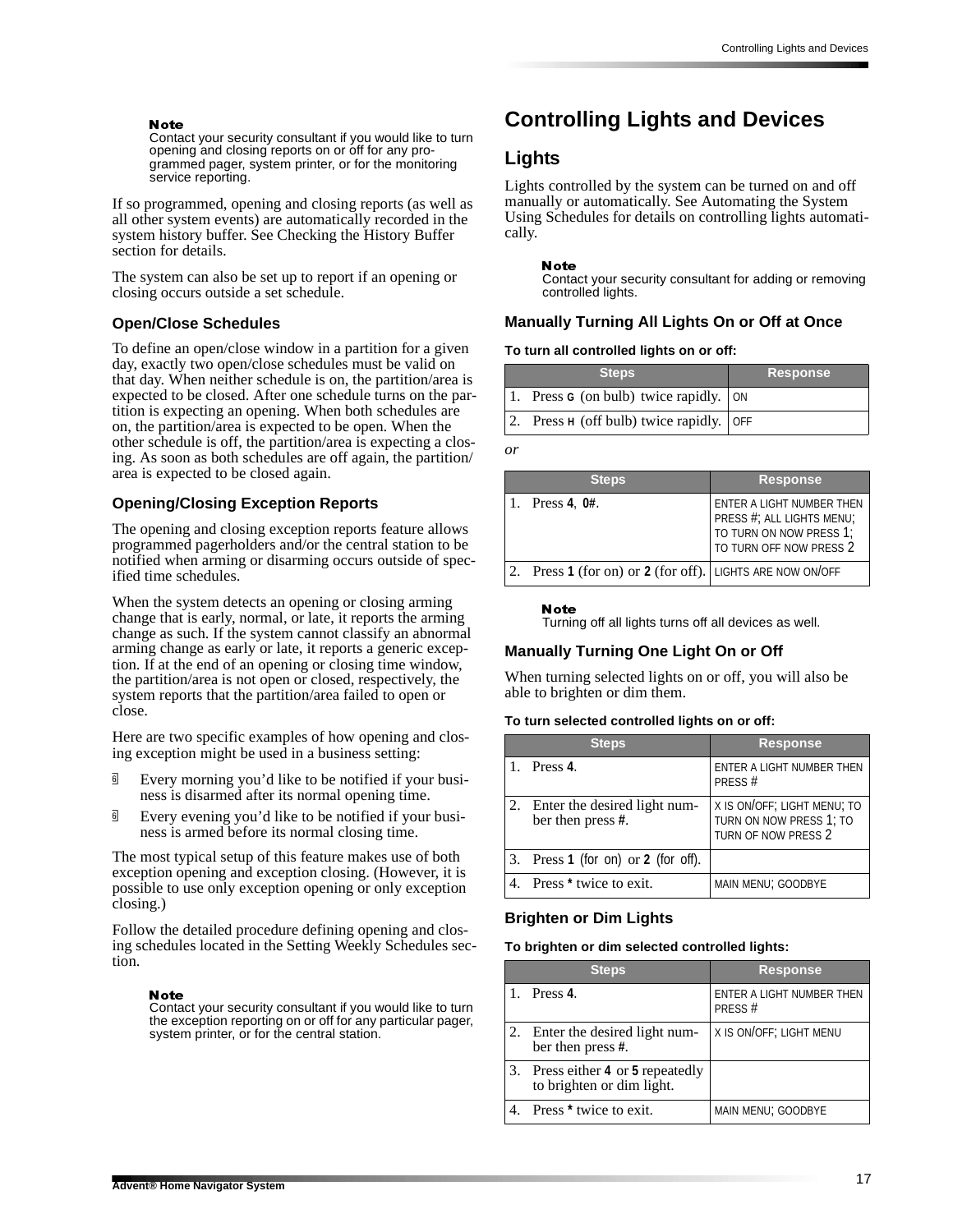## **Devices (Appliances)**

Just like lights, devices (appliances) controlled by the system can also be turned on and off manually or automatically according to a preset schedule. See Automating the System Using Schedules for details on controlling devices automatically.

### **Manually Turning a Single Device On and Off**

#### **To turn selected controlled devices on or off:**

| <b>Steps</b>                               | <b>Response</b>             |
|--------------------------------------------|-----------------------------|
| Press 5 (desired device)<br>number), $#$ . | DEVICE MENU, [DEVICE NAME]. |
| Press 1 for on or 2 for off. ON/OFF        |                             |

#### **Note**

Contact your security consultant for adding or removing controlled devices.

## **Chime and Latchkey Features**

## **Chime Feature**

The chime feature will alert you whenever someone enters or leaves through a perimeter door. This may be used, for example, during a party to announce arriving guests or during the day to announce exits and entries.

#### **To turn the chime feature on or off:**

| 'Steps i         | <b>Response</b>                     |
|------------------|-------------------------------------|
| Press 7, 1 (from | FEATURES MENU, CHIME ON (if off) or |
| main menu).      | CHIME OFF (if on).                  |

#### **Note**

To change which doors (or other selected sensors) chime or what text message is indicated (if any), contact your security consultant.

## **Latchkey Feature**

The latchkey feature pages you if someone, such as a child, doesn't arrive home and disarm the system by a designated time. If programmed to do so, the system will also phone in a report to the monitoring service. The latchkey time need only be set to the desired time once.

#### **To set the latchkey time:**

| <b>Steps</b>                                                                                                           | <b>Response</b>          |
|------------------------------------------------------------------------------------------------------------------------|--------------------------|
| 1. Press 7, 2 (from main menu). FEATURES MENU; PRESENT                                                                 | <b>LATCHKEY TIME</b>     |
| 2. Press # to accept the indi-<br>cated time or enter the new<br>[desired time] (for example,<br>440 for 4:40), $\#$ . | <b>NEW LATCHKEY TIME</b> |
| Press 1 for A.M. or 2 for P.M.   A.M. or P.M.                                                                          |                          |

Arm the system to AWAY adding the LATCHKEY arming modifier:

| <b>Steps</b>                | <b>Response</b>      |
|-----------------------------|----------------------|
| Press 1, 3, ACCESS CODE (if | SECURITY MENU; AWAY, |
| requested), 8.              | LATCHKEY             |

## **Automating The System Using Schedules**

Schedules are used to automatically control the system at a predetermined day and time. Schedules can be used for automatically turning system controlled lights and devices on or off. They can automatically arm or disarm the system and also define time periods during which business type openings, closings, and access codes are valid.

Each system partition/area (separate protected area) can have up to 32 programmed (numbered) schedules. All schedules belong to a partition/area; there are no global schedules.

Each schedule also has an arming type defining what arming actions, if any, are taken at a schedule transition. The daylight type determines whether the schedule is used in type defining whether on or off-times are adjusted daily based on variations in sunrise or sunset. The daylight type also determines whether the panel is the in the Northern or Southern hemisphere.

## **Schedule Types**

Every schedule is defined to be either valid or invalid during four different schedule types in a given partition/area. The types are:

- **q** Type 1 (*Normal*) is valid whenever it is not a holiday and the schedule condition is not temporary.
- $\overline{9}$  Type 2 (*Holiday A*) is valid when the current date matches a holiday date programmed in the Holiday A list. This list is pre-programmed by the installer. A holiday condition is overridden by a temporary condition.
- $\overline{\mathbb{B}}$  Type 4 (*Holiday B*) is valid when the current date matches a holiday date programmed in the Holiday B list. This list is also pre-programmed by the installer. A holiday condition is overridden by a temporary condition.
- q Type 8 (*Temporary*) is valid during a temporary condition which has been turned on by the user via the Schedule Menu. It will stay there until the temporary condition is canceled by the user. The temporary condition overrides all other conditions.

Any schedule can be defined to be valid in any combination of these conditions. When the schedule is defined in the Schedule Menu, the user is prompted for the schedule type. To determine the type, give each condition the numerical value in parentheses above and add up the values. For example, if a schedule should be valid under normal and holiday B conditions, the schedule type is 5 (see Table 6).

Appendix D has a table to list and keep track of all your programmed schedule conditions and options. Refer to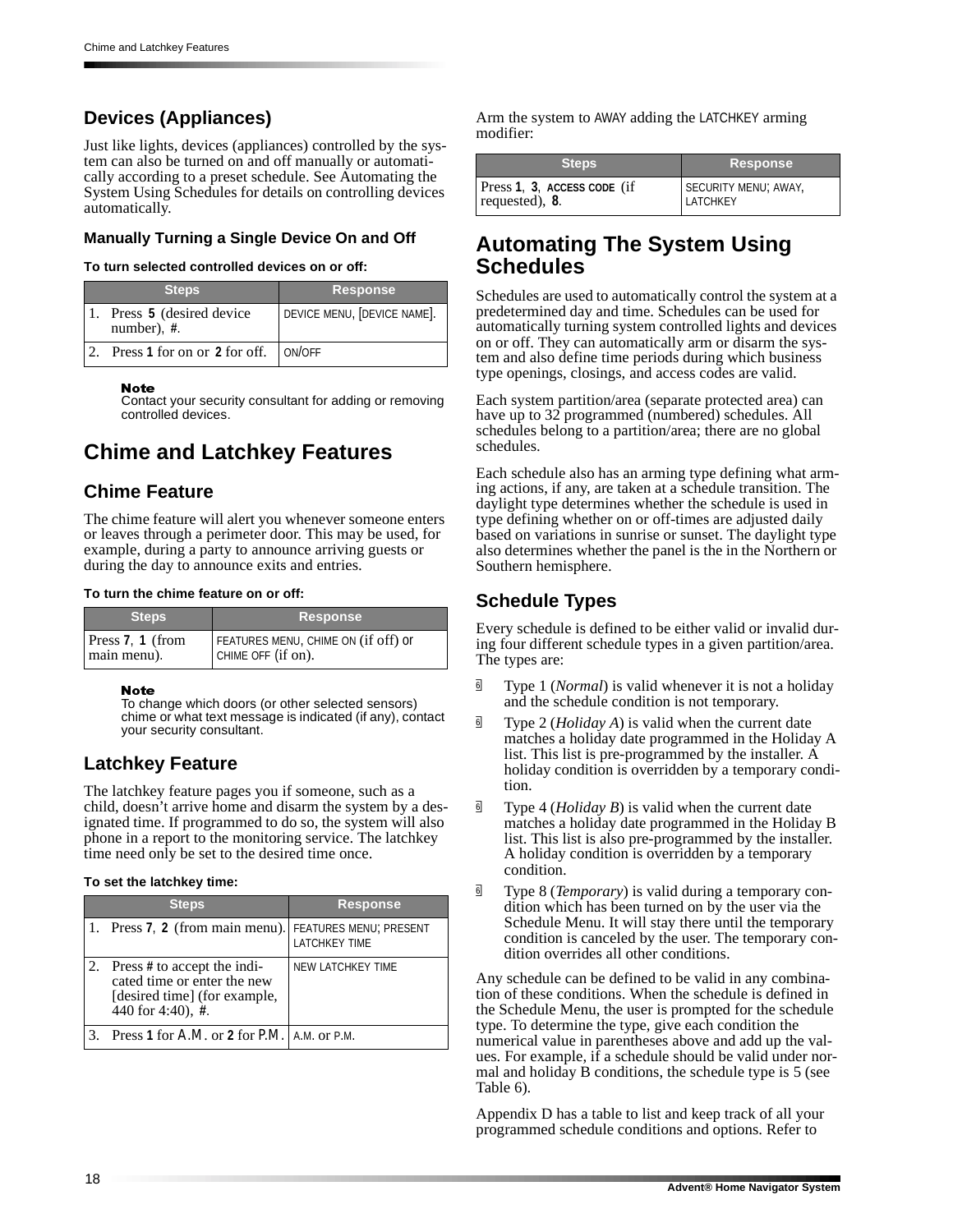Tables 12 and 13 in Appendix D to list all your programmed Holidays.

#### Note

Only your installer can program the holiday list

**Table 6: Schedule Types**

| <b>Schedule</b><br><b>Type</b> | <b>Conditions</b>                              |  |
|--------------------------------|------------------------------------------------|--|
| 1                              | Normal                                         |  |
| 2                              | Holiday A                                      |  |
| 3                              | Normal + Holiday A                             |  |
| 4                              | Holiday B                                      |  |
| 5                              | Normal + Holiday B                             |  |
| 6                              | Holiday $A +$ Holiday B                        |  |
| 7                              | Normal + Holiday A + Holiday B                 |  |
| 8                              | Temporary                                      |  |
| 9                              | Normal + Temporary                             |  |
| 10                             | Holiday $A + Temporary$                        |  |
| 11                             | Normal + Holiday $A$ + Temporary               |  |
| 12                             | Holiday $B + Temporary$                        |  |
| 13                             | Normal + Holiday $B$ + Temporary               |  |
| 14                             | Holiday $A +$ Holiday $B +$ Temporary          |  |
| 15                             | Normal + Holiday $A$ + Holiday $B$ + Temporary |  |

## **Arming Schedules**

Besides a schedule type, every schedule also has an arming type. Table 7 defines the valid arming types. To keep scheduled arming simple, only one arming schedule should be defined on a given day.

### **Table 7: Arming Types**

| <b>Arming</b><br><b>Type</b> | <b>Arming Action</b><br>for On-<br><b>Transition</b> | <b>Arming Action</b><br>for Off-<br><b>Transition</b> | Opening/<br><b>Closing</b><br><b>Schedule</b> |
|------------------------------|------------------------------------------------------|-------------------------------------------------------|-----------------------------------------------|
| 0                            | None                                                 | None                                                  | N <sub>0</sub>                                |
| 1                            | Disarm                                               | Arm                                                   | No                                            |
| 2                            | Arm                                                  | Disarm                                                | N <sub>0</sub>                                |
| 3                            | Arm                                                  | None                                                  | N <sub>0</sub>                                |
| 4                            | Disarm                                               | None                                                  | N <sub>0</sub>                                |
| 5                            | None                                                 | Arm                                                   | N <sub>0</sub>                                |
| 6                            | None                                                 | Disarm                                                | N <sub>0</sub>                                |
| 7                            | None                                                 | None                                                  | N <sub>0</sub>                                |
| 8                            | None                                                 | None                                                  | Yes                                           |
| 9                            | Disarm                                               | Arm                                                   | Yes                                           |
| 10                           | Arm                                                  | Disarm                                                | Yes                                           |
| 11                           | Arm                                                  | None                                                  | Yes                                           |
| 12                           | Disarm                                               | None                                                  | Yes                                           |

### **Table 7: Arming Types (Continued)**

| <b>Arming</b><br><b>Type</b> | <b>Arming Action</b><br>for On-<br><b>Transition</b> | <b>Arming Action</b><br>for Off-<br><b>Transition</b> | Opening/<br><b>Closing</b><br><b>Schedule</b> |
|------------------------------|------------------------------------------------------|-------------------------------------------------------|-----------------------------------------------|
| 13                           | None                                                 | Arm                                                   | Yes                                           |
| 14                           | None                                                 | Disarm                                                | Yes                                           |
| 15                           | None                                                 | None                                                  | Yes                                           |

### **Sunrise/Sunset Schedules**

Schedule on- or off-times may be tied to the daily variations in sunrise and sunset. Each midnight, sunrise/sunset schedules are adjusted based on the change in sunrise or sunset times. The amplitude of the variations is based on the programmed latitude. When programmed, each schedule is assigned a daylight type. Table 8 defines the daylight types.

| <b>Daylight</b><br><b>Type</b> | <b>Sunrise/Sunset</b><br><b>Adjustment for</b><br><b>On-Transition</b> | -- יעי<br><b>Sunrise/Sunset</b><br><b>Adjustment for</b><br><b>Off-Transition</b> | <b>Hemisphere</b> |
|--------------------------------|------------------------------------------------------------------------|-----------------------------------------------------------------------------------|-------------------|
| 0                              | None                                                                   | None                                                                              | North             |
| $\mathbf{1}$                   | None                                                                   | None                                                                              | South             |
| $\overline{2}$                 | Sunset                                                                 | Sunrise                                                                           | North             |
| 3                              | Sunset                                                                 | Sunrise                                                                           | South             |
| $\overline{\mathcal{L}}$       | Sunrise                                                                | Sunset                                                                            | North             |
| 5                              | Sunrise                                                                | Sunset                                                                            | South             |
| 6                              | Sunset                                                                 | None                                                                              | North             |
| 7                              | Sunset                                                                 | None                                                                              | South             |
| 8                              | Sunrise                                                                | None                                                                              | North             |
| 9                              | Sunrise                                                                | None                                                                              | South             |
| 10                             | None                                                                   | Sunset                                                                            | North             |
| 11                             | None                                                                   | Sunset                                                                            | South             |
| 12                             | None                                                                   | Sunrise                                                                           | North             |
| 13                             | None                                                                   | Sunrise                                                                           | South             |
| 14                             | Sunset                                                                 | Sunset                                                                            | North             |
| 15                             | Sunset                                                                 | Sunset                                                                            | South             |
| 16                             | Sunrise                                                                | Sunrise                                                                           | North             |
| 17                             | Sunrise                                                                | Sunrise                                                                           | South             |

**Table 8: Daylight Types**

For example, if a schedule on-time should vary with the daily sunset time but the scheduled off-time should be constant, then the schedule daylight type is 6. Or, if the onand off-times should both track with the sunset and the panel is in the Southern Hemisphere, the daylight type is 15.

## **Weekly Schedules**

There are two similar, but different schedule types: weekly and one-time.

q *Weekly schedules* are repeatedly used on certain times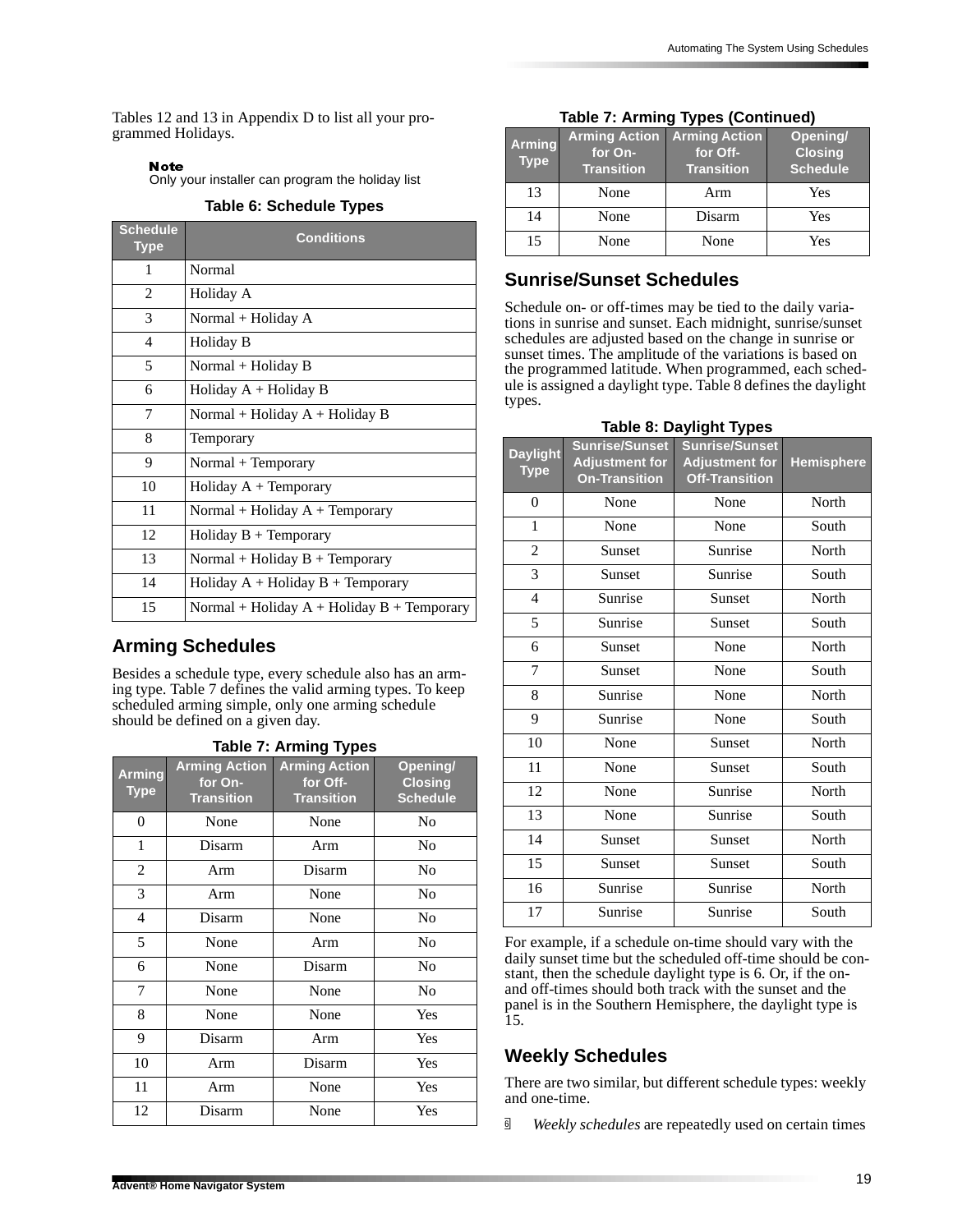and days of the week. These schedules remain active.

*g One-Time schedules* are those that are used only once at a set on- and off-time and then automatically made inactive by the system.

Any schedule can be defined to be a weekly schedule. For a weekly schedule, the user defines on what days of the week the schedule is valid. A weekly schedule must have a valid on-time and a valid off-time. These times define

when the schedule should turn on and off and are the same for every day of the week. If the off-time is earlier than the on-time, then the off-time is assumed to be for the next day.

Any automatic actions (lights, devices, access codes) set to use this weekly schedule will repeatedly activate on the days and times set.

#### **To set a weekly schedule:**

| <b>Steps</b>                                                                                                                                                                                                            | <b>Response</b>                                                                                                                                                                                                                                                                               |
|-------------------------------------------------------------------------------------------------------------------------------------------------------------------------------------------------------------------------|-----------------------------------------------------------------------------------------------------------------------------------------------------------------------------------------------------------------------------------------------------------------------------------------------|
| 1. Press 7, 4 (from main menu).                                                                                                                                                                                         | FEATURES MENU; ENTER YOUR CODE                                                                                                                                                                                                                                                                |
| 2. Enter your primary ACCESS CODE.                                                                                                                                                                                      | SCHEDULES ARE NORMAL; ENTER A SCHEDULE NUMBER THEN PRESS # OR TO LIST<br>SCHEDULES PRESS 0 # OR TO ENABLE TEMPORARY SCHEDULES PRESS 00 #                                                                                                                                                      |
| 3. Enter the desired schedule number and<br>press #.                                                                                                                                                                    | SCHEDULE VALID ON NO DAYS; TO ACCEPT PRESS # TO ADD XXX (days) PRESS X (the days<br>number); TO CHANGE TO A ONE TIME SCHEDULE PRESS 0; FOR A DIFFERENT SCHEDULE<br>PRESS <sup>*</sup>                                                                                                         |
| Enter desired number(s), and then $#$ .<br>1 - Monday<br>2 - Tuesday<br>3 - Wednesday<br>4 - Thursday<br>5 - Friday<br>6 - Saturday<br>7 - Sunday<br>8 - Add all days<br>9 - Remove all days<br>$0$ - One time schedule | SCHEDULE IS WEEKLY; NO ON TIME; TO ACCEPT PRESS # OR ENTER A NEW ON TIME THEN<br>PRESS #; FOR NO ON TIME PRESS 0 #; TO CHANGE THE DAYS OF THE WEEK PRESS *<br><b>Note</b><br>The system will automatically make it a weekly schedule if you don't select the<br>one-time schedule (0) option. |
| 4. Enter the time you want your schedule to<br>start and press #.                                                                                                                                                       | FOR AM PRESS 1 FOR PM PRESS 2 TO CHANGE THE ON TIME PRESS *                                                                                                                                                                                                                                   |
| 5. Press 1 or 2.                                                                                                                                                                                                        | ON TIME IS NOW XX:XX AM/PM; NO OFF TIME TO ACCEPT PRESS # OR ENTER A NEW OFF TIME<br>THEN PRESS # FOR NO OFF TIME PRESS 0 #                                                                                                                                                                   |
| 6. Enter the time you want your schedule to<br>end and press $\ddot{\textbf{H}}$ .                                                                                                                                      | FOR AM PRESS 1 FOR PM PRESS 2 TO CHANGE THE OFF TIME PRESS *                                                                                                                                                                                                                                  |
| 7. Press 1 or 2.                                                                                                                                                                                                        | OFF TIME IS NOW XX:XX AM/PM;                                                                                                                                                                                                                                                                  |
|                                                                                                                                                                                                                         | SCHEDULE TYPE IS 0 TO ACCEPT PRESS # OR ENTER A NEW SCHEDULE TYPE THEN PRESS #                                                                                                                                                                                                                |
| 8. Enter the desired schedule type number<br>then press # (see Table 6).                                                                                                                                                | SCHEDULE IS NOW TYPE X TO ACCEPT PRESS # TO ENTER A NEW SCHEDULE TYPE PRESS *;<br>SCHEDULE ARMING OPTION IS 0 TO ACCEPT PRESS # TO ENTER A NEW SCHEDULE ARMING<br><b>OPTION THEN PRESS #</b>                                                                                                  |
| 9. Enter the desired arming schedule option                                                                                                                                                                             | SCHEDULE ARMING OPTION IS NOW X TO ENTER A NEW SCHEDULE ARMING OPTION PRESS *                                                                                                                                                                                                                 |
| number $(0-15)$ then press # (see Table 7).                                                                                                                                                                             | SCHEDULE DAYLIGHT OPTION IS X TO ACCEPT PRESS # TO ENTER A NEW SCHEDULE<br>DAYLIGHT OPTION PRESS *                                                                                                                                                                                            |
| 10. Enter the desired schedule daylight option                                                                                                                                                                          | SCHEDULE DAYLIGHT OPTION IS NOW X TO CHANGE SCHEDULE DAYLIGHT OPTION PRESS *                                                                                                                                                                                                                  |
| number $(0-17)$ then press # (see Table 8).                                                                                                                                                                             | Your schedule is then displayed in its entirety.                                                                                                                                                                                                                                              |
| 11. Press * twice to exit.                                                                                                                                                                                              |                                                                                                                                                                                                                                                                                               |

### **One-Time Schedules**

One-time schedules work the same way as weekly schedules, except that they are only valid once and not on certain days of the week. The schedule type is set to 0 when the schedule turns off. One-time schedules are automatically made inactive at the scheduled off-time setting.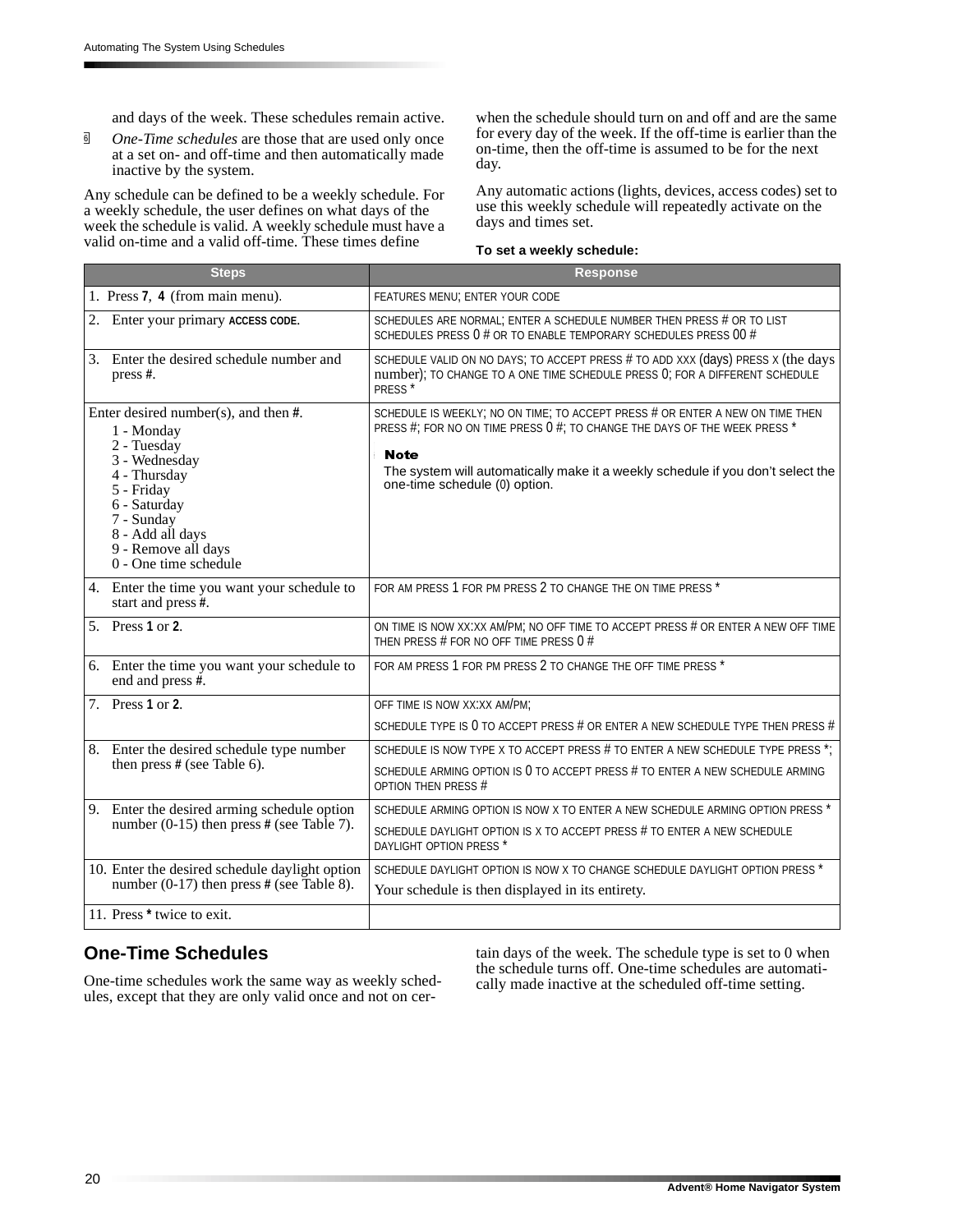#### **To set a one-time schedule:**

|    | <b>Steps</b>                                                                                                                                                                                                                                 | <b>Response</b>                                                                                                                                                                       |
|----|----------------------------------------------------------------------------------------------------------------------------------------------------------------------------------------------------------------------------------------------|---------------------------------------------------------------------------------------------------------------------------------------------------------------------------------------|
|    | 1. Press 7, 4 (from main menu).                                                                                                                                                                                                              | FEATURES MENU; ENTER YOUR CODE                                                                                                                                                        |
| 2. | Enter your primary ACCESS CODE.                                                                                                                                                                                                              | SCHEDULES ARE NORMAL; ENTER A SCHEDULE NUMBER THEN PRESS # OR TO LIST<br>SCHEDULES PRESS 0 # OR TO ENABLE TEMPORARY SCHEDULES PRESS 00 #                                              |
|    | 3. Enter the desired schedule number and<br>press #.                                                                                                                                                                                         | SCHEDULE VALID ON NO DAYS; TO ACCEPT PRESS # TO ADD XXX (days) PRESS X (the days<br>number); TO CHANGE TO A ONE TIME SCHEDULE PRESS 0; FOR A DIFFERENT SCHEDULE<br>PRESS <sup>*</sup> |
|    | 4. Press 0, (to make it a one-time schedule),<br>and then #.<br>1 - Monday<br>2 - Tuesday<br>3 - Wednesday<br>4 - Thursday<br>5 - Friday<br>6 - Saturday<br>7 - Sunday<br>8 - Add all days<br>9 - Remove all days<br>$0$ - One time schedule | SCHEDULE IS ONE TIME; NO ON TIME; TO ACCEPT PRESS # OR ENTER A NEW ON TIME THEN<br>PRESS #; FOR NO ON TIME PRESS 0 #; TO CHANGE THE DAYS OF THE WEEK PRESS *                          |
|    | 5. Enter the time you want your schedule to<br>start and press #.                                                                                                                                                                            | FOR AM PRESS 1 FOR PM PRESS 2 TO CHANGE THE ON TIME PRESS *                                                                                                                           |
|    | 6. Press 1 or 2.                                                                                                                                                                                                                             | ON TIME IS NOW XX:XX AM/PM; NO OFF TIME TO ACCEPT PRESS # OR ENTER A NEW OFF TIME<br>THEN PRESS # FOR NO OFF TIME PRESS 0 #                                                           |
|    | 7. Enter the time you want your schedule to<br>end and press $\sharp$ .                                                                                                                                                                      | FOR AM PRESS 1 FOR PM PRESS 2 TO CHANGE THE OFF TIME PRESS *                                                                                                                          |
|    | 8. Press 1 or 2.                                                                                                                                                                                                                             | OFF TIME IS NOW XX:XX AM/PM; SCHEDULE TYPE IS 0 TO ACCEPT PRESS # OR ENTER A NEW<br>SCHEDULE TYPE THEN PRESS #                                                                        |
|    | 9. Enter the desired schedule type number                                                                                                                                                                                                    | SCHEDULE IS NOW TYPE X TO ACCEPT PRESS # TO ENTER A NEW SCHEDULE TYPE PRESS *;                                                                                                        |
|    | then press # (see Table 6).                                                                                                                                                                                                                  | SCHEDULE ARMING OPTION IS 0 TO ACCEPT PRESS # TO ENTER A NEW SCHEDULE ARMING<br><b>OPTION THEN PRESS #</b>                                                                            |
|    | 10. Enter the desired arming schedule type                                                                                                                                                                                                   | SCHEDULE ARMING OPTION IS NOW X TO CHANGE SCHEDULE ARMING OPTION PRESS *                                                                                                              |
|    | number then press # (see Table 7).                                                                                                                                                                                                           | SCHEDULE DAYLIGHT OPTION IS X TO ACCEPT PRESS # TO ENTER A NEW SCHEDULE<br>DAYLIGHT OPTION PRESS *                                                                                    |
|    | 11. Enter the desired schedule daylight option<br>number then press # (see Table $\overline{8}$ ).                                                                                                                                           | SCHEDULE DAYLIGHT OPTION IS NOW X TO CHANGE SCHEDULE DAYLIGHT OPTION PRESS *                                                                                                          |
|    |                                                                                                                                                                                                                                              | Your schedule is then displayed in its entirety.                                                                                                                                      |
|    | 12. Press * twice to exit.                                                                                                                                                                                                                   |                                                                                                                                                                                       |

### **Associating Lights, Devices and Access Codes with Schedules**

The association of schedules with lights, devices, and access codes are programmed in the Light Menu, Device Menu, and Access Code Menu, respectively.

#### **Lights and Devices**

Each valid menu output can be associated with any of the schedules in its partition/area. Whenever a transition of an associated schedule occurs, the state of the output is reevaluated. All schedule transitions occur at minute boundaries. The following rules apply:

- $\overline{\mathbb{B}}$  If any associated schedules turn on, the output is turned on.
- $\overline{\mathbb{G}}$  If any associated one-time schedule turns off, the output is turned off. This occurs even if other associated

schedules are still on.

 $\overline{\mathbb{G}}$  If any associated weekly schedule turns off and there are no associated schedules on, the output is turned off. If any other associated schedules remain on, the output is unchanged.

Some general rules are that on-transitions have priority over off-transitions, and one-time schedules have priority over weekly schedules. Also, user-initiated changes (i.e. an output state change via a touchpad) have priority over scheduled changes, so that when an output is turned on or off by a user its state does not change back until the next valid schedule transition.

#### **Controlling Lights Automatically**

The system can be programmed to turn lights controlled by the system on and off automatically according to a preset schedule.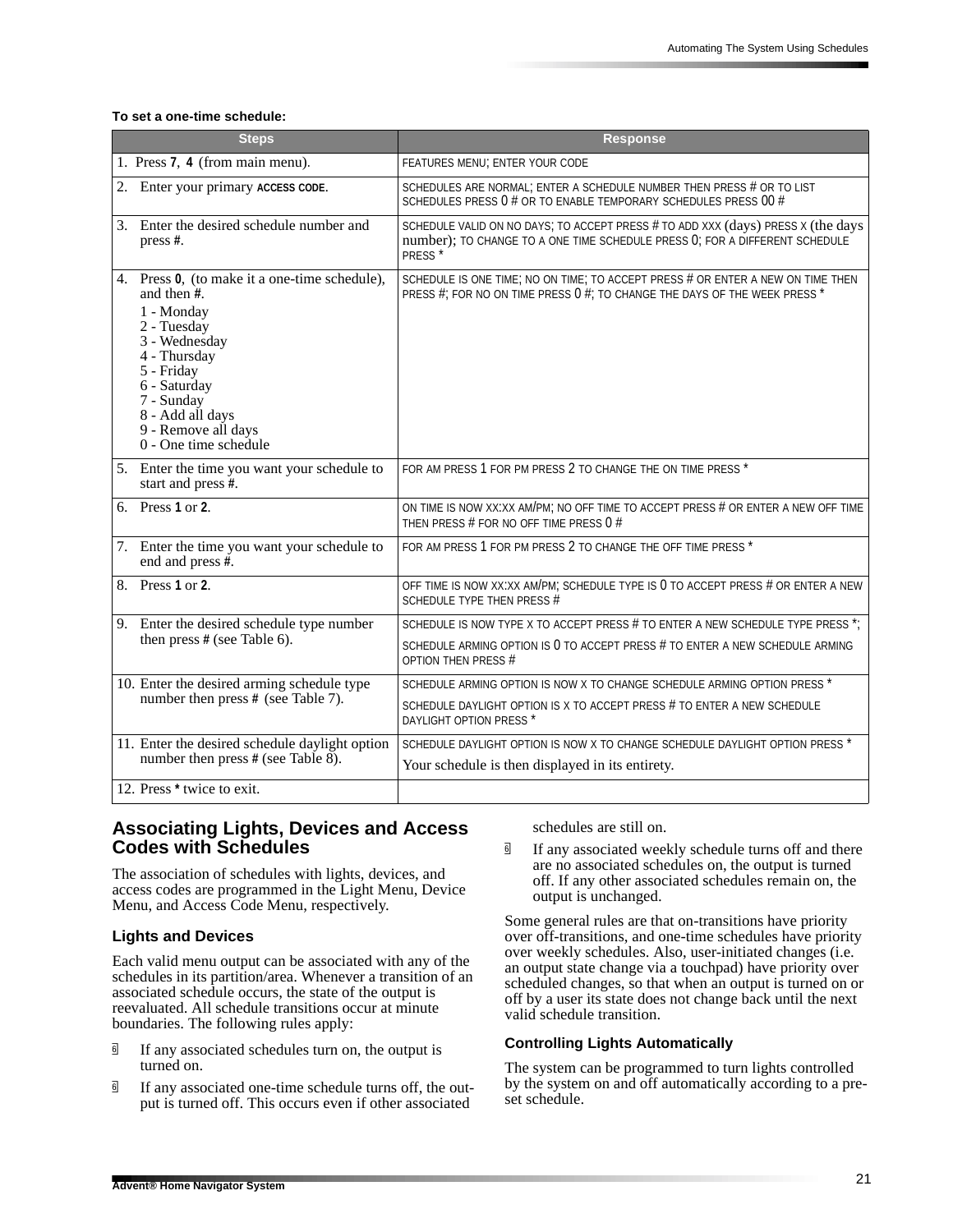#### **To set up a light schedule**

| <b>Steps</b>                                        | <b>Response</b>           |
|-----------------------------------------------------|---------------------------|
| 1. Press 4, (desired light num-<br>ber), $#$ .      | LIGHTS MENU, [LIGHT NAME] |
| Press 3, (desired schedule<br>number(s)), $0, \#$ . | <b>SCHEDULE NUMBER</b>    |

#### **Controlling Devices Automatically**

Just as the system can be programmed to control lights automatically, it can control devices (appliances) automatically as well.

#### **To set a device schedule:**

| <b>Steps</b>                                    | <b>Response</b>             |
|-------------------------------------------------|-----------------------------|
| Press 5, (desired device<br>number), $#$ .      | DEVICE MENU, [DEVICE NAME]. |
| Press 3, (desired schedule<br>number), $0, #$ . | <b>SCHEDULE NUMBER.</b>     |

### **Access Code Schedules**

Each valid access code except those which can never be disabled (installer and primary codes) can be associated with any of the schedules in its partition. Global codes, i.e. those valid in all partitions, can only be associated with schedules in partition 1. When a transition of an associated schedule occurs, nothing happens to the access code. Rather, the validity of an access code is determined when the code is being used. When a user is prompted for a code, the system checks whether any schedules are tied to the code. If so, the code is valid whenever any of its associated schedules is on and invalid if all of its associated schedules are off.

#### **To change an access code's schedule:**

| <b>Steps</b>                                       | <b>Response</b>                                            |
|----------------------------------------------------|------------------------------------------------------------|
| 1. Press 1, 8 (from main<br>menu).                 | SECURITY MENU; ENTER YOUR<br>CODE                          |
| 2. Enter your ACCESS CODE.                         | <b>ACCESS CODE MENU</b>                                    |
| $3.$ Press 5.                                      | ENTER THE CODE TO CHANGE<br>THEN PRESS #                   |
| 4. Enter the ACCESS CODE to<br>change and press #. | CODE SET TO X SCHEDULE;<br>ENTER A SCHEDULE THEN<br>PRESS# |
| 5. Enter the schedule number<br>and press #.       | SCHEDULE X ADDED; TO<br><b>ACCEPT PRESS 0 #</b>            |
| 6. Press $0, #$ .                                  | CODE SET TO X                                              |
| 7. Press <sup>*</sup> twice to exit.               |                                                            |

## **System Status**

Your system has been designed to keep false alarms and system problems to a minimum. If there is a problem, your security system can diagnose it and then sound trouble beeps to let you know about it. In most instances, your system can alert your central monitoring station of the problem as well.

## **Checking the System Status**

When you want to know the current status of the system including its arming state and any current problems.

#### **To check the system status:**

| <b>Steps</b> |                           | <b>Response</b>           |  |
|--------------|---------------------------|---------------------------|--|
|              | 1. Press 1, 9.            | SYSTEM MENU; CHECK STATUS |  |
|              | Press UNDO $(*)$ to quit. | <b>GOODBYE</b>            |  |

### **What the Status or Trouble Beeps Mean**

Your Advent system's alphanumeric touchpads, interior sirens and speakers use status and trouble beeps to communicate what the system is doing or if there is a problem. You will hear some sounds each time you tell your system to do something. Some will only sound when the system protests in some way. Table 9 describes the operating and trouble beeps you may hear from your system.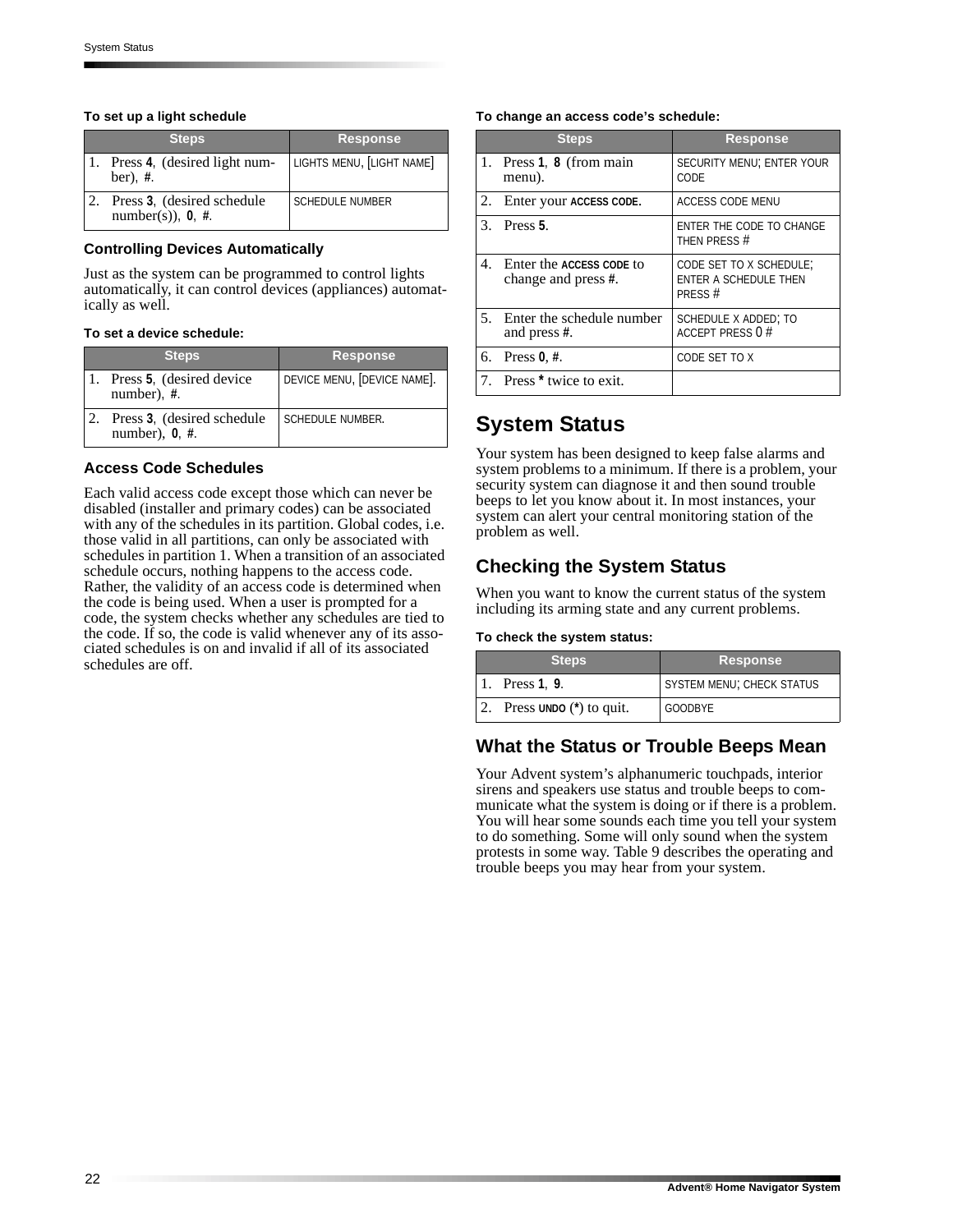| <b>Type of Sound</b>      | <b>Sound Pattern</b>                                             | <b>What These Sounds Mean</b>                                                                                                                                                   |  |
|---------------------------|------------------------------------------------------------------|---------------------------------------------------------------------------------------------------------------------------------------------------------------------------------|--|
| When You Arm or           | 1 short beep                                                     | Your system disarmed to OFF.                                                                                                                                                    |  |
| Disarm                    | 2 short beeps                                                    | Your system armed to HOME.                                                                                                                                                      |  |
|                           | 3 short beeps                                                    | Your system armed to AWAY.                                                                                                                                                      |  |
|                           | 1 long, 1 short beep                                             | Your system armed to NIGHT.                                                                                                                                                     |  |
|                           | 1 long, 2 short beeps                                            | Your system armed to SILENT.                                                                                                                                                    |  |
| When You Enter<br>or Exit | 3 short beeps every 2 seconds                                    | Your system is armed and the exit delay is in progress. (Beeps sound once<br>per second during the last 10 seconds.)                                                            |  |
|                           |                                                                  | Or                                                                                                                                                                              |  |
|                           | 3 short beeps every second                                       | Your system is armed and the entry delay is in progress.                                                                                                                        |  |
|                           |                                                                  | Your system is armed, an alarm has occurred, the alarm sirens have already<br>"timed out," and the entry delay is in progress.                                                  |  |
|                           | Chime Feature On 2 short beeps (or "ding-dong"<br>sound)         | Your system is OFF. The chime feature is on, and an exterior sensor like a<br>door or window is opened.                                                                         |  |
| Protest Beeps             | 1 long, 1 short beep<br>continuous sequence. Once<br>per second. | Your are trying to arm with one of the many possible protest conditions<br>present. You will be asked if you want to accept the protest condition after<br>you enter your code. |  |
|                           |                                                                  | For example, you are trying to arm to HOME or AWAY with an exterior<br>door or window open. Close the door or window or see section "Arming"<br>with a Door or Window Open."    |  |
|                           |                                                                  | or                                                                                                                                                                              |  |
|                           |                                                                  | You are trying to disarm after an alarm has occurred and the alarm sirens<br>have already "timed out."                                                                          |  |
| <b>System Trouble</b>     | 6 short beeps once every 60                                      | Some examples:                                                                                                                                                                  |  |
| <b>Beeps</b>              | seconds (6 beeps may sound<br>for any of these reasons)          | Your system has an AC power failure.                                                                                                                                            |  |
|                           |                                                                  | Your system has low sensor or touchpad battery.                                                                                                                                 |  |
|                           |                                                                  | Your control panel can't communicate with a hardwire device, such as a<br>hardwire sensor.                                                                                      |  |
|                           |                                                                  | Your system has sensor or touchpad failure.                                                                                                                                     |  |
|                           |                                                                  | Your system has a low battery.                                                                                                                                                  |  |
|                           |                                                                  | Your system has failed to communicate with the central monitoring service.                                                                                                      |  |
|                           |                                                                  | Your system memory has failed.                                                                                                                                                  |  |
|                           |                                                                  | There is a siren wiring problem.                                                                                                                                                |  |

### **Table 9: Status and Trouble Beeps**

Table 10 describes the conditions under which some trouble beeps occur and when they begin.

### **Table 10: Trouble Beep Conditions**

| <b>Condition</b>                                                  | <b>When Beeps Begin</b>                                                                                                                                                                                                                                  |  |
|-------------------------------------------------------------------|----------------------------------------------------------------------------------------------------------------------------------------------------------------------------------------------------------------------------------------------------------|--|
| <b>AC Power Failure</b>                                           | 8 seconds (programmable) after failure is detected. (If programmed to do so, a report is sent to the<br>central monitoring station at this time or after 1-12 hours [programmable.*]) The system will continue to<br>operate under backup battery power. |  |
| Fail-to-<br>Communicate                                           | After fifth (programmable) unsuccessful attempt to phone the monitoring service.*                                                                                                                                                                        |  |
| Hardwire Sensor<br>Trouble                                        | As soon as the system detects the condition.*                                                                                                                                                                                                            |  |
| <b>Phone Fail Trouble</b>                                         | As soon as the system detects the condition.*                                                                                                                                                                                                            |  |
| * and also at preprogrammed daily trouble indication time if any. |                                                                                                                                                                                                                                                          |  |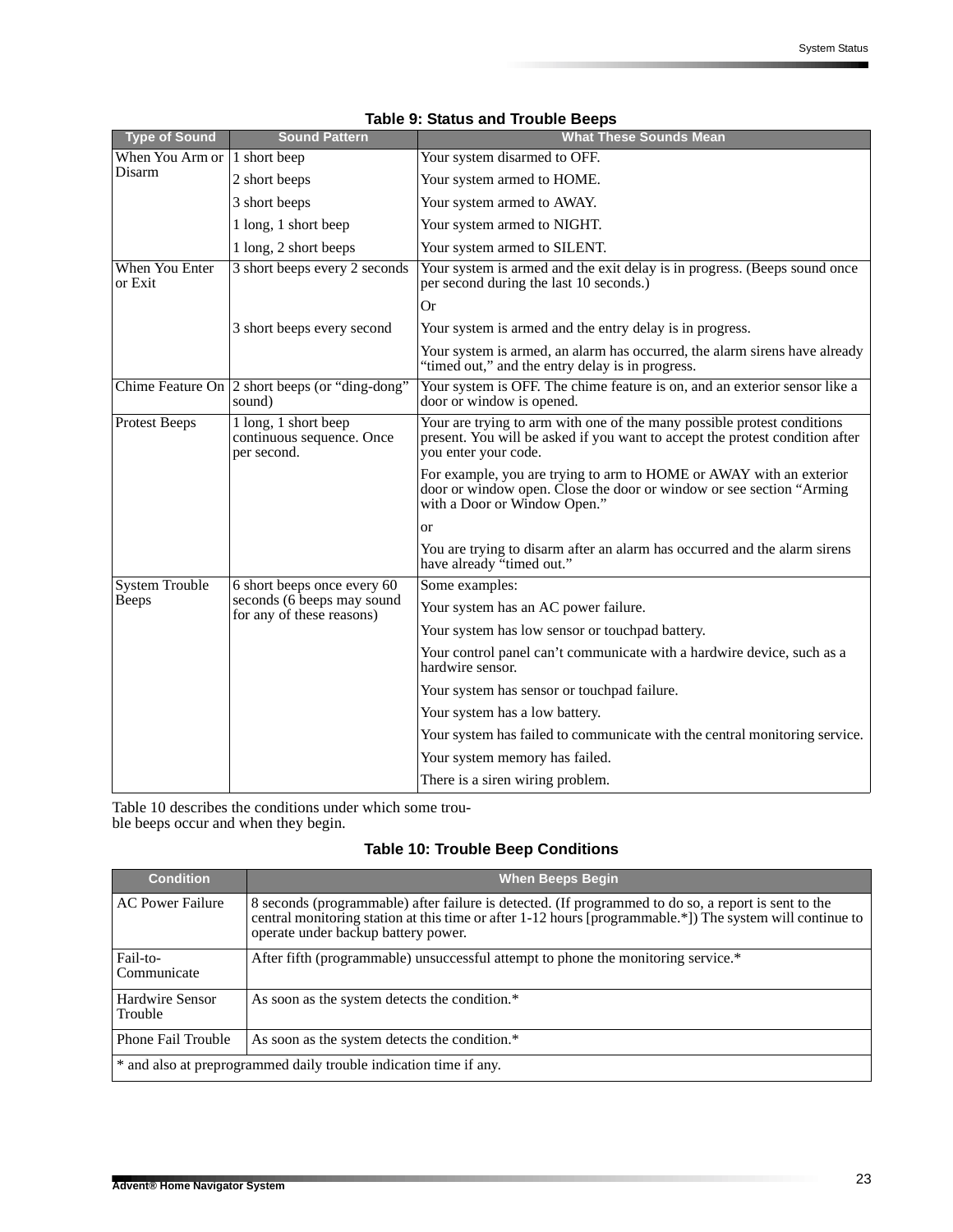## **Checking the Alarm History**

When you want to know which and how many alarms sounded in your absence. The system reports the following information about the last alarms:

- **d** The alarm type.
- $\overline{9}$  Which sensor activated the alarm.
- $\overline{9}$  The date and time the alarm happened.

#### **To check the alarm history:**

| <b>Steps</b>                                            | <b>Response (if any)</b> |
|---------------------------------------------------------|--------------------------|
| 1. Press 1, 0 (from main menu). SECURITY MENU, CHECK    | ALARM HISTORY            |
| Press UNDO $(*)$ to return to the GOODBYE<br>main menu. |                          |

## **Viewing the History Buffer**

Viewing the history buffer allows you to learn the system's history of events. It gives a detailed report of every event, including:

- $\overline{9}$  Each sensor that was activated and at what time/date.
- $\overline{9}$  Each time an access code was entered.
- a Alarms/troubles etc.
- $\overline{9}$  Any other system events programmed to be stored in the history buffer.

#### **To view the history buffer:**

| <b>Steps</b>                                                            | Response (if any) |
|-------------------------------------------------------------------------|-------------------|
| 1. Press 7, 5 (from main menu). SYSTEM MENU, VIEW HISTORY               | <b>BUFFER</b>     |
| Press # to skip to the next his-<br> HISTORY (if any) is<br> indicated. |                   |
| 3. Press UNDO $(*)$ to quit.                                            | <b>GOODBYE</b>    |

## **Maintaining Your System**

## **Testing**

The system has both automatic and manual built-in test features.

#### **Automatic Test Features**

The system automatically tests and reports any problems with the following parts of the system:

- **d** *battery*—The system automatically tests the backup battery voltage and notifies you if it is low.
- **d** *phone*—Depending on your system configuration and programming, it may automatically test the phone connection to the monitoring service once a week.
- *g phone line*—The system automatically tests line voltage.

### **Testing the System Manually**

You may also test the system manually when desired.

#### **Testing the Phone Connection to the Monitoring Service**

Test the phone communications after any phone line/system repairs or change in your service, such as a second line, a change in area code or prefix, or adding/removing call or monitoring services.

After installing a new phone, modem, or other device on the same line.

#### **To test phone operation,**

|    | <b>Steps</b>                                           | <b>Response</b>                           |
|----|--------------------------------------------------------|-------------------------------------------|
|    | 1. Press 0, 1 (from main menu). PHONE MENU. PHONE TEST |                                           |
| 2. | Enter your primary ACCESS<br>CODE.                     | PHONE TEST ON                             |
|    | Wait for acknowledgment<br>indication.                 | The system should report<br>PHONE TEST OK |

#### **Testing Sensors/Inputs (Zones)**

Testing sensors allows you to activate any sensor (system input device) and verify its correct operation without causing an alarm. Do this after new sensors are installed or old ones replaced.

#### Note

All security/fire protection is disabled during a zone test.

#### **To test sensors,**

| <b>Steps</b>                                                                            | <b>Response</b>                                                        |
|-----------------------------------------------------------------------------------------|------------------------------------------------------------------------|
| 1. Press $\mathbf{8}$ , 1 (from main menu).                                             | SYSTEM MENU, ZONE TEST                                                 |
| 2. Enter your ACCESS CODE.                                                              | ZONE TEST ON                                                           |
| 3. Activate the desired sensor/<br>input device(s).                                     | The system should report<br>ZONE $#$ GOOD for the<br>device activated. |
| 4. Press 8, 2 to list zones tested.                                                     |                                                                        |
| 5. Press 8, 3 to list zones not<br>tested.                                              |                                                                        |
| 6. Press 1, 1 and enter your<br>ACCESS CODE (if prompted) to<br>manually end zone test. | [PARTITION NAME] SECURITY<br>IS OFF                                    |

If the system does not respond to an input device, see "Troubleshooting" section. If not ended manually, zone test will automatically time-out and end.

#### **Testing the Panel Backup Battery**

The panel backup battery can be tested manually, for example, when replaced or following a lengthy power outage.

#### **To test the panel backup battery:**

| <b>Steps</b>                                      | <b>Response</b>                         |
|---------------------------------------------------|-----------------------------------------|
| Press 8, 8 (from main menu). SYSTEM MENU; BATTERY | TEST; BATTERY TEST XX.X<br><b>VOLTS</b> |
| Press UNDO (*) to end the test. GOODBYE           |                                         |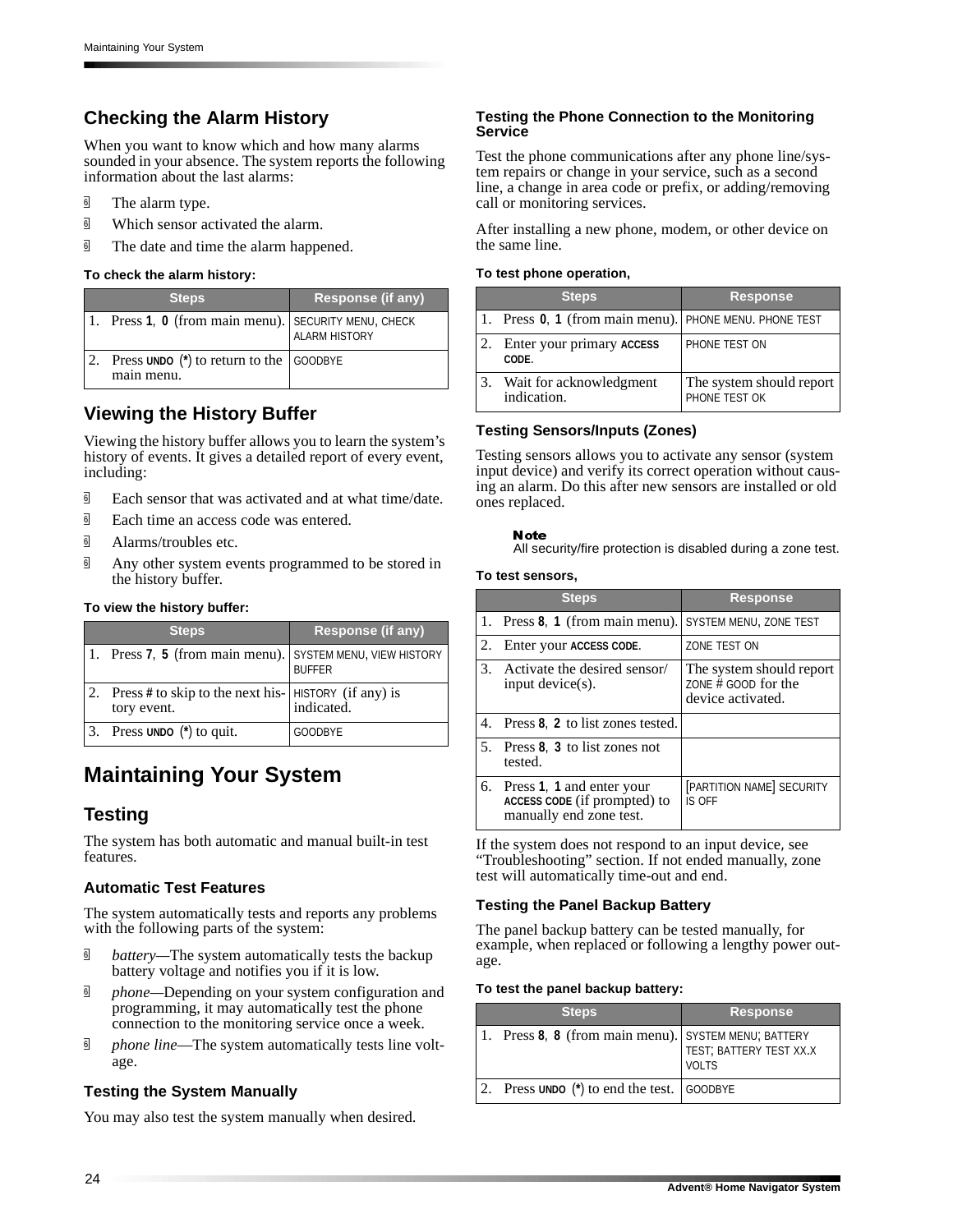#### **Note**

Battery test voltage should range from 12 to 14 volts. If not, or if BATTERY BAD is indicated, see "Troubleshooting" section.

Your system has a backup battery that will secure your home even during an AC power failure. An optional feature allows your system to alert the central monitoring station if the power is off. The system reports again when power has been restored.

### **Cleaning the System Components**

You should clean your system at least once per year, or as needed. Use a damp, warm rag and a mild, non-abrasive,

water-based cleaning solution to clean all touchpads, enclosures, and housings.

## **Checking and Changing Batteries**

System module and sensor batteries are automatically and periodically tested by the system. If the system indicates a module or sensor LOW BATTERY message, contact your security consultant. They will replace the module or sensor battery.

## **Troubleshooting**

Table 11 contains a summary of some simple system problem solving techniques.

| Feature                         | <b>Problem</b>                                                      | <b>Solution</b>                                                                                                                                                                                       |
|---------------------------------|---------------------------------------------------------------------|-------------------------------------------------------------------------------------------------------------------------------------------------------------------------------------------------------|
| Arming/<br>Disarming            | System won't arm.                                                   | Make sure all monitored perimeter doors and windows are closed or<br>accept open zones (bypass them) and accept the trouble causing protest.                                                          |
|                                 |                                                                     | Someone else is controlling your system from a different touchpad or<br>phone.                                                                                                                        |
| <b>Bypass</b>                   | Panel announces INVALID when<br>you try to bypass a sensor.         | You are trying to bypass a 24-hour (environmental) sensor that cannot be<br>bypassed, or your code does not have the authority to bypass critical<br>sensors.                                         |
| <b>Batteries</b>                | Panel announces SYSTEM BATTERY<br>FAILURE OF SENSOR NN LOW BATTERY. | Call your security system consultant for battery replacement.                                                                                                                                         |
| False Alarm                     | Alarm report is being sent.                                         | Immediately enter your access code to cancel the alarm. This command<br>cancels the alarm and if done within 5 seconds (programmable) does not<br>call in a report to the central monitoring station. |
| <b>Smoke Sensor</b>             | Beeps once every minute.                                            | Batteries are low. Replace the smoke sensor batteries.                                                                                                                                                |
| <b>Trouble Beeps</b>            | 6-beep sequence once every 60<br>seconds.                           | Press undo (*) to silence the trouble beeps. (Press once for each problem).<br>This disables the trouble beeps until the preprogrammed trouble<br>indication time.                                    |
| Controlled Lights<br>or Devices | Lights or devices controlled by                                     | Make sure the lamp has a working bulb.                                                                                                                                                                |
|                                 | the lamp or appliance modules<br>do not work.                       | Check the lamp or device operation at a working outlet.                                                                                                                                               |
|                                 |                                                                     | Make sure the lamps or devices are switched ON and are plugged into the<br>lamp or appliance module. Make sure that the modules are plugged into<br>outlets not controlled by a switch.               |

#### **Table 11: Troubleshooting**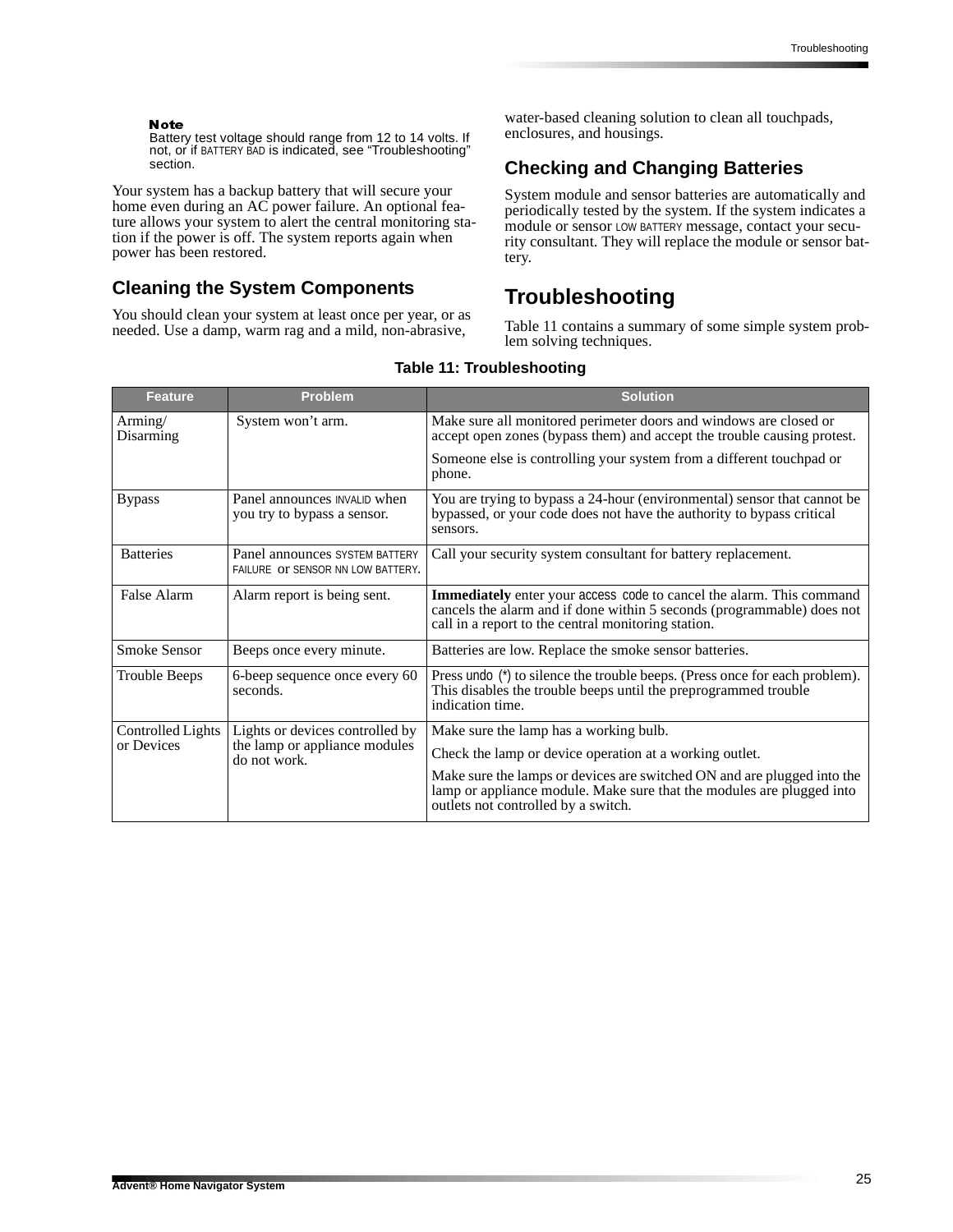## **Appendix A: Planning for Emergencies**

Develop a plan to prepare for a fire or other emergency. Rehearse your plan with everyone by doing a fire drill every few months.

### **Guidelines**

- *g* Understand how to use your fire system.
- $\overline{9}$  Know the normal state of doors and windows: open, closed, or locked.
- **d** Escape fast! (Do not stop to pack.)
- $\overline{9}$  Use a different escape route if closed doors feel hot to the touch.
- $\overline{9}$  Crawl and hold your breath as much as possible to help reduce smoke inhalation during your escape.
- $\overline{9}$  Meet at a designated outdoor location.
- $\overline{9}$  Emphasize that no one should return to the premises if there is a fire.
- $\overline{9}$  Notify fire department from another phone outside the building.

#### Important!

Emphasize that no one should enter the building if they hear sirens.

## **Floor Plan Example**

Use this example to draw your floor plan on the next page and plan your escape routes.



- NOTE: Ceiling-mounted smoke detectors should be located in the center of the room<br>or hall, or not less than 4 inches from the wall. When the detector is mounted on the wall, the top of the detector should be 4 to 12 inches from the ceiling.
- NOTE: Do not install smoke detectors where normal ambient temperatures are above<br>100°F or below 40°F. Also, do not locate detectors in front of AC/ Heat<br>registers or other locations where normal air circulation will keep s from entering the detector.
- NOTE: Additional information on household fire warning is available at nominal<br>Cost from: The National Fire Protection Association, Batterymarch Park,<br>Quincy, MA 02269. Request Standard No. NFPA74.
	- **Required smoke detector**
	- **) -**
	- ⑤ Indicates smoke detector is optional if door is not provided between<br>basement and recreation rooms.

## **Your Floor Plan**

Use the following guidelines when drawing your floor plan on the following page:

- $\overline{9}$  Show all building levels.
- $\overline{9}$  Show the exits from each room (two exits per room are recommended).
- **d** Show the location of all components of the fire system.
- $\overline{\mathbb{B}}$  Show the locations of all fire extinguishers, hoses, ladders, etc.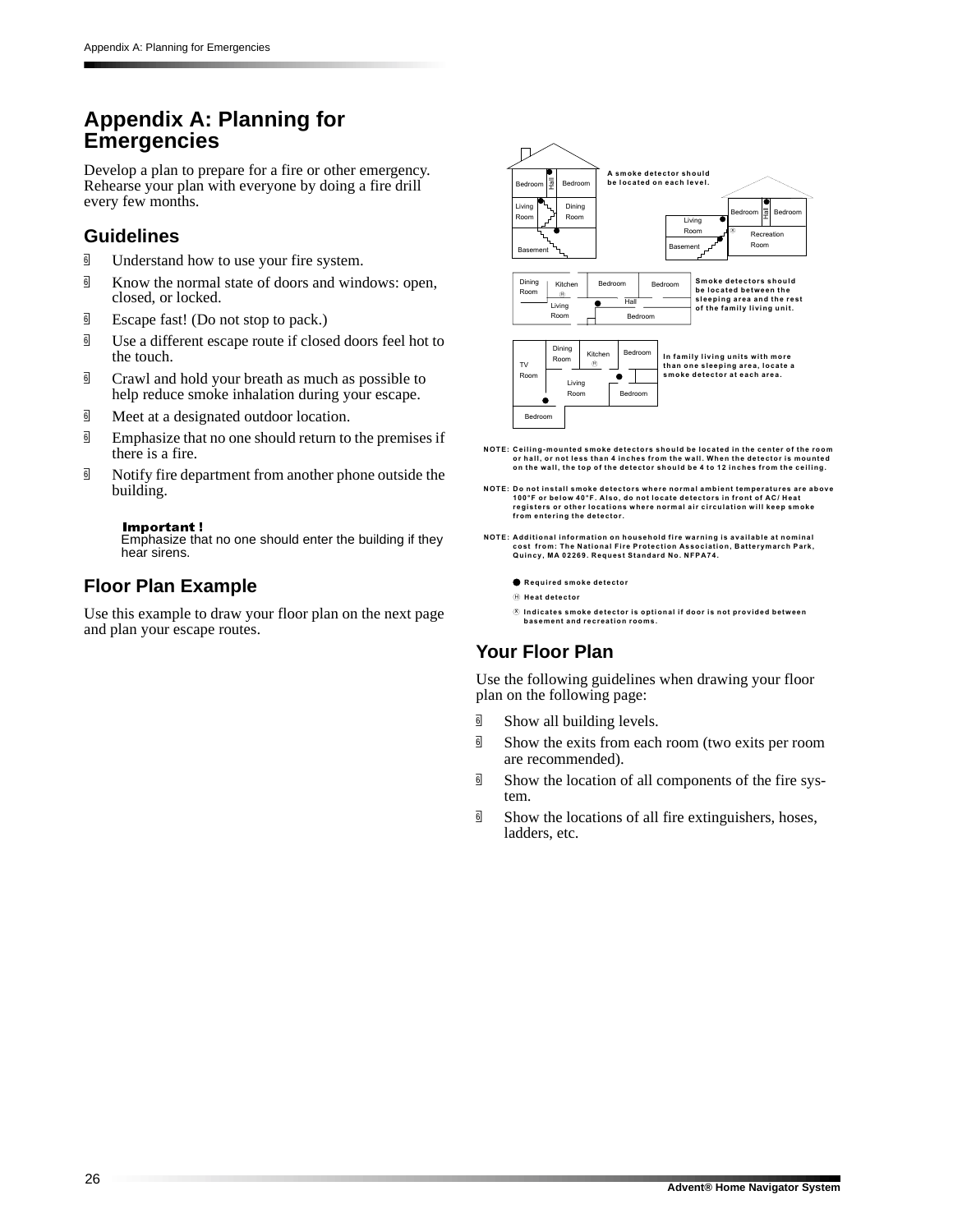**Draw your floor plan in this space.**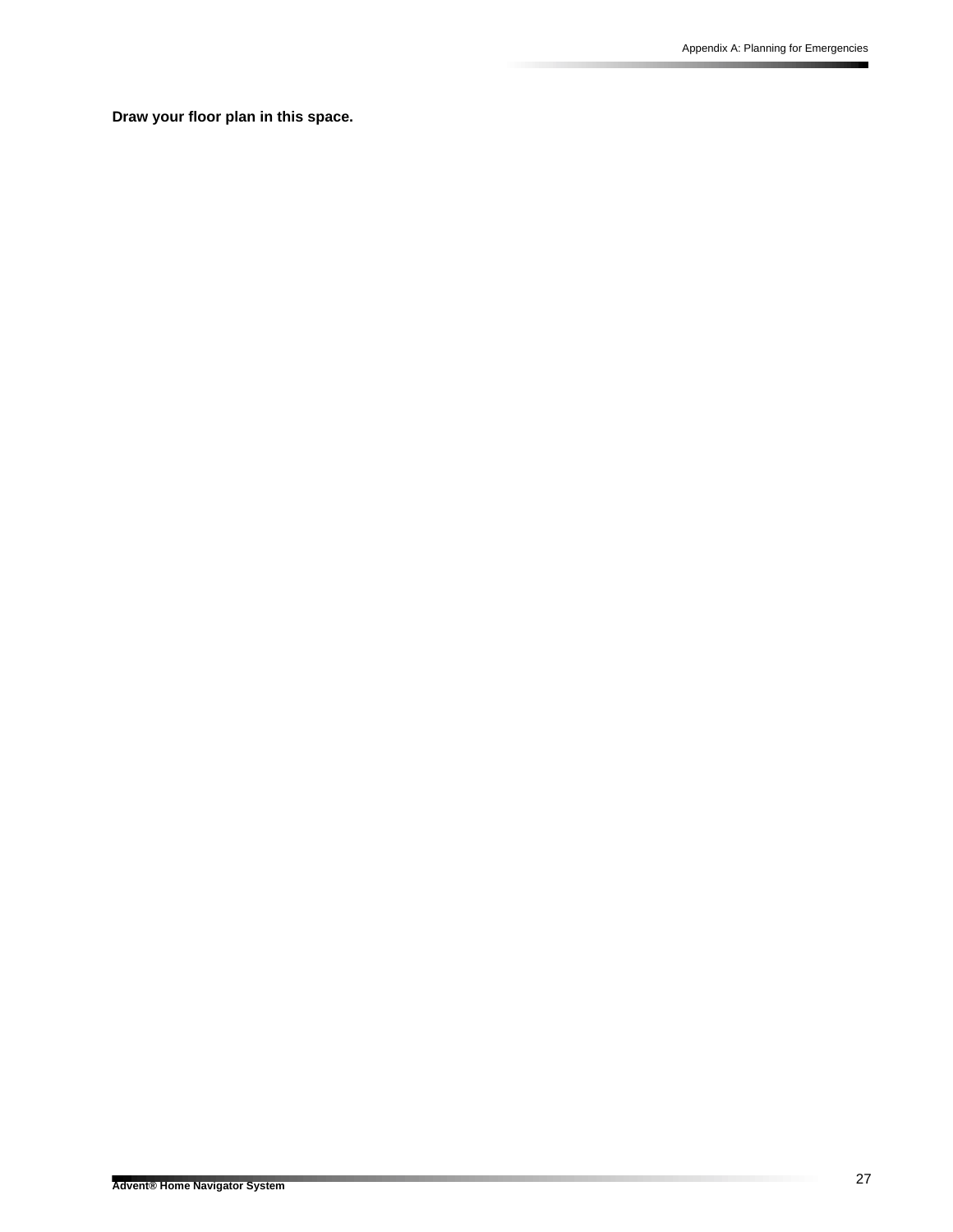## **Appendix B: System Menu Map**

2 SILENTAR

### MAIN MEN

|  | <b>1 SECURITY</b> |  |  |
|--|-------------------|--|--|
|  |                   |  |  |
|  |                   |  |  |
|  |                   |  |  |

9 Security Statu 0 Alarm Histor \* Return to Main Men

| 1 Security Off  | 1 Security Off       |
|-----------------|----------------------|
| 2 Arm to Home   | 2 Arm to Home        |
| 3 Arm to Away   | 3 Arm to Away        |
| 4 Arm to Night  | 4 Arm to Night       |
| 5 Arm to Silent | 5 Arm to Silent      |
| 6 Modifier List | 6 Modifier List      |
| 7 Bypass a Zone | * Return to Main Men |
| 8 Access Codes  |                      |

## 3 ACCESS CONTROL

(Not Used

| <b>4 LIGHTS</b>                                         |                     |
|---------------------------------------------------------|---------------------|
| Must be first learned<br>in using the Features<br>Menu. | Mus<br>in us<br>Men |
| 1 Turn [selected light]<br>On Now (if off)              | 1 Turn<br>On N      |
| 2 Turn [selected light]<br>Off Now (if on)              | 2 Turn<br>Off N     |
| 3 Set [selected light]<br>To a Schedule                 | 3 Set  <br>To a     |
| 4 To Brighten                                           | * For a             |
| 5 To Dim                                                | ** Retu             |
| * For a Different Light                                 |                     |
| ** Return to Main Menu.                                 |                     |
|                                                         |                     |

### **DEVICES**

Must be first learn " in using the Featur  $\ddot{\phantom{0}}$ iu. \* For a Different Device 1 Turn [selected Devic  $\overline{\mathsf{v}}$ ow (if off) t [selected Devic To a Schedul 2 Turn [selected Devic  $\overline{\mathsf{v}}$ ow (if on)

turn to Main Men



#### 7 FEATURE 1 Chime 2 Latchkey Tim 3 Lights & Devic : 4 Schedul : 5 View History Buff l \* Return to Main Men 7 Redirect Touchpa

Press

# to skip to next it  $\overline{\phantom{a}}$ 

\* to return to Men

\*\* to exit to Main Men

## 8 SYSTEM

| 1 Zone Test           |  |
|-----------------------|--|
| $\overline{2}$        |  |
| 3                     |  |
| 4 For Status Volume   |  |
| 5 For Phone Volume    |  |
| 6                     |  |
| 7 Fire Test           |  |
| 8 Battery Test        |  |
| 9 Reset Smoke Power   |  |
| 0 For Program Mode    |  |
| * Return to Main Menu |  |

# 9 SCRIPTS

(Not Used

#### 0 PHONE 2 For Download 1 For Phone Tes 0 To Disable Loca Phone Contro (from phone only

\* Return to Main Men

8543g147b.dsf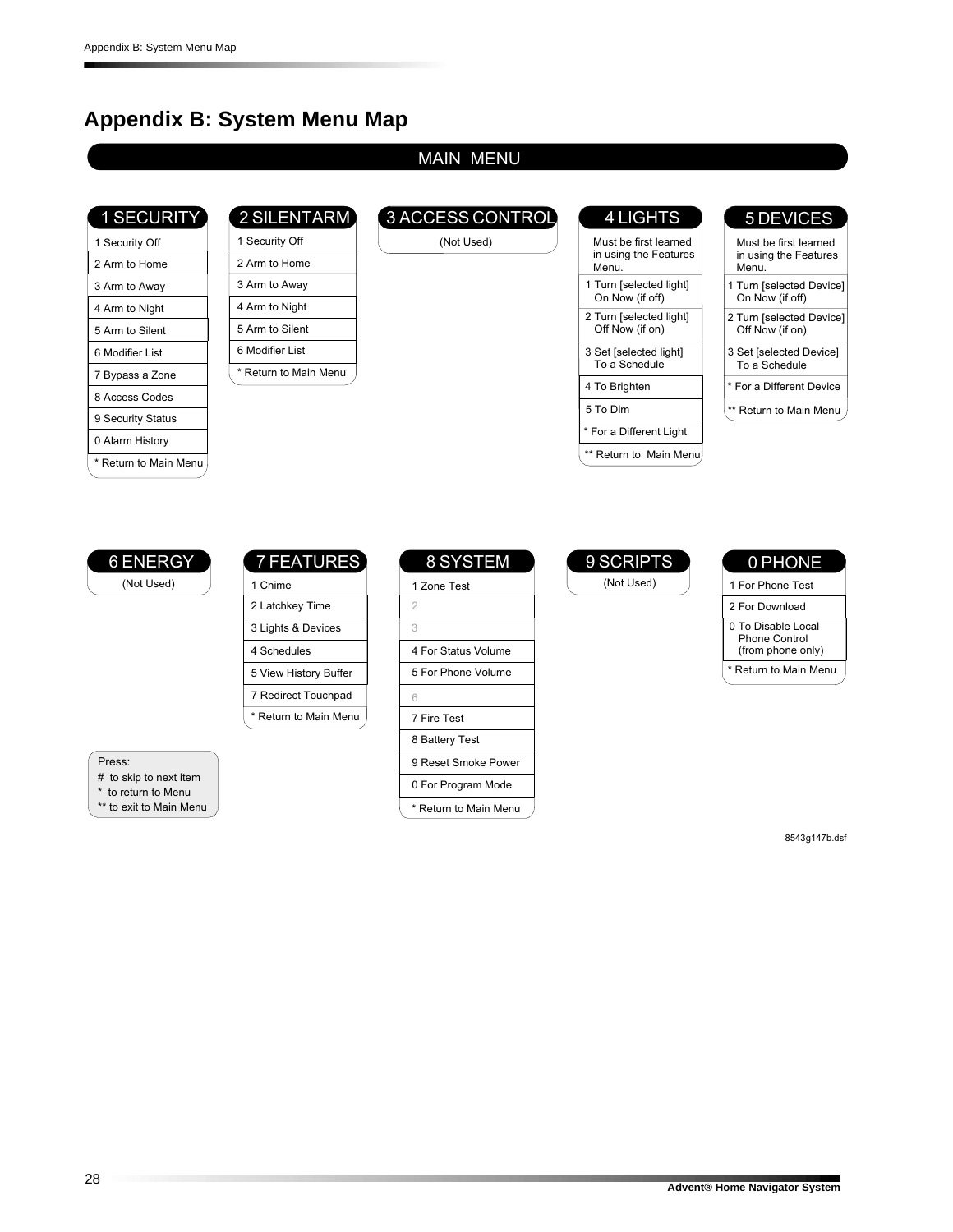# **Appendix C: Display Error Messages and Meanings**

| <b>Message# INVALID</b>                                        | <b>Meaning Invalid keypad entry</b>                                                                                                                |  |  |  |  |  |
|----------------------------------------------------------------|----------------------------------------------------------------------------------------------------------------------------------------------------|--|--|--|--|--|
| * (blinking asterisk)                                          | System trouble condition exits. Check system status.                                                                                               |  |  |  |  |  |
| [Bus Module description] RECEIVER<br><b>FAILURE</b>            | Bus receiver has failed.                                                                                                                           |  |  |  |  |  |
| [Bus Module description] ANTENNA<br><b>TAMPER</b>              | Bus transceiver antenna has been tampered with.                                                                                                    |  |  |  |  |  |
| [Bus Module description] BUS COM-<br><b>MUNICATION FAILURE</b> | Panel has lost communication with bus device.                                                                                                      |  |  |  |  |  |
| [Bus Module description] POWER<br><b>FAILURE</b>               | Bus device has lost AC power.                                                                                                                      |  |  |  |  |  |
| [Bus Module description] BATTERY<br><b>FAILURE</b>             | Bus device has low battery.                                                                                                                        |  |  |  |  |  |
| [Bus Module description] MODULE<br><b>TAMPER</b>               | Bus device has been tampered with.                                                                                                                 |  |  |  |  |  |
| [value] NOT ENTERED                                            | Keypad entry time-out has expired.                                                                                                                 |  |  |  |  |  |
| [Zone description] BACKUP BAT-<br><b>TERY TROUBLE</b>          | Zone has a low backup battery.                                                                                                                     |  |  |  |  |  |
| [Zone description] GROUND FAULT<br><b>TROUBLE</b>              | Hardwired loop has a short to ground.                                                                                                              |  |  |  |  |  |
| [Zone description] HARDWIRE LOOP<br><b>TROUBLE</b>             | Hardwired loop is open or shorted.                                                                                                                 |  |  |  |  |  |
| [Zone description] LOW BATTERY                                 | RF sensor has low battery.                                                                                                                         |  |  |  |  |  |
| [Zone description] OBSCURITY<br><b>TROUBLE</b>                 | Smoke sensor has partial obscurity trouble. This means that the sensor is close to<br>detecting an alarm, most likely because the sensor is dirty. |  |  |  |  |  |
| [Zone description] POWER FAILURE                               | Zone has lost AC power.                                                                                                                            |  |  |  |  |  |
| [Zone description] RF JAM TROU-<br><b>BLE</b>                  | RF sensor is being jammed by interfering RF signal                                                                                                 |  |  |  |  |  |
| [Zone description] SUPERVISORY<br><b>FAILURE</b>               | Panel has lost communication with RF sensor.                                                                                                       |  |  |  |  |  |
| [Zone description] TAMPER                                      | Zone has been tampered with.                                                                                                                       |  |  |  |  |  |
| [Zone description] TROUBLE                                     | Generic/unspecified zone trouble.                                                                                                                  |  |  |  |  |  |
| [Zone description] ZONE ACTIVITY<br><b>TROUBLE</b>             | Panel has not detected sufficient zone activity or could also indicate a failed sensor.                                                            |  |  |  |  |  |
| <b>ARMING ABORTED OR FAILED</b>                                | Panel is unable to arm the system. Check unbypassed open or faulty sensor(s).                                                                      |  |  |  |  |  |
| <b>AUDIO TROUBLE</b>                                           | Panel has detected a problem with its audio amplifier.                                                                                             |  |  |  |  |  |
| <b>AUXILIARY POWER FAILURE</b>                                 | Auxiliary power (12V or 24V) is not OK.                                                                                                            |  |  |  |  |  |
| <b>BATTERY IS BAD</b>                                          | The panel 12 VDC backup battery (s) not charged or has failed.                                                                                     |  |  |  |  |  |
| <b>BUDDY 1 FAILURE</b>                                         | Panel communication with buddy 1 has failed.                                                                                                       |  |  |  |  |  |
| <b>BUDDY 2 FAILURE</b>                                         | Panel communication with buddy 2 has failed.                                                                                                       |  |  |  |  |  |
| <b>BUDDY 3 FAILURE</b>                                         | Panel communication with buddy 3 has failed.                                                                                                       |  |  |  |  |  |
| <b>BUDDY 4 FAILURE</b>                                         | Panel communication with buddy 4 has failed.                                                                                                       |  |  |  |  |  |
| <b>DELETE A CODE FIRST</b>                                     | No room for new code. Delete an existing code.                                                                                                     |  |  |  |  |  |
| <b>ENTER YOUR CODE</b>                                         | Valid access code is needed to proceed.                                                                                                            |  |  |  |  |  |
| <b>ENTRY CLEARED</b>                                           | Invalid or incomplete entry cleared.                                                                                                               |  |  |  |  |  |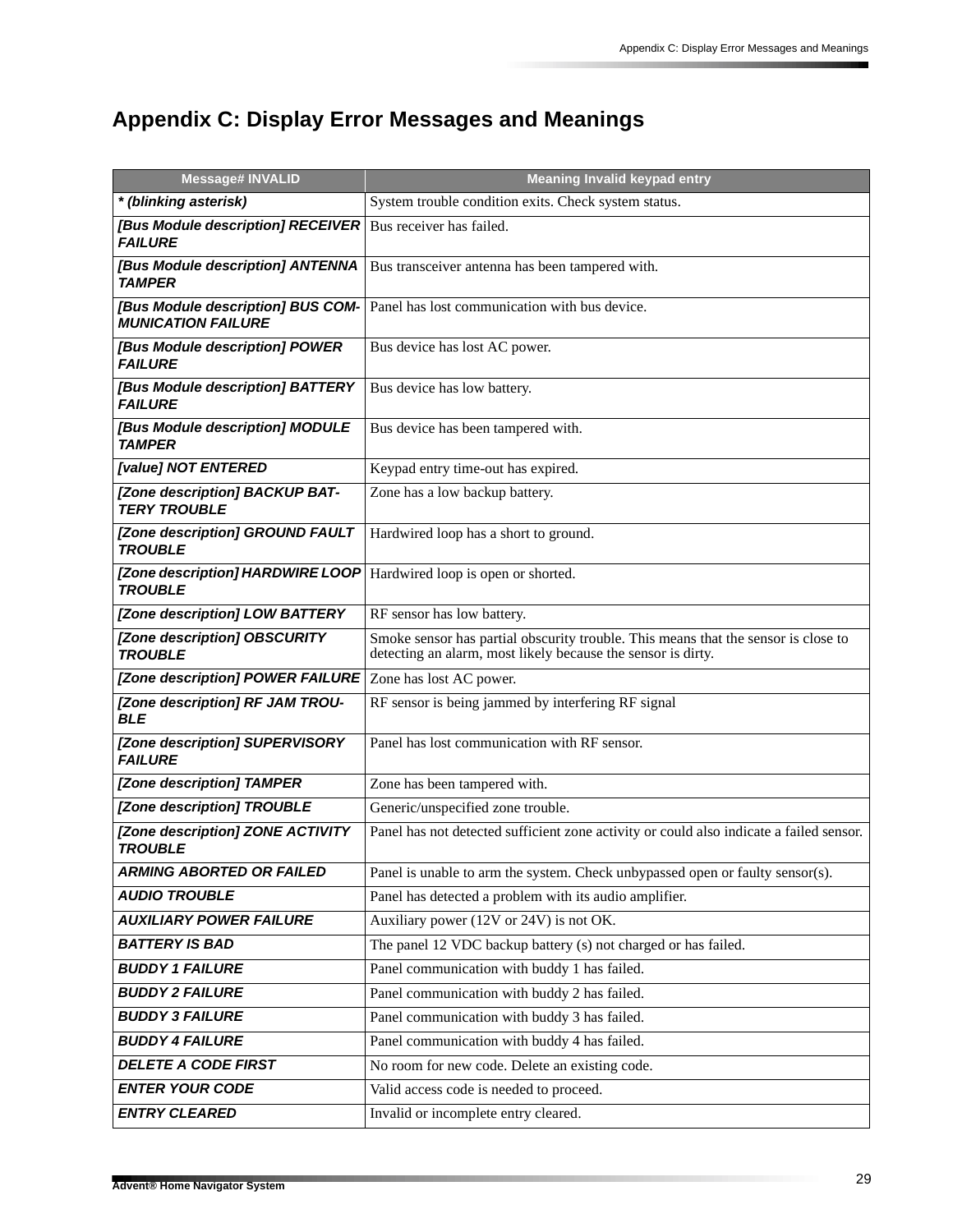| <b>Message# INVALID</b>                                                       | <b>Meaning Invalid keypad entry</b>                                                                                                                      |  |  |  |  |
|-------------------------------------------------------------------------------|----------------------------------------------------------------------------------------------------------------------------------------------------------|--|--|--|--|
| <b>FLASH MEMORY TROUBLE</b>                                                   | A flash memory error has been detected. The panel requires service.                                                                                      |  |  |  |  |
| <b>GOODBYE</b>                                                                | Quitting menu mode.                                                                                                                                      |  |  |  |  |
| <b>INVALID AUTHORITY</b>                                                      | Insufficient access code authority. A different (higher authority) access code is<br>required.                                                           |  |  |  |  |
| <b>INVALID CODE</b>                                                           | Invalid access code. Enter valid code to proceed.                                                                                                        |  |  |  |  |
| <b>INVALID EVENT</b>                                                          | An invalid event is being annunciated in event history review.                                                                                           |  |  |  |  |
| <b>LONG RANGE RADIO TROUBLE</b>                                               | Panel has lost supervision of long-range radio; long-range radio is missing or faulty.                                                                   |  |  |  |  |
| <b>MAIN LOW BATTERY</b>                                                       | Panel backup battery is low.                                                                                                                             |  |  |  |  |
| <b>MAIN POWER FAILURE</b>                                                     | Panel AC power is missing.                                                                                                                               |  |  |  |  |
| <b>MAIN POWER IS [description] or</b><br><b>MAIN BATTERY IS [description]</b> | Indicates present system AC power status.                                                                                                                |  |  |  |  |
| <b>MEMORY CHECKSUM TROUBLE</b>                                                | Panel has detected a RAM checksum error. Panel should be reset and programming<br>should be checked.                                                     |  |  |  |  |
| <b>NEW BUS DEVICE</b>                                                         | Panel has detected an unenrolled bus device.                                                                                                             |  |  |  |  |
| <b>NO ALARM HISTORY</b>                                                       | Alarm history buffer (memory) is empty.                                                                                                                  |  |  |  |  |
| <b>NO ENTRY</b>                                                               | Keypad entry time-out has expired.                                                                                                                       |  |  |  |  |
| <b>PHONE LINE 1 FAILURE</b>                                                   | Phone line 1 has failed.                                                                                                                                 |  |  |  |  |
| <b>PHONE LINE 2 FAILURE</b>                                                   | Phone line 2 has failed.                                                                                                                                 |  |  |  |  |
| <b>PHONE NUMBER 1 COMMUNICA-</b><br><b>TION FAILURE</b>                       | Panel has failed to communicate with the central station phone number 1 when it<br>tried to report an event.                                             |  |  |  |  |
| <b>PHONE NUMBER 1 TEST FAILURE</b>                                            | Phone test using phone number 1 has failed.                                                                                                              |  |  |  |  |
| <b>PHONE NUMBER 2 COMMUNICA-</b><br><b>TION FAILURE</b>                       | Panel has failed to communicate with the central station phone number 2 when it<br>tried to report an event.                                             |  |  |  |  |
| <b>PHONE NUMBER 2 TEST FAILURE</b>                                            | Phone test using phone number 2 has failed.                                                                                                              |  |  |  |  |
| <b>PRINTER TROUBLE</b>                                                        | Printer trouble has been detected (printer error, off-line, out of paper, out of ink,<br>missing).                                                       |  |  |  |  |
| <b>REMOTE PHONE TAMPER</b>                                                    | Panel has detected an unauthorized attempt to access the panel via the remote phone.<br>Four consecutive invalid access code entries have been detected. |  |  |  |  |
| <b>SECOND ENTRY FAILED</b>                                                    | Second entry different than the first.                                                                                                                   |  |  |  |  |
| <b>SIREN TAMPER</b>                                                           | Voice siren is being tampered with. Wiring is shorted, open, or grounded.                                                                                |  |  |  |  |
| <b>SNAPCARD POWER FAILURE</b>                                                 | SnapCard AC power is missing.                                                                                                                            |  |  |  |  |
| <b>SNAPCARD LOW BATTERY</b>                                                   | SnapCard backup battery is low.                                                                                                                          |  |  |  |  |
| <b>SNAPCARD TROUBLE</b>                                                       | Panel has detected a trouble with one of its SnapCards; SnapCard is missing or<br>wrong type.                                                            |  |  |  |  |
| <b>SYSTEM BUSY</b>                                                            | System has taken control of (seized) the telephone lines and/or is too busy to<br>respond now.                                                           |  |  |  |  |
| <b>SYSTEM GOODBYE</b>                                                         | System is about to take control of (seize) the telephone lines.                                                                                          |  |  |  |  |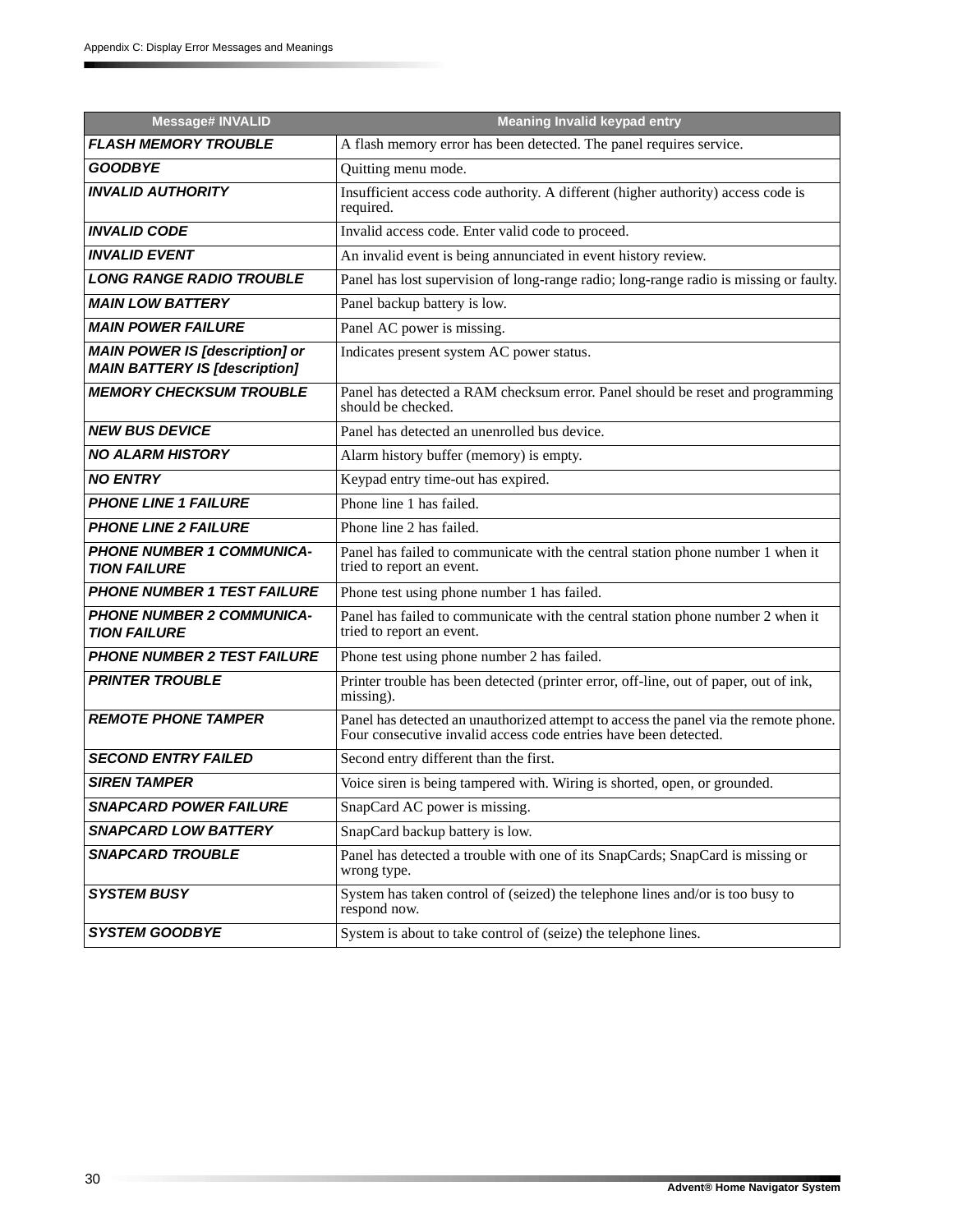## **Appendix D: System Planning Tables**

Below are tables to help list programmed options.

### **Schedules**

| Part.#       | <b>Schedule</b> | On<br><b>Time</b> | Off<br><b>Time</b> | <b>Duration</b> | Normal | <b>Holiday</b><br>$\blacktriangle$ | <b>Holiday</b><br>$\mathbf{B}$ | Temporary | Arming<br><b>Type</b> | Daylight<br>Type |
|--------------|-----------------|-------------------|--------------------|-----------------|--------|------------------------------------|--------------------------------|-----------|-----------------------|------------------|
| $\mathbf{1}$ | $\mathbf 1$     |                   |                    |                 |        |                                    |                                |           |                       |                  |
|              |                 |                   |                    |                 |        |                                    |                                |           |                       |                  |
|              |                 |                   |                    |                 |        |                                    |                                |           |                       |                  |
|              |                 |                   |                    |                 |        |                                    |                                |           |                       |                  |
|              |                 |                   |                    |                 |        |                                    |                                |           |                       |                  |
|              |                 |                   |                    |                 |        |                                    |                                |           |                       |                  |
|              |                 |                   |                    |                 |        |                                    |                                |           |                       |                  |
|              |                 |                   |                    |                 |        |                                    |                                |           |                       |                  |
|              |                 |                   |                    |                 |        |                                    |                                |           |                       |                  |
|              |                 |                   |                    |                 |        |                                    |                                |           |                       |                  |
|              |                 |                   |                    |                 |        |                                    |                                |           |                       |                  |
|              |                 |                   |                    |                 |        |                                    |                                |           |                       |                  |
|              |                 |                   |                    |                 |        |                                    |                                |           |                       |                  |
|              |                 |                   |                    |                 |        |                                    |                                |           |                       |                  |
|              |                 |                   |                    |                 |        |                                    |                                |           |                       |                  |
|              |                 |                   |                    |                 |        |                                    |                                |           |                       |                  |
|              |                 |                   |                    |                 |        |                                    |                                |           |                       |                  |
|              |                 |                   |                    |                 |        |                                    |                                |           |                       |                  |
|              |                 |                   |                    |                 |        |                                    |                                |           |                       |                  |
|              |                 |                   |                    |                 |        |                                    |                                |           |                       |                  |
|              |                 |                   |                    |                 |        |                                    |                                |           |                       |                  |
|              |                 |                   |                    |                 |        |                                    |                                |           |                       |                  |
|              |                 |                   |                    |                 |        |                                    |                                |           |                       |                  |
|              |                 |                   |                    |                 |        |                                    |                                |           |                       |                  |
|              |                 |                   |                    |                 |        |                                    |                                |           |                       |                  |
|              |                 |                   |                    |                 |        |                                    |                                |           |                       |                  |
|              |                 |                   |                    |                 |        |                                    |                                |           |                       |                  |
|              |                 |                   |                    |                 |        |                                    |                                |           |                       |                  |
|              |                 |                   |                    |                 |        |                                    |                                |           |                       |                  |
|              |                 |                   |                    |                 |        |                                    |                                |           |                       |                  |
|              |                 |                   |                    |                 |        |                                    |                                |           |                       |                  |
|              |                 |                   |                    |                 |        |                                    |                                |           |                       |                  |
|              |                 |                   |                    |                 |        |                                    |                                |           |                       |                  |

### **Table 12: Schedules**

## **Holiday Schedules**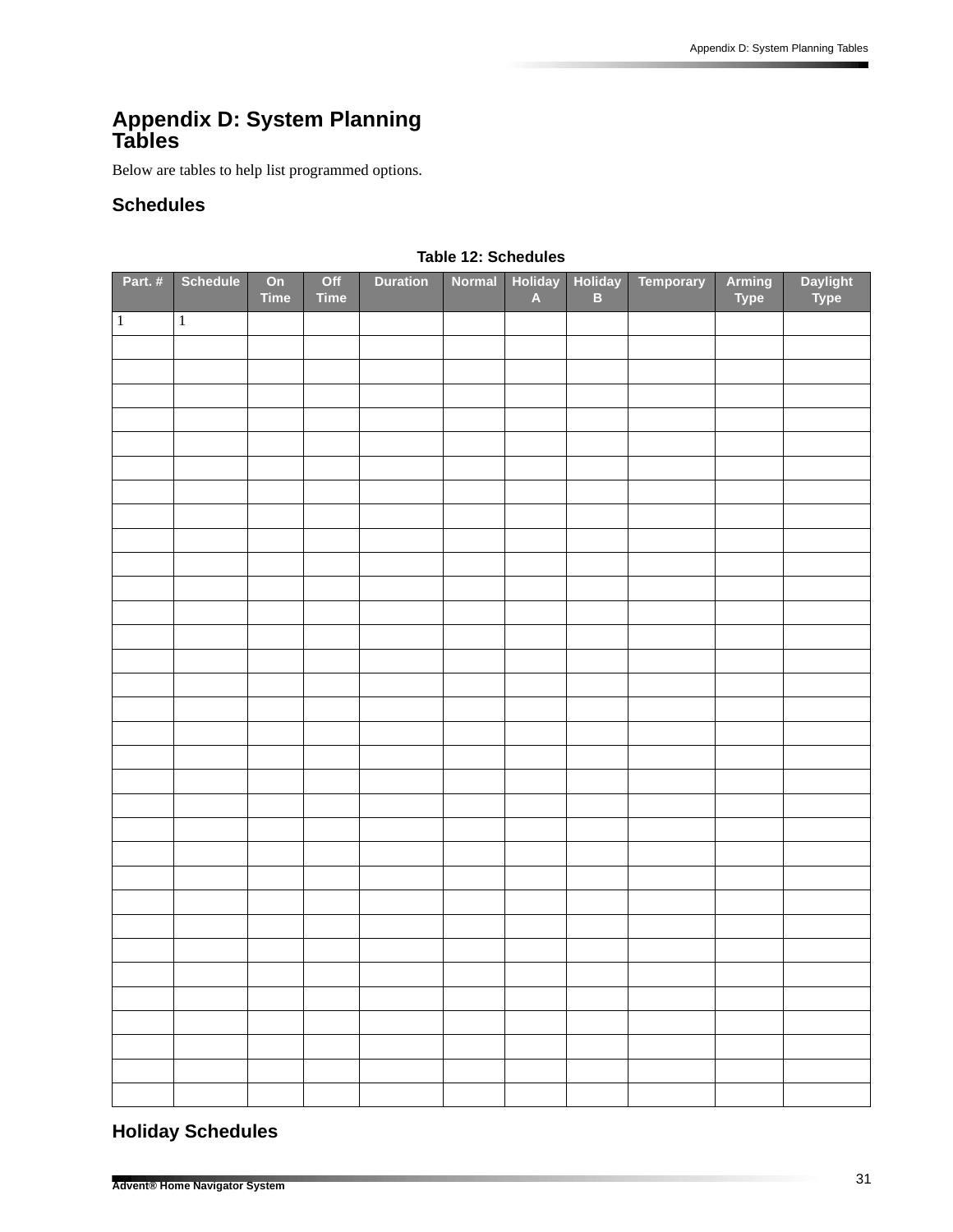| Partition # | List | Holiday # | <b>Month</b> | Day | Normal |
|-------------|------|-----------|--------------|-----|--------|
|             |      |           |              |     |        |
|             |      |           |              |     |        |
|             |      |           |              |     |        |
|             |      |           |              |     |        |
|             |      |           |              |     |        |
|             |      |           |              |     |        |
|             |      |           |              |     |        |
|             |      |           |              |     |        |
|             |      |           |              |     |        |
|             |      |           |              |     |        |
|             |      |           |              |     |        |
|             |      |           |              |     |        |
|             |      |           |              |     |        |
|             |      |           |              |     |        |
|             |      |           |              |     |        |
|             |      |           |              |     |        |
|             |      |           |              |     |        |
|             |      |           |              |     |        |
|             |      |           |              |     |        |
|             |      |           |              |     |        |
|             |      |           |              |     |        |
|             |      |           |              |     |        |
|             |      |           |              |     |        |
|             |      |           |              |     |        |
|             |      |           |              |     |        |
|             |      |           |              |     |        |

## **Table 13: Holiday Schedule**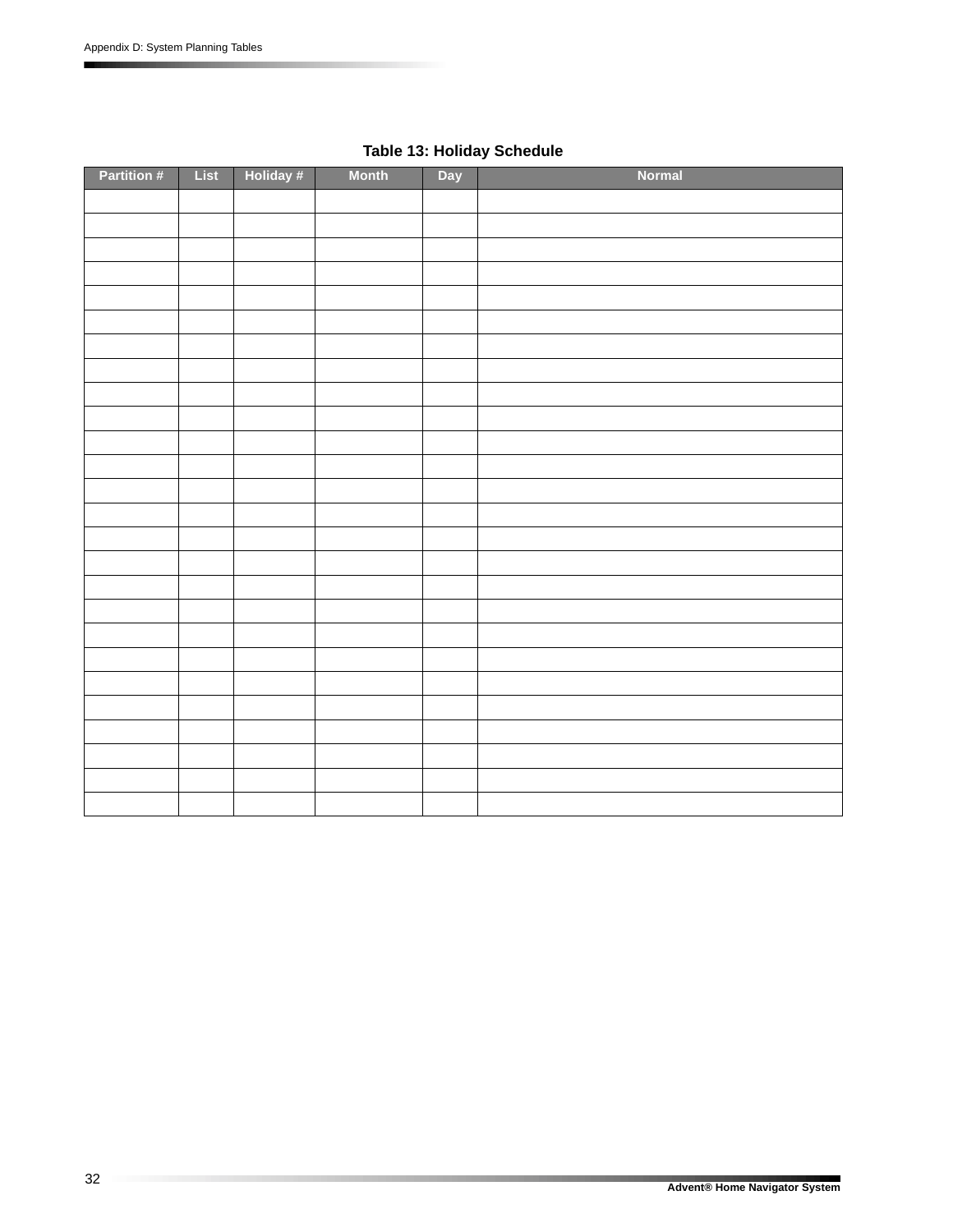## **FCC Notices**

### **FCC Part 15 Information to the User**

Changes or modifications not expressly approved by Interlogix, Inc. can void the user's authority to operate the equipment.

### **FCC Part 15 Class B**

This equipment has been tested and found to comply with the limits for a Class B digital device, pursuant to part 15 of the FCC Rules. These limits are designed to provide reasonable protection against interference in a residential installation.

This equipment generates, uses, and can radiate radio frequency energy and, if not installed and used in accordance with the instructions, may cause harmful interference to radio communications. However, there is no guarantee that interference will not occur in a particular installation.

If this equipment does cause harmful interference to radio or television reception, which can be determined by turning the equipment off and on, the user is encouraged to try to correct the interference by one or more of the following measures:

- <sup> $\overline{6}$ </sup> Reorient or relocate the receiving antenna.
- $\overline{9}$  Increase the separation between the equipment and receiver.
- **I** Connect the affected equipment and the panel receiver to separate outlets, on different branch circuits.
- $\overline{\mathbb{G}}$  Consult the dealer or an experienced radio/TV technician for help.

### **FCC Part 68**

This equipment complies with Part 68 of the FCC Rules. Located on this equipment is a label that contains, among other information, the FCC registration number and the ringer equivalence number (REN) for this equipment. If requested, this information must be provided to the telephone company.

The REN is used to determine the maximum number of devices that may be connected to your telephone line. In most areas, the sum of all device RENs should not exceed five (5.0).

If this equipment causes harm to the telephone network, the telephone company may temporarily disconnect your service. If possible, you will be notified in advance. When advance notice is not practical, you will be notified as soon as possible. You will also be advised of your right to file a complaint with the FCC.

Your telephone company may make changes in its facilities, equipment, operations, or procedures that could affect the proper operation of your equipment. You will be given advanced notice in order to maintain uninterrupted service.

If you experience trouble with this equipment, please contact the company that installed the equipment for service and repair information. The telephone company may ask you to disconnect this equipment from the network until the problem has been corrected or you are sure that the equipment is not malfunctioning.

This equipment may not be used on coin service provided by the telephone company. Connection to party lines is subject to state tariffs.